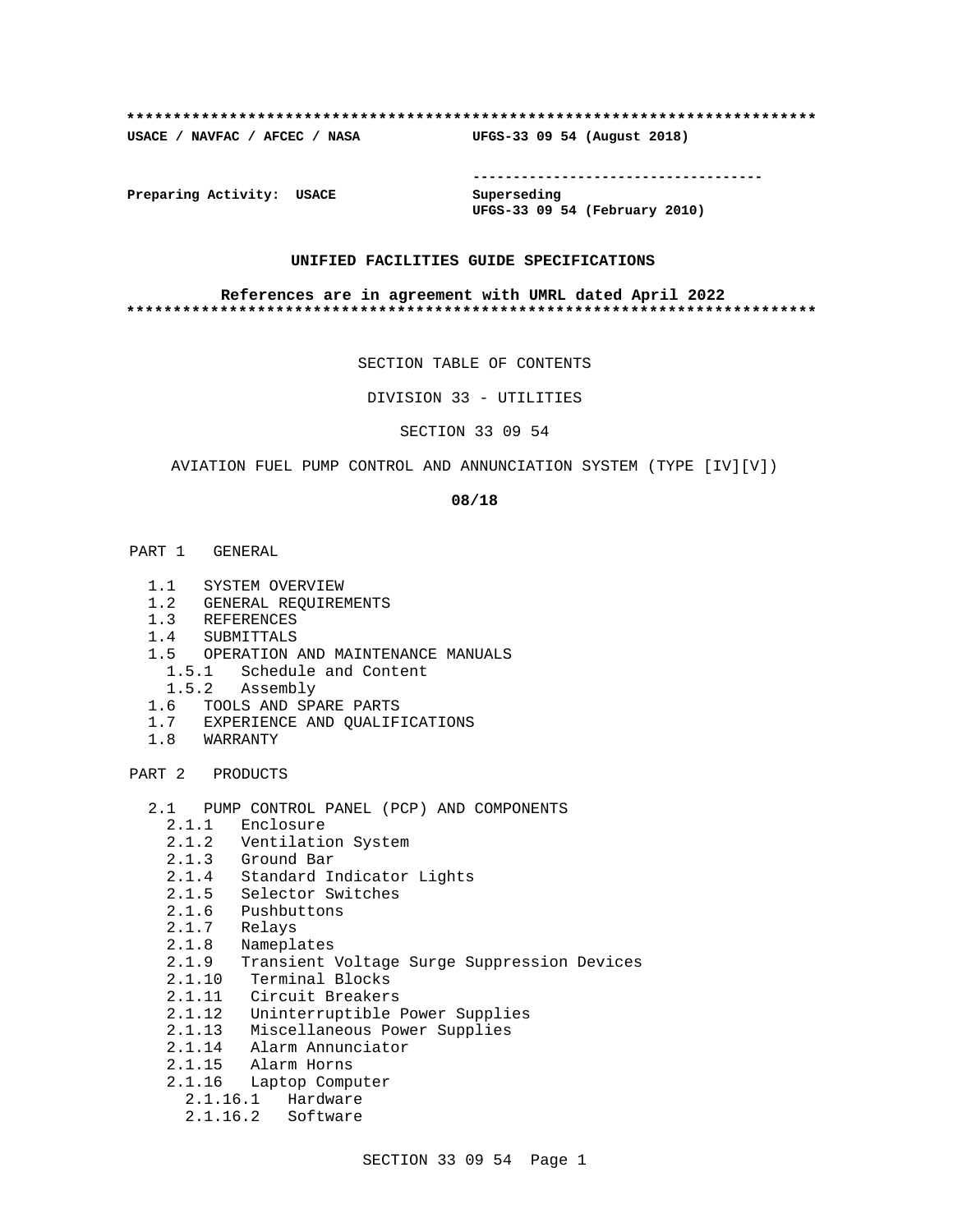- 2.1.17 Personal Computer (PC)
	- 2.1.17.1 Hardware
	- 2.1.17.2 Software
- 2.1.18 Printer
- 2.1.19 FCC Computer
	- 2.1.19.1 Hardware
	- 2.1.19.2 Software
- 2.2 PROGRAMMABLE LOGICAL CONTROLLER (PLC) HARDWARE AND SOFTWARE
	- 2.2.1 General
	- 2.2.2 Central Processing Unit Module
	- 2.2.3 Power Supply Module
	- 2.2.4 Program Storage/Memory Requirements
	- 2.2.5 Input/Output (I/O) Modules
	- 2.2.6 Interfacing<br>2.2.7 Program Reg
	- 2.2.7 Program Requirements
	- 2.2.8 Diagnostics

```
PART 3 EXECUTION
```

```
 3.1 PUMP CONTROL PANEL (PCP) AND COMPONENTS
   3.1.1 General
   3.1.2 Wiring
    3.1.2.1 Methods and Practices
     3.1.2.2 Control Wiring Data Lists
   3.1.3 Certified Pump Control Panel (PCP) Shop Test Report
  3.1.4 Ventilation System
  3.1.5 Grounding
  3.1.6 Indicator Lights, Switches, and Pushbuttons
  3.1.7 Transient Voltage Surge Suppression Devices
  3.1.8 Terminal Blocks
  3.1.9 Circuit Breakers
  3.1.10 Uninterruptible Power supplies
  3.1.11 Power Supplies
  3.1.12 Alarm Annunciator and Horns
    3.1.12.1 Non-critical Alarms
    3.1.12.2 Critical Alarms
    3.1.12.3 Alarm Sequence
   3.1.13 Personal Computer
     3.1.13.1 Screen Number 1
     3.1.13.2 Screen Number 2
     3.1.13.3 Screen Number 3
    3.1.13.4 Screen Number 4
     3.1.13.5 Screen Number 5
     3.1.13.6 Screen Number 6
     3.1.13.7 Screen Number 7
     3.1.13.8 Screen Number 8
    3.1.13.9 Screen Number 9
  3.1.14 Laptop Computer
 3.2 PROGRAMMABLE LOGICAL CONTROLLER (PLC) HARDWARE AND SOFTWARE
 3.2.1 General<br>3.2.2 Program
         3.2.2 Programs
 3.3 GRAPHICS DISPLAY SCREEN
   3.3.1 General
   3.3.2 Display Presentation
   3.3.3 Process Schematic
   3.3.4 Digital Flow and Pressure Indicators
 3.4 INSTALLATION
  3.4.1 Shop Drawing
   3.4.2 System Start-Up and Testing
```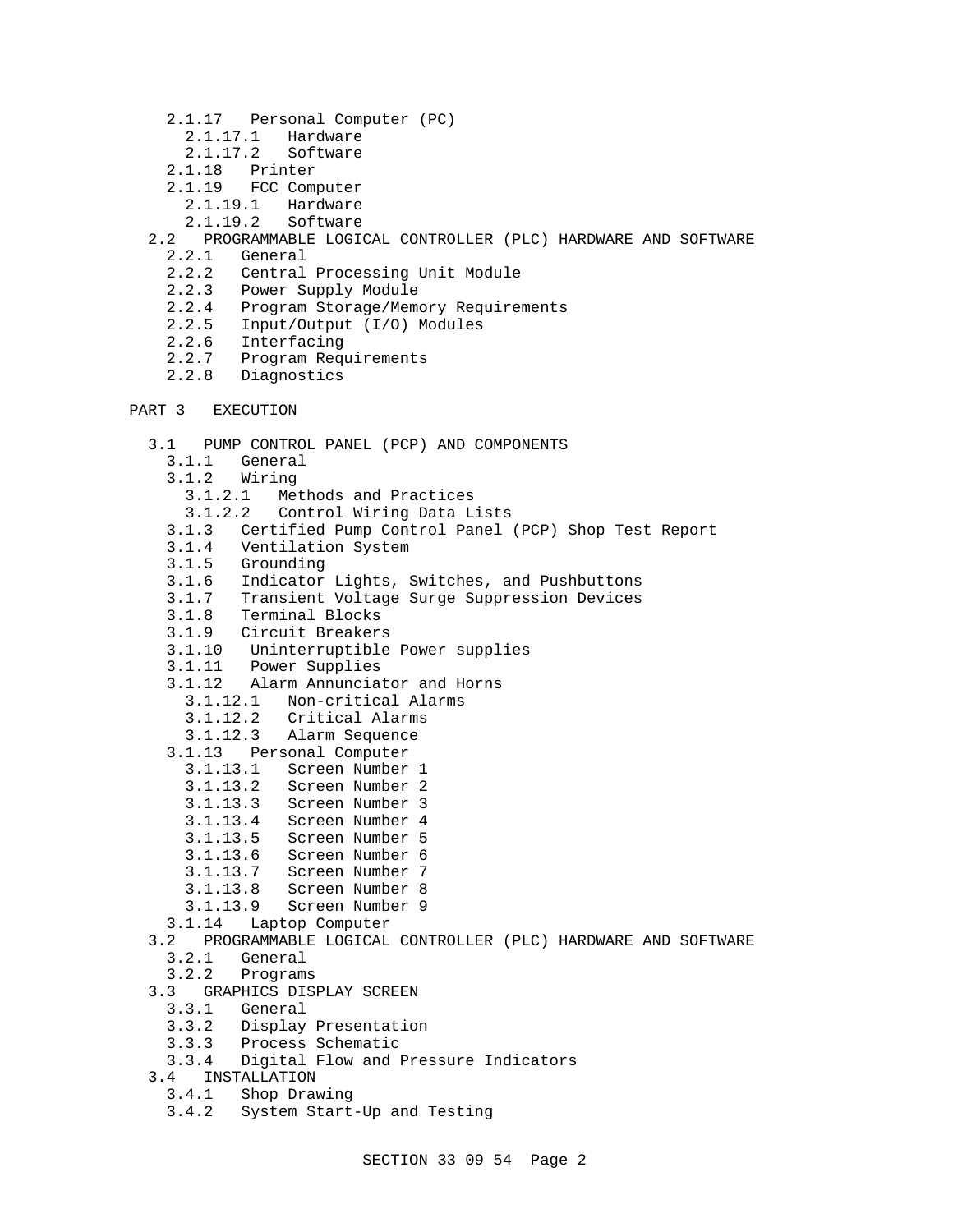```
 3.4.3 Training Plan for Instructing Personnel
 3.5 PLC CONTROL SYSTEM SEQUENCE OF OPERATION
   3.5.1 General
     3.5.1.1 Abbreviations
   3.5.2 Operating Tanks
     3.5.2.1 Level Control
     3.5.2.2 Level Control
     3.5.2.3 Outlet Valve
   3.5.3 Product Recovery Tank
     3.5.3.1 Fuel Transfer Pump (FTP)
     3.5.3.2 Overfill Valve (OV)
     3.5.3.3 High Level Alarm
     3.5.3.4 High-High Level Alarm
    3.5.3.5 Leak Detection
   3.5.4 Fueling Pumps (FP)
   3.5.5 Jockey Pump (JP)
   3.5.6 Pumphouse Drain Pump (PDP)
   3.5.7 Flow Switch, FP
   3.5.8 Flow Switch, JP
   3.5.9 Flow Switch, PDP
   3.5.10 Transmitters
     3.5.10.1 Pressure Indicating Transmitter (PIT)
     3.5.10.2 Differential Pressure Transmitter (DPT)
     3.5.10.3 Pressure Sensors (PS)
   3.5.11 Control Valves
     3.5.11.1 Flushing Valve (FV)
     3.5.11.2 Pressure Control Valve (PCV)
     3.5.11.3 Backpressure Control Valve (BPCV)
   3.5.12 Safety Circuit
     3.5.12.1 Emergency Stop Status
     3.5.12.2 Emergency Shutoff Valves (ESO) Status
     3.5.12.3 Circuit Power Status
   3.5.13 Pump Control Panel
     3.5.13.1 CPU Faults
     3.5.13.2 Input Select Switch
     3.5.13.3 Mode Select Switch
     3.5.13.4 Lead Pump Selector Switch
     3.5.13.5 PCP Temperature Alarm
 3.6 OPERATING PROGRAM REQUIREMENTS
 3.7 AUTOMATIC MODE - IDLE CONDITION (GOOD JOCKEY PUMP)
 3.8 AUTOMATIC MODE - IDLE CONDITION (FAILED JOCKEY PUMP)
 3.9 AUTOMATIC MODE - REFUELING CONDITION
 3.10 RE-FUELING MODE - REFUELING CONDITION
 3.11 LOOP FLUSH MODE
3.12 PANTOGRAPH FLUSH MODE<br>3.13 TIGHTNESS TEST MODE
       3.13 TIGHTNESS TEST MODE
 3.14 OFF MODE
 3.15 MANUAL OPERATION OF FUELING PUMPS
 3.16 4-VALVE MANIFOLD SUPERVISION
```
-- End of Section Table of Contents --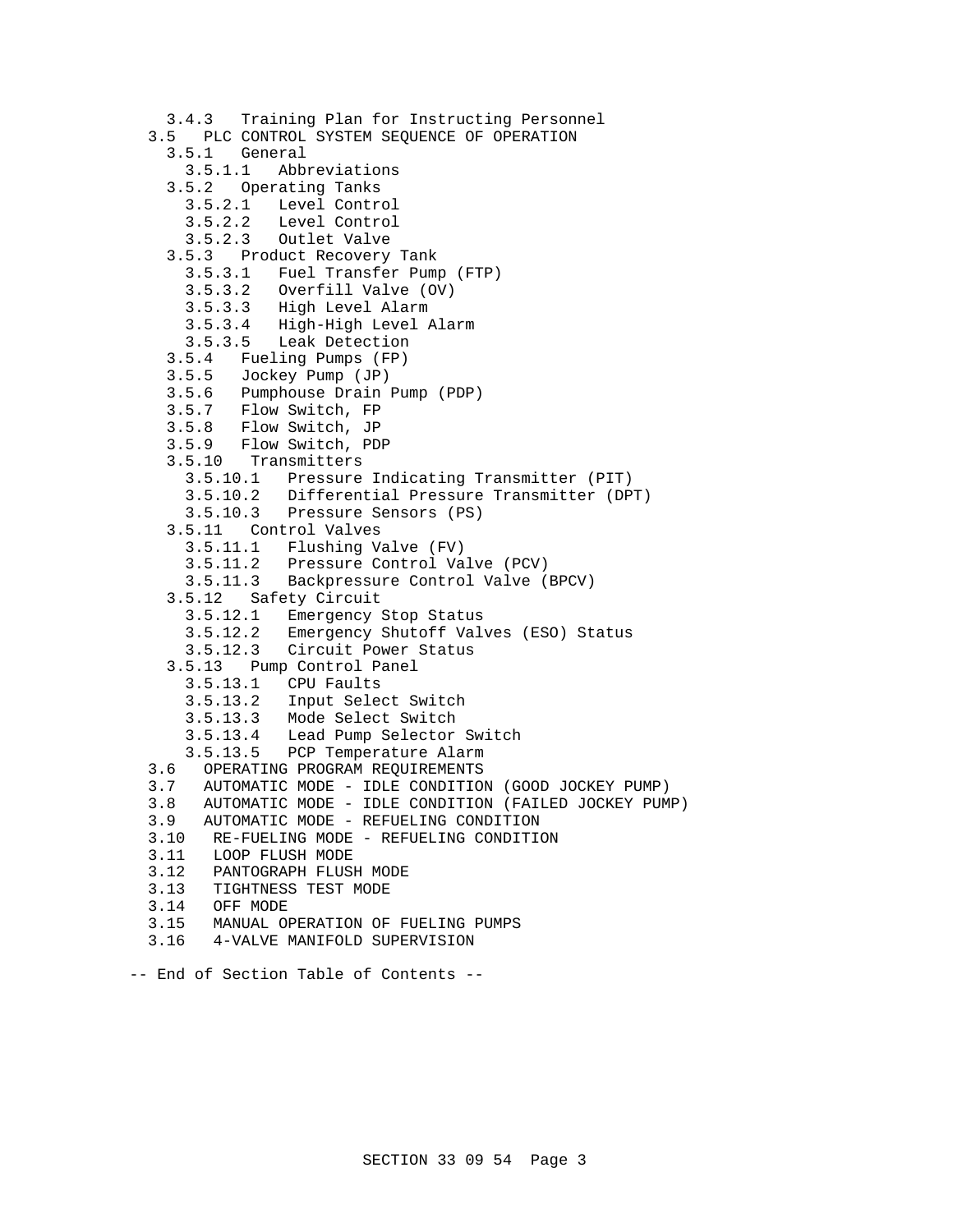**\*\*\*\*\*\*\*\*\*\*\*\*\*\*\*\*\*\*\*\*\*\*\*\*\*\*\*\*\*\*\*\*\*\*\*\*\*\*\*\*\*\*\*\*\*\*\*\*\*\*\*\*\*\*\*\*\*\*\*\*\*\*\*\*\*\*\*\*\*\*\*\*\*\***

**USACE / NAVFAC / AFCEC / NASA UFGS-33 09 54 (August 2018)**

**------------------------------------**

**Preparing Activity: USACE Superseding**

**UFGS-33 09 54 (February 2010)**

### **UNIFIED FACILITIES GUIDE SPECIFICATIONS**

**References are in agreement with UMRL dated April 2022 \*\*\*\*\*\*\*\*\*\*\*\*\*\*\*\*\*\*\*\*\*\*\*\*\*\*\*\*\*\*\*\*\*\*\*\*\*\*\*\*\*\*\*\*\*\*\*\*\*\*\*\*\*\*\*\*\*\*\*\*\*\*\*\*\*\*\*\*\*\*\*\*\*\***

#### SECTION 33 09 54

AVIATION FUEL PUMP CONTROL AND ANNUNCIATION SYSTEM (TYPE [IV][V]) **08/18**

**\*\*\*\*\*\*\*\*\*\*\*\*\*\*\*\*\*\*\*\*\*\*\*\*\*\*\*\*\*\*\*\*\*\*\*\*\*\*\*\*\*\*\*\*\*\*\*\*\*\*\*\*\*\*\*\*\*\*\*\*\*\*\*\*\*\*\*\*\*\*\*\*\*\***

**NOTE: This guide specification covers the requirements for the Pump Control and Annunciation System for aircraft refueling systems constructed to the requirements of the DOD Type IV or V Direct Aircraft Refueling System Standards.**

**Adhere to** UFC 1-300-02 **Unified Facilities Guide Specifications (UFGS) Format Standard when editing this guide specification or preparing new project specification sections. Edit this guide specification for project specific requirements by adding, deleting, or revising text. For bracketed items, choose applicable item(s) or insert appropriate information.**

**Remove information and requirements not required in respective project, whether or not brackets are present.**

**Comments, suggestions and recommended changes for this guide specification are welcome and should be submitted as a** Criteria Change Request (CCR)**. \*\*\*\*\*\*\*\*\*\*\*\*\*\*\*\*\*\*\*\*\*\*\*\*\*\*\*\*\*\*\*\*\*\*\*\*\*\*\*\*\*\*\*\*\*\*\*\*\*\*\*\*\*\*\*\*\*\*\*\*\*\*\*\*\*\*\*\*\*\*\*\*\*\***

#### PART 1 GENERAL

**\*\*\*\*\*\*\*\*\*\*\*\*\*\*\*\*\*\*\*\*\*\*\*\*\*\*\*\*\*\*\*\*\*\*\*\*\*\*\*\*\*\*\*\*\*\*\*\*\*\*\*\*\*\*\*\*\*\*\*\*\*\*\*\*\*\*\*\*\*\*\*\*\*\***

**NOTE: NOTE: DoD Type III systems must conform to Standard Design AW 078-24-28 PRESSURIZED HYDRANT FUELING SYSTEM TYPE III. DoD Type IV/V systems must conform to Standard Design AW 078-24-29 PRESSURIZED HYDRANT DIRECT FUELING SYSTEM TYPE IV/V. Cut and Cover systems must conform to Standard Design AW 078-24-33 UNDERGROUND VERTICAL STORAGE TANKS CUT AND COVER. Field fabricated ASTs must conform to AW 078-24-27 ABOVEGROUND VERTICAL STEEL TANKS WITH FIXED ROOFS.Standards can be found on the Whole Building Design Guide at the following location** https://www.wbdg.org/ffc/dod/non-cos-standards**.**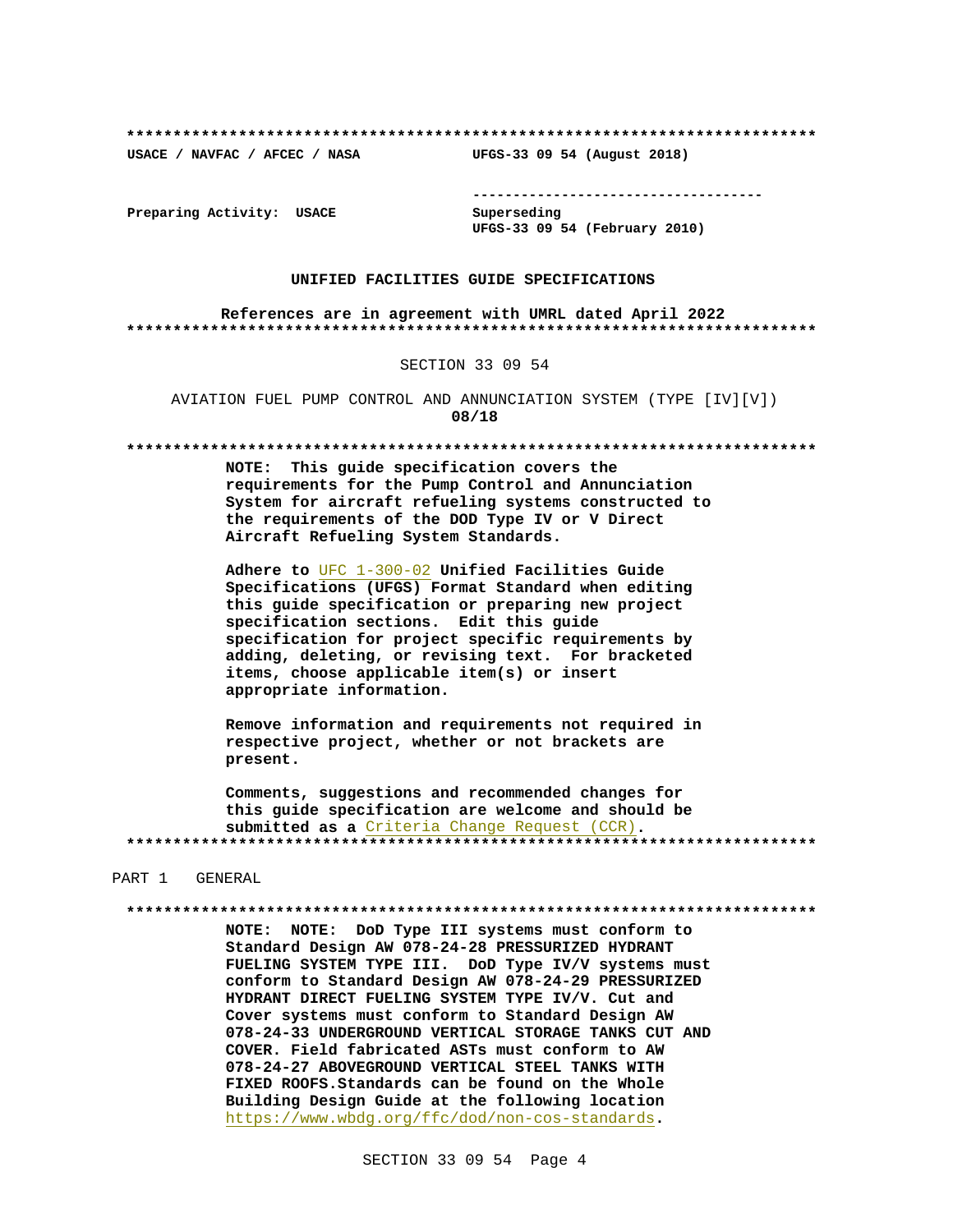**Subject Matter Expert (SME) is defined as Service Headquarters Subject Matter Experts: Air Force - The Air Force Fuels Facilities Subject Matter Expert (HQ AFCEC/COS), Army - Headquarters, U.S. Army Corps of Engineers, POL-MCX Facilities Proponent (CECW-EC) through the Army Petroleum Center (APC), Navy/Marine Corps - NAVFAC POL Facility Subject Matter Expert (NAVFAC EXWC, CI11). \*\*\*\*\*\*\*\*\*\*\*\*\*\*\*\*\*\*\*\*\*\*\*\*\*\*\*\*\*\*\*\*\*\*\*\*\*\*\*\*\*\*\*\*\*\*\*\*\*\*\*\*\*\*\*\*\*\*\*\*\*\*\*\*\*\*\*\*\*\*\*\*\*\***

### 1.1 SYSTEM OVERVIEW

The [Aircraft Direct Fueling System] [Aircraft In-Shelter Fueling System] consists of fueling pumps that pump fuel to pantograph type fueling stations located [on the airfield apron.] [in Aircraft Shelters.] [Using Scheme A, the lead pump is started manually by the start/stop station located at the fueling station. The other pump is started and stopped automatically by the PCP.] [Using Scheme B, all pumps are started and stopped automatically by the PCP.] Automatic pump starts and stops are based on system pressure and flow. Programmable Logic Controllers (PLCs) receive information from pressure transmitters and other devices to control the pumps and control valves. There are two PLCs that are connected in a redundant configuration, to assure continued operation of the Aircraft Fueling System even if either PLC (but not both) fails. The [Aircraft Direct Fueling System][Aircraft In-Shelter Fueling System] also includes [above ground fuel storage tanks] [cut-n-cover type fuel storage tanks] and a product recovery tank. The pump control panel, personal computer and annunciator are located in the Control Room of the [Pumphouse.][Filter Separator Building.]

### 1.2 GENERAL REQUIREMENTS

Section 26 20 00 INTERIOR DISTRIBUTION SYSTEM applies to this section, with the additions and modifications specified herein. The control system must be furnished by a single supplier. See specification 33 52 43.11 AVIATION FUEL MECHANICAL EQUIPMENT for other required components of the control system. The control system supplier must be responsible for providing a fully functional control system, in accordance with the drawings and specifications, including the field devices. Installation must be in accordance with NFPA 70.

Subject Matter Expert (SME) is defined as Service Headquarters Subject Matter Experts. SME for this project is [Air Force - The Air Force Fuels Facilities Subject Matter Expert (HQ AFCEC/COS)][Army - Headquarters, U.S. Army Corps of Engineers, POL-MCX Facilities Proponent (CECW-EC) through the Army Petroleum Center (APC)][Navy/Marine Corps - NAVFAC POL Facility Subject Matter Expert (NAVFAC EXWC, CI11)].

## 1.3 REFERENCES

#### **\*\*\*\*\*\*\*\*\*\*\*\*\*\*\*\*\*\*\*\*\*\*\*\*\*\*\*\*\*\*\*\*\*\*\*\*\*\*\*\*\*\*\*\*\*\*\*\*\*\*\*\*\*\*\*\*\*\*\*\*\*\*\*\*\*\*\*\*\*\*\*\*\*\***

**NOTE: This paragraph is used to list the publications cited in the text of the guide specification. The publications are referred to in the text by basic designation only and listed in this paragraph by organization, designation, date, and title.**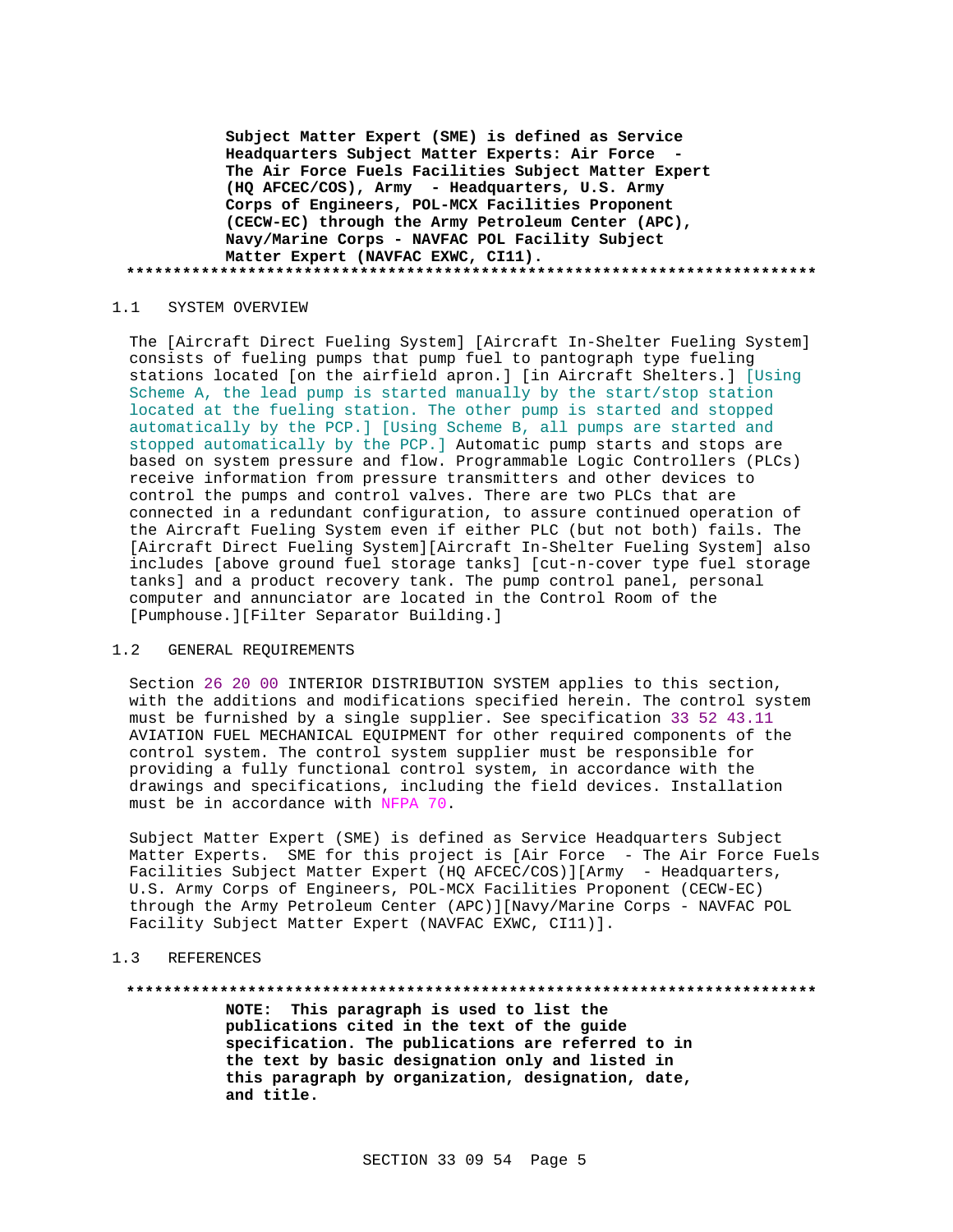**Use the Reference Wizard's Check Reference feature when you add a RID outside of the Section's Reference Article to automatically place the reference in the Reference Article. Also use the Reference Wizard's Check Reference feature to update the issue dates.**

**References not used in the text will automatically be deleted from this section of the project specification when you choose to reconcile references in the publish print process. \*\*\*\*\*\*\*\*\*\*\*\*\*\*\*\*\*\*\*\*\*\*\*\*\*\*\*\*\*\*\*\*\*\*\*\*\*\*\*\*\*\*\*\*\*\*\*\*\*\*\*\*\*\*\*\*\*\*\*\*\*\*\*\*\*\*\*\*\*\*\*\*\*\***

The publications listed below form a part of this specification to the extent referenced. The publications are referred to in the text by basic designation only.

INSTITUTE OF ELECTRICAL AND ELECTRONICS ENGINEERS (IEEE)

| <b>IEEE C37.90</b>                        | (2005; R 2011) Standard for Relays and<br>Relay Systems Associated With Electric<br>Power Apparatus |
|-------------------------------------------|-----------------------------------------------------------------------------------------------------|
| TEEE C62.41                               | (1991; R 1995) Recommended Practice on<br>Surge Voltages in Low-Voltage AC Power<br>Circuits        |
| INTERNATIONAL SOCIETY OF AUTOMATION (ISA) |                                                                                                     |
| ISA 18.1                                  | (1979; R2004) Annunciator Sequences and<br>Specifications                                           |
|                                           | NATIONAL ELECTRICAL MANUFACTURERS ASSOCIATION (NEMA)                                                |

NEMA 250 (2020) Enclosures for Electrical Equipment (1000 Volts Maximum)

NEMA IA 2 (2005) Programmable Controllers - Parts 1 thru 8

NEMA ICS 1 (2000; R 2015) Standard for Industrial Control and Systems: General Requirements

NEMA ICS 2 (2000; R 2020) Industrial Control and Systems Controllers, Contactors, and Overload Relays Rated 600 V

NEMA ICS 4 (2015) Application Guideline for Terminal Blocks

# NEMA ICS 6 (1993; R 2016) Industrial Control and Systems: Enclosures

### NATIONAL FIRE PROTECTION ASSOCIATION (NFPA)

| NFPA 70 | (2020; ERTA 20-1 2020; ERTA 20-2 2020; TIA |
|---------|--------------------------------------------|
|         | 20-1; TIA 20-2; TIA 20-3; TIA 20-4)        |
|         | National Electrical Code                   |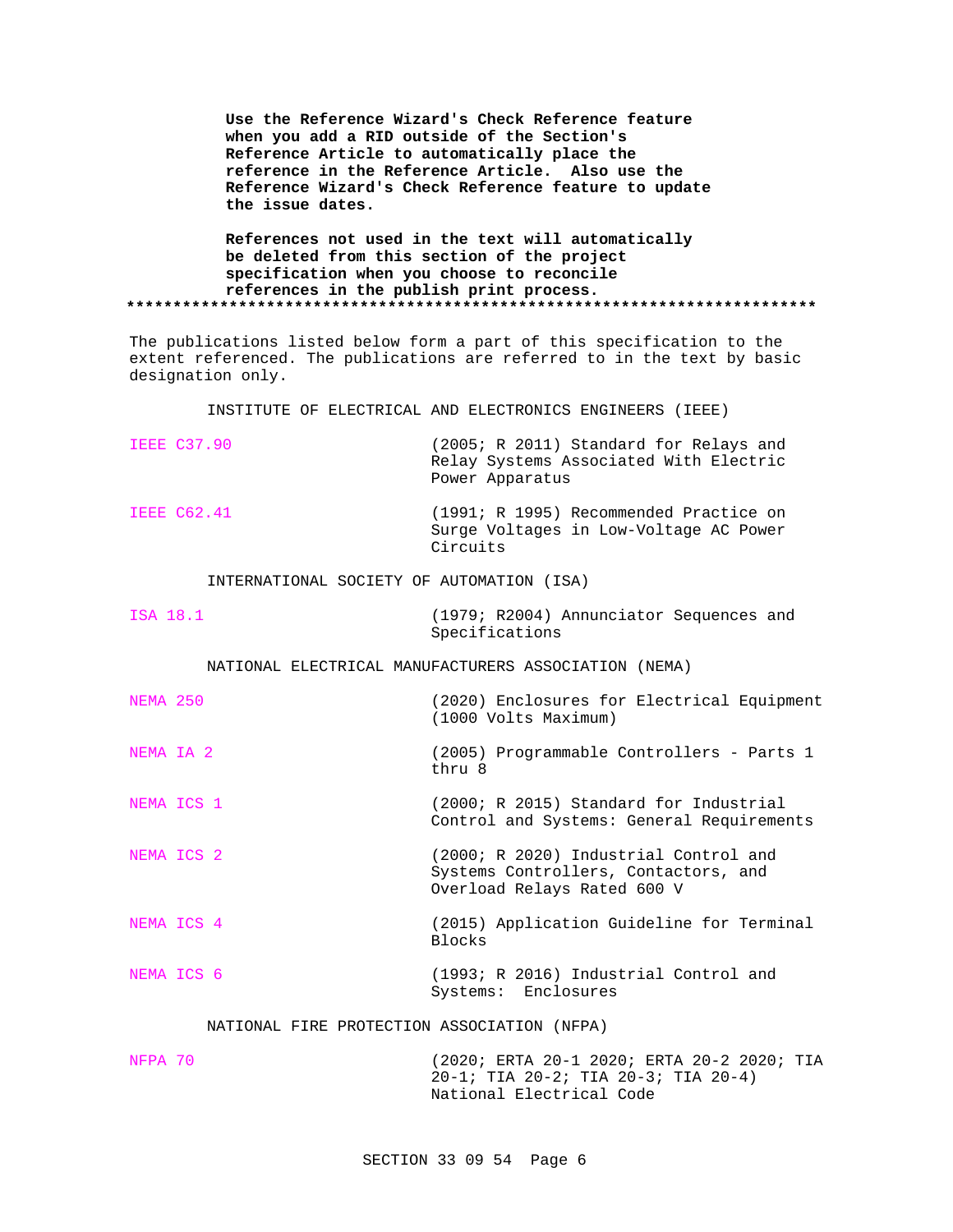U.S. FEDERAL COMMUNICATIONS COMMISSION (FCC)

| FCC Part 15                    | Radio Frequency Devices (47 CFR 15)                                                                           |
|--------------------------------|---------------------------------------------------------------------------------------------------------------|
| UNDERWRITERS LABORATORIES (UL) |                                                                                                               |
| UL 508                         | (2018; Reprint Jul 2021) UL Standard for<br>Safety Industrial Control Equipment                               |
| UL 1012                        | (2010; Reprint Apr 2016; Rev Mar 2021) UL<br>Standard for Safety Power Units Other than<br>Class <sub>2</sub> |
| UL 1449                        | (2021) UL Standard for Safety Surge<br>Protective Devices                                                     |

#### 1.4 SUBMITTALS

#### **\*\*\*\*\*\*\*\*\*\*\*\*\*\*\*\*\*\*\*\*\*\*\*\*\*\*\*\*\*\*\*\*\*\*\*\*\*\*\*\*\*\*\*\*\*\*\*\*\*\*\*\*\*\*\*\*\*\*\*\*\*\*\*\*\*\*\*\*\*\*\*\*\*\***

**NOTE: Review submittal description (SD) definitions in Section 01 33 00 SUBMITTAL PROCEDURES and edit the following list, and corresponding submittal items in the text, to reflect only the submittals required for the project. The Guide Specification technical editors have classified those items that require Government approval, due to their complexity or criticality, with a "G." Generally, other submittal items can be reviewed by the Contractor's Quality Control System. Only add a "G" to an item, if the submittal is sufficiently important or complex in context of the project.**

**For Army projects, fill in the empty brackets following the "G" classification, with a code of up to three characters to indicate the approving authority. Codes for Army projects using the Resident Management System (RMS) are: "AE" for Architect-Engineer; "DO" for District Office (Engineering Division or other organization in the District Office); "AO" for Area Office; "RO" for Resident Office; and "PO" for Project Office. Codes following the "G" typically are not used for Navy, Air Force, and NASA projects.**

**The "S" classification indicates submittals required as proof of compliance for sustainability Guiding Principles Validation or Third Party Certification and as described in Section 01 33 00 SUBMITTAL PROCEDURES.**

**Choose the first bracketed item for Navy, Air Force and NASA projects, or choose the second bracketed item for Army projects. \*\*\*\*\*\*\*\*\*\*\*\*\*\*\*\*\*\*\*\*\*\*\*\*\*\*\*\*\*\*\*\*\*\*\*\*\*\*\*\*\*\*\*\*\*\*\*\*\*\*\*\*\*\*\*\*\*\*\*\*\*\*\*\*\*\*\*\*\*\*\*\*\*\***

Government approval is required for submittals with a "G" or "S" classification. Submittals not having a "G" or "S" classification are [for Contractor Quality Control approval.][for information only. When used, a code following the "G" classification identifies the office that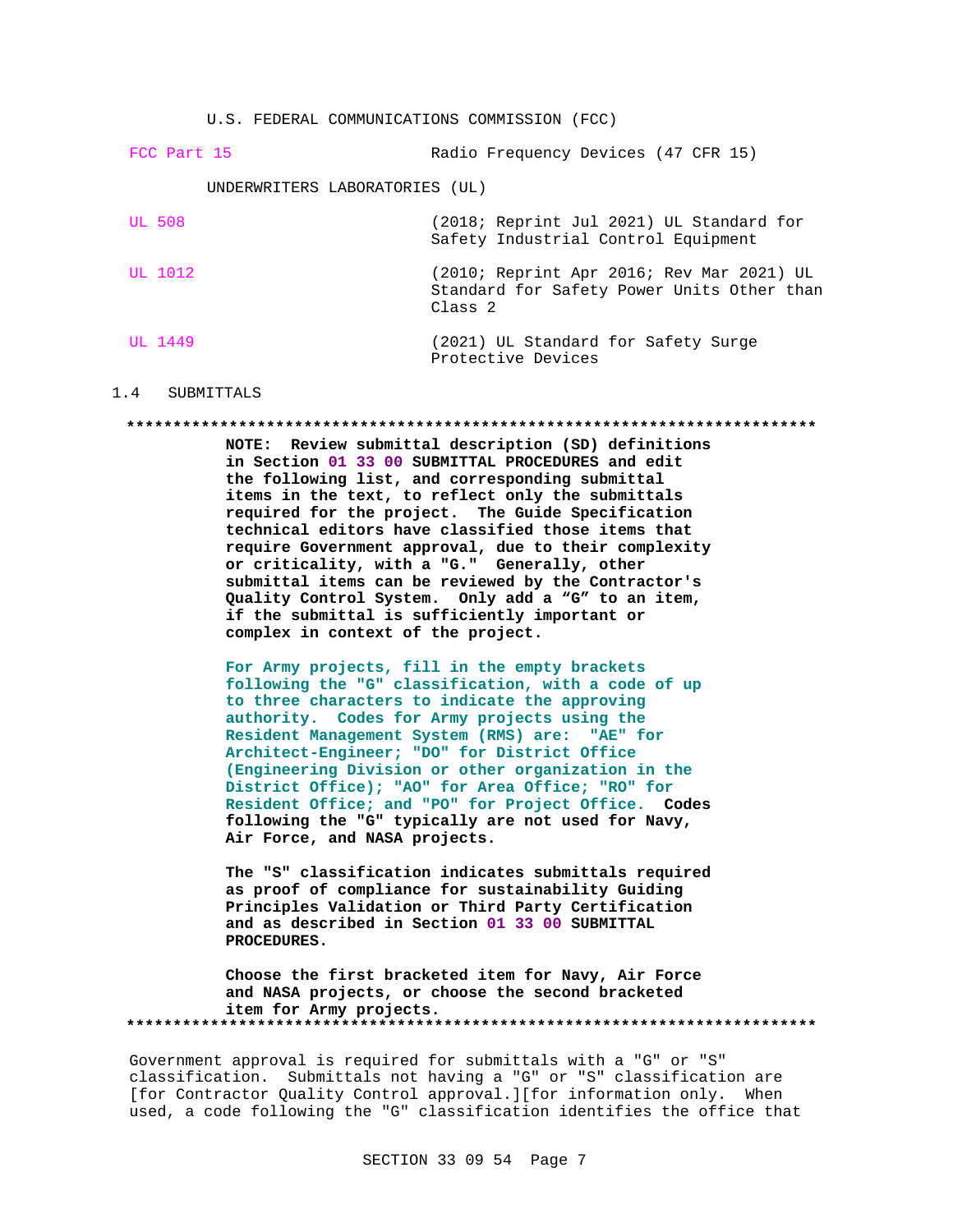will review the submittal for the Government.] Submit the following in accordance with Section 01 33 00 SUBMITTAL PROCEDURES:

SD-02 Shop Drawings

Shop Drawing; G, [[\_\_\_\_]].

SD-03 Product Data

Pump Control Panel (PCP) and Components; G, [[\_\_\_\_]]. Programmable Logical Controller (PLC) Hardware and Software; G,  $[$ [ $]$   $]$ ]. Personal Computer (PC); G, [[\_\_\_\_\_]]. Laptop Computer; G, [[\_\_\_\_\_]]. FCC Computer; G, [[\_\_\_\_]]. Printer; G, [[\_\_\_\_\_]]. Graphics Display Screen; G, [[\_\_\_\_\_]]. Control Wiring Data Lists; G, [[\_\_\_\_\_]]. SD-06 Test Reports Testing Plan; G, [[\_\_\_\_\_]]. Certified Pump Control Panel (PCP) Shop Test Report. Record of Test. SD-07 Certificates Experience and Qualifications; G, [[\_\_\_\_]]. SD-10 Operation and Maintenance Data Plan for Instructing Personnel; G, [[\_\_\_\_]]. Operation and Maintenance Manuals; G, [[\_\_\_\_]].

Tools and Spare Parts.

## 1.5 OPERATION AND MAINTENANCE MANUALS

1.5.1 Schedule and Content

Submit copies of operational and maintenance manuals, within 7 calendar days following the completion of factory tests. As a minimum, include the following in the manuals:

- a. Pump Control Panel including interior and exterior equipment layout.
- b. All documents previously submitted and approved with all comments and field changes annotated.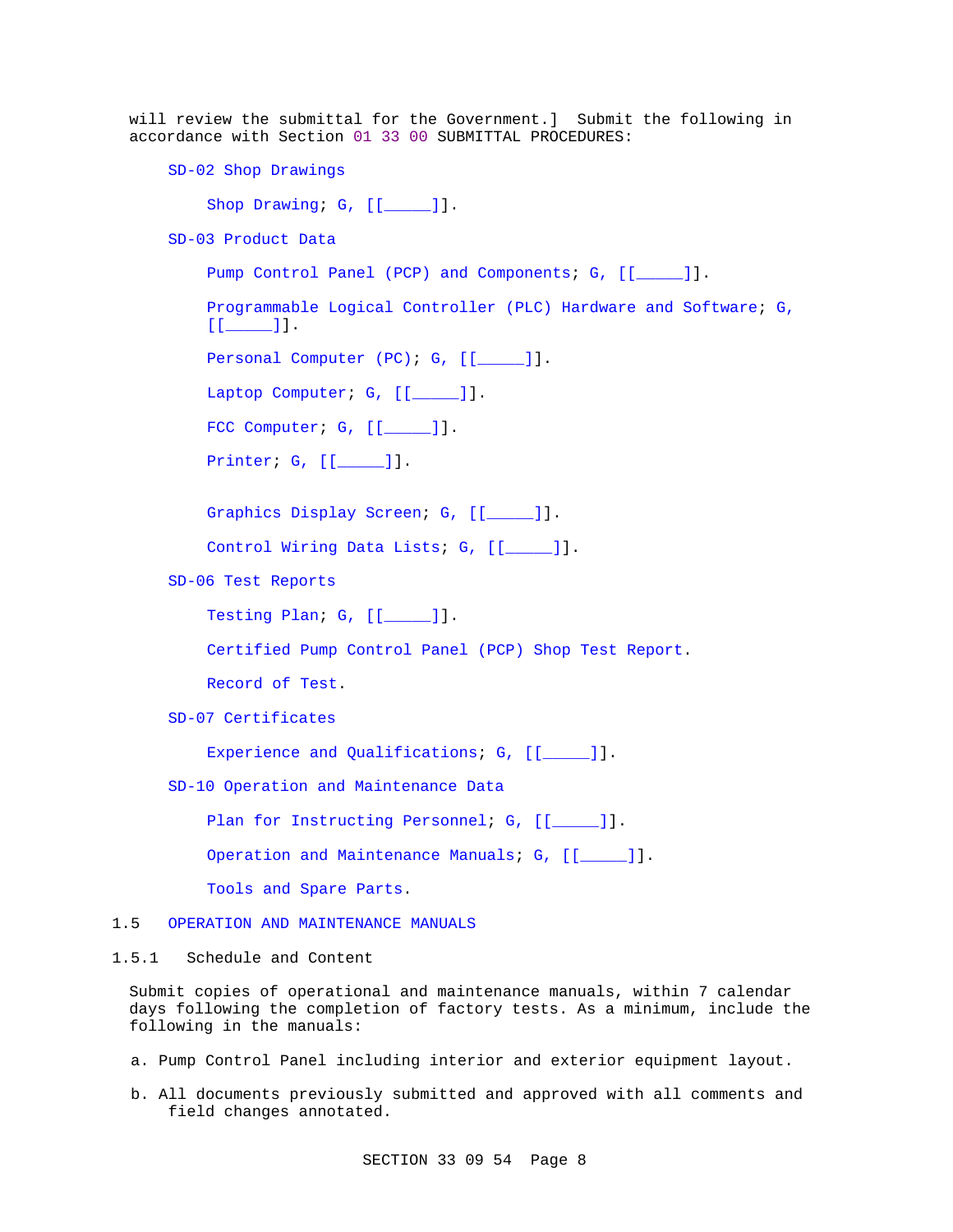- c. Complete description of the sequence of operation including that described in PART 3 and any subsystems not controlled by the PLC (e.g. annunciator panel, EPDS, etc.)
- d. Complete listing of all programming of the PLCs, laptop computer, and Personal Computer.
- e. Complete relay ladder logic diagrams, PLC input/output diagrams and control power distribution diagrams for the complete control system.
- f. Complete guide outlining step-by-step procedures for system startup and operation.
- g. Complete troubleshooting guide, which lists possible operational problems and corrective action to be taken.
- h. Complete maintenance and installation manual for all equipment supplied.
- i. Spare parts data, which provides supplier name, current cost, catalog order number, and a recommended list of spare parts to be stocked.
- j. The above must incorporate all as-built conditions.
- 1.5.2 Assembly

For hard copy submittals, bind documents in a suitable binder adequately marked or identified on the spine and front cover. Include a table of contents page and mark with pertinent contract information and contents of the manual. Provide tabs to separate different types of documents, such as catalog ordering information, drawings, instructions, and spare parts data. Index sheets must be provided for each section of the manual when warranted by the quantity of documents included under separate tabs or dividers. Provide electronic copy, Adobe Acrobat 11.0 or later, of documents with bookmarks.

1.6 TOOLS AND SPARE PARTS

Provide the following:

- a. Any special tools necessary for maintenance of the equipment
- b. One spare set of fuses of each type and size
- c. Recommended manufacturer list of spare parts. Include part number, current unit price, and source of supply.
- d. One spare power supply module
- e. One spare I/O module (for discrete devices)
- f. One spare I/O module (for analog devices)
- g. Two PLC RAM back-up batteries
- h. Two complete sets of ink cartridges for the laser printer
- i. Minimum of ten spare lamps for the Alarm Annunciator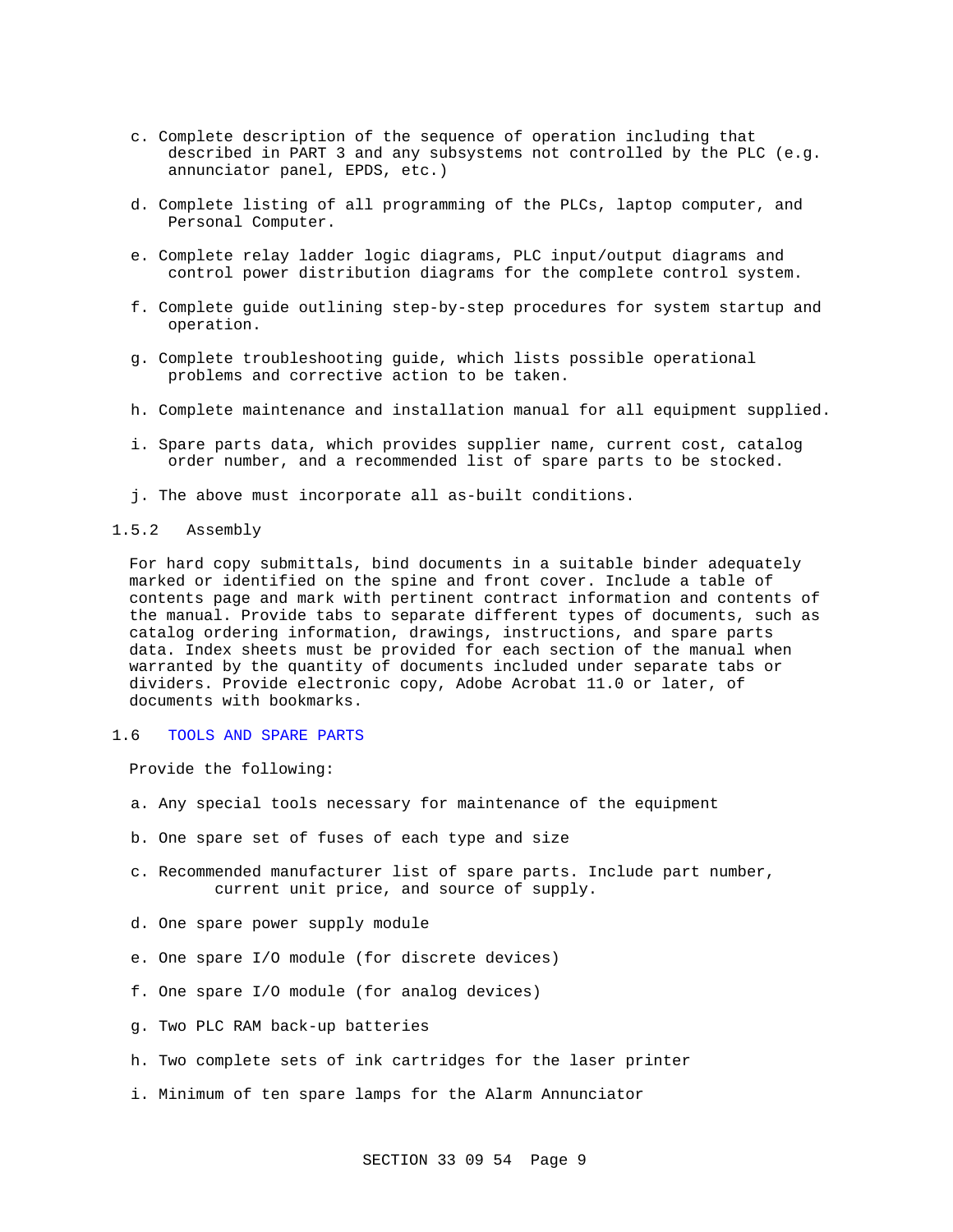- j. Minimum of ten spare lamps of each type of non-LED lamps used on the Pump Control Panel
- $[k. [$  [

]

1.7 EXPERIENCE AND QUALIFICATIONS

Submit the following data for approval:

- a. Certification stating that the manufacturer has manufactured, installed, and successfully completed at least three PLC-based systems for automatic cycling of pumps based upon varying dispensing demands ranging from 0 to 150 L/s 2400 gallons per minute utilizing multiple pumps. At least one of the three PLC-based systems must be for dispensing jet fuel into a pressurized, constant pressure, flow demand aircraft hydrant system.
- b. Certification that the proposed control systems have successfully operated over the last 2 years and are currently in service.
- c. Project names, locations, and system description of these installations. Include user point-of-contact and current telephone numbers.
- 1.8 WARRANTY

Warrant the Pump Control and Annunciation System including devices, hardware and software for a period of 1 year from the date of acceptance of the system by the Government. This warranty service must include parts and labor service for equipment supplied under this specification. Upon notification by the Government of system or component failure, respond at the site with necessary parts within 48 hours of notification.

## PART 2 PRODUCTS

- 2.1 PUMP CONTROL PANEL (PCP) AND COMPONENTS
- 2.1.1 Enclosure

NEMA ICS 1, NEMA ICS 6, NEMA 250, and UL 508. The PCP enclosure must be a freestanding NEMA Type 12, smooth, gasketed enclosure constructed of 12 gauge steel. All seams must be continuously welded and there must be no drilled holes or knockout prior to delivery to the job site. The pump control panel dimensions must be a maximum of 2290 mm 90 inches high, maximum 1830 mm 72 inches wide, and a maximum of 610 mm 24 inches deep and must have removable lifting eyes. The interior surfaces of the panel must be properly cleaned, primed, and spray painted with white high-gloss enamel. Exterior surfaces must have standard factory finish. Access for the PCP must be front only and must consist of hinged doors having 3-point latching mechanisms. The doors must open approximately 120 degrees. Rack mounting angles, swing-out panels and other component mounting hardware must be installed such that servicing of one component must not require removal or disconnection of other components. No clearance must be required between the back of the panel and the room walls. Terminal facilities must be arranged for entrance of external conductors from the top or bottom of the enclosure.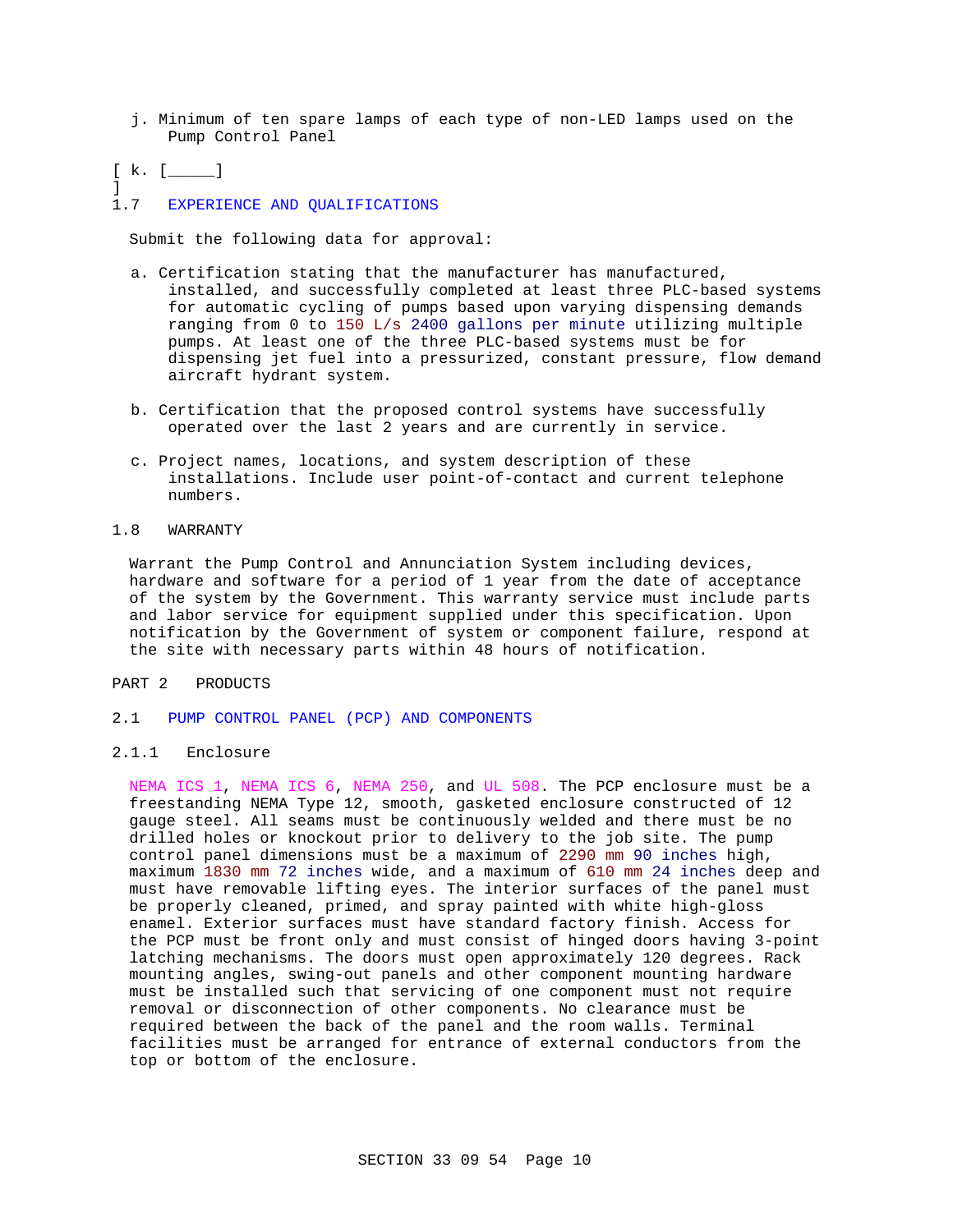### 2.1.2 Ventilation System

Two supply fans, single phase, 115 volt, must be provided. Each fan must supply a minimum of 2.8 cubic meters/minute 100 CFM. The supply and exhaust grill must contain a filter that is easily removed from the exterior of the enclosure. Three thermostats with an adjustable set point range of 70 degrees F21 degrees C to 140 degrees F60 degrees C must also be provided. The thermostats must be located near the top in the interior of the PCP.

## 2.1.3 Ground Bar

The control panel must have a tin plated copper equipment ground bar. The bar must have a minimum of twenty grounding screws.

### 2.1.4 Standard Indicator Lights

NEMA ICS 1, NEMA ICS 2, and UL 508. Lights must be heavy duty, NEMA 13, 22.5 mm mounting hole, round indicating lights operating at 120 volts ac/dc or 24 volts ac/dc. Long life bulbs must be used. Indicator lights must have a legend plate with words as shown on drawings. Lens color as indicated on the drawings. Lights must be "push to test (lamp)" type. LED type lamps of comparable size and color may be substituted for standard indicator lights.

## 2.1.5 Selector Switches

NEMA ICS 1, NEMA ICS 2, and UL 508. Non-illuminated lever operated selector switches must be heavy duty, NEMA 13, round, and utilize a 22 mm 7/8-inch mounting hole. They must have the number of positions as indicated on the drawings. Switches must be rated 600 volt, 10 amperes continuous. Legend plates must be provided with each switch with words as indicated on the drawings.

### 2.1.6 Pushbuttons

NEMA ICS 1, NEMA ICS 2, and UL 508. Non-illuminated pushbuttons must be heavy duty, NEMA 13, round, utilize a 22 mm7/8 inch mounting hole, and have the number and type of contacts as indicated on the drawings or elsewhere in the specifications. The emergency stop switch must be a red mushroom head, 38 mm 1.5 inch diameter, momentary contact type. Pushbuttons must be rated 600 volt, 10 amperes continuous. Provide legend plates with each switch with words as indicated on the drawings.

## 2.1.7 Relays

IEEE C37.90, NEMA ICS 2, UL 508.

### 2.1.8 Nameplates

Provide laminated plastic nameplates with black outer layers and a white core. Edges must be chamfered. Fasten the nameplates with black-finished round-head drive screws or approved nonadhesive metal fasteners.

## 2.1.9 Transient Voltage Surge Suppression Devices

IEEE C62.41 for Category "B" transients, UL 1449.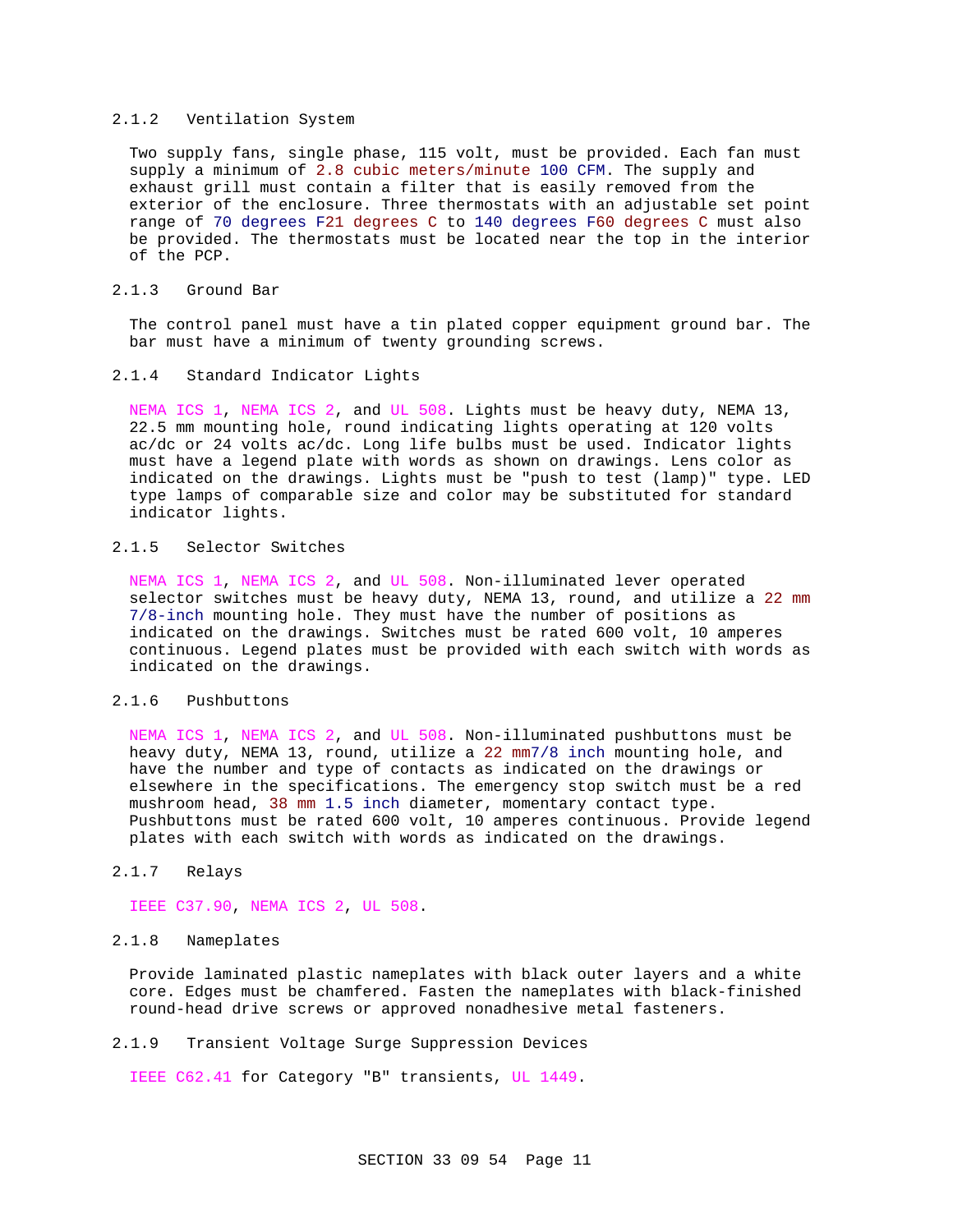### 2.1.10 Terminal Blocks

NEMA ICS 4. Terminal blocks for conductors exiting the PCP must be two-way type with double terminals, one for internal wiring connections and the other for external wiring connections. Terminal blocks must be made of bakelite or other suitable insulating material with full deep barriers between each pair of terminals. A terminal identification strip must form part of the terminal block and each terminal must be identified by a number in accordance with the numbering scheme on the approved wiring diagrams.

## 2.1.11 Circuit Breakers

UL 508. Provide individual, appropriately sized, terminal block mounted, circuit breakers for all 120 volt PCP mounted equipment and for the 120 volt terminal boards shown on the drawings.

### 2.1.12 Uninterruptible Power Supplies

UL 1012. Input voltage must be 120 volts (nominal), 1 phase, 60 Hertz. Output voltage regulation must be  $+/-5.0$  percent for the following conditions:

- a. 20 percent to 100 percent load on output.
- b. Input voltage variation of -15 percent to +10 percent.
- c. Constant load power factor between 80 percent and 100 percent.

Response time must be 1.5 cycles or less. Battery capacity must be such as to provide an orderly shut down of operating programs or as a minimum 30 minutes.

### 2.1.13 Miscellaneous Power Supplies

UL 1012. Certain field devices may require power other than 120VAC (i.e. 24VDC). The power supplies must be convection cooled, have fully isolated independent outputs, have constant voltage, have short circuit and overvoltage protection, and have automatic current limiting.

# 2.1.14 Alarm Annunciator

UL 508 and ISA 18.1. The Alarm Annunciator must provide visual annunciation, local and remote monitoring, constant or flashing visual and audible alarm as specified herein. The annunciator must be completely solid state with no moving parts. Furnish the annunciator with cabinet and hardware appropriate for flush mounting on the control panel. A power supply either integral or separately mounted must operate on 120 volts, 60 Hertz. The annunciator must have windows arranged in a matrix configuration (rows and columns). Each window must be at least 25 mm 1 inch high by 40 mm 1-5/8 inches wide and must have rear illuminated translucent engraved nameplate. Lettering must be at least 4 mm 5/32 inches high. System lamp voltage must be 24 to 28 volts dc.

## 2.1.15 Alarm Horns

UL 508. The alarm horns must consist of 2-vibrating horns and 1-resonating horn. One vibrating horn is to be mounted in the PCP, and one vibrating and one resonating horn must be mounted outside of the control room as shown on the drawings. The exterior horns must each produce 100db at 3 m10 feet and must be provided in a weather proof housing. The PCP horn must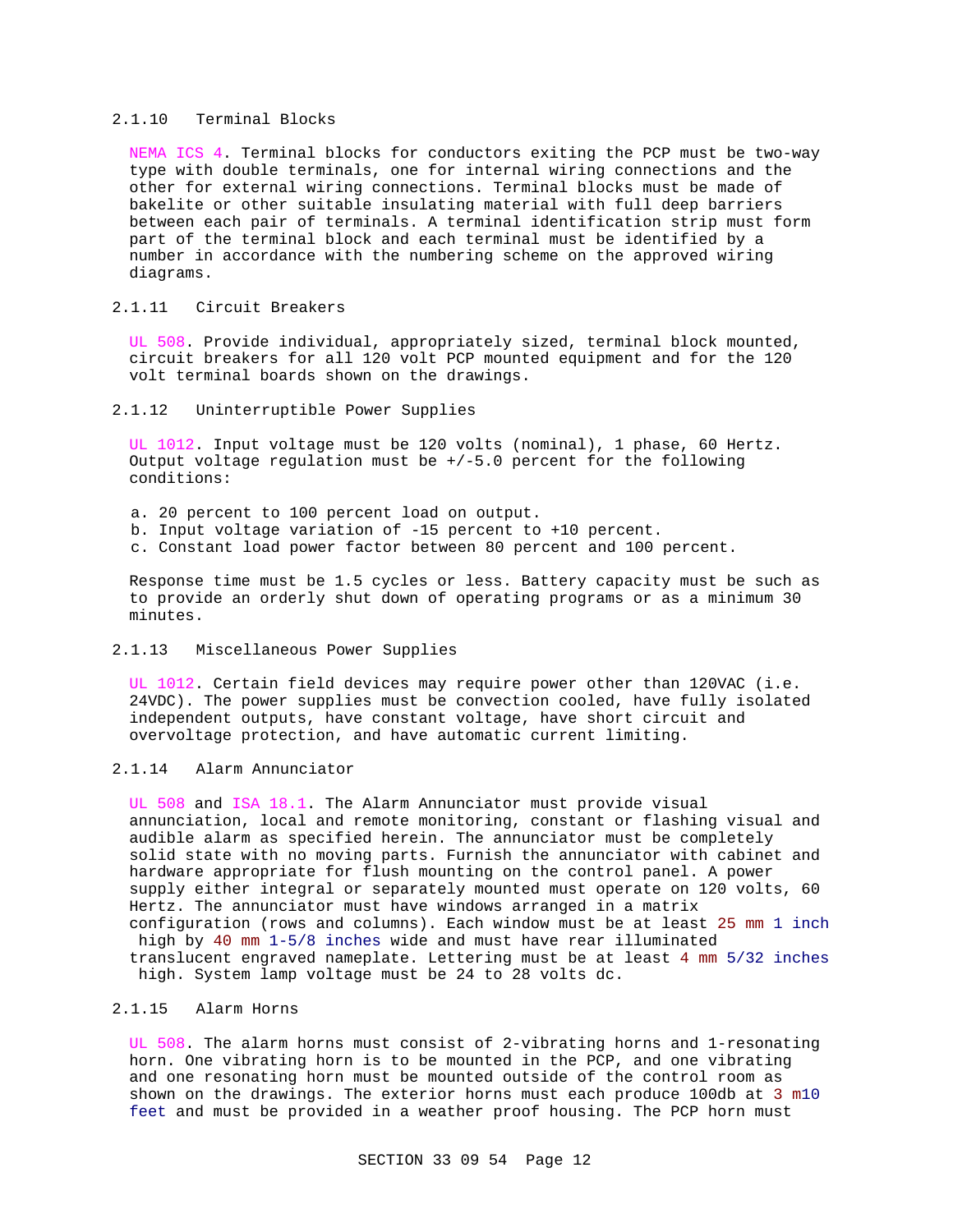produce 70db at 3 meters 10 feet.

#### 2.1.16 Laptop Computer

### 2.1.16.1 Hardware

The following are the minimum hardware requirements for the laptop computer:

- a. Latest Pentium CPU operating at 2 GHz or faster
- b. 2 GB RAM
- c. 500 GB hard drive
- d. 16X Read-Write DVD drive
- e. Color LCD screen 360 mm 14 inches
- f. Keyboard
- g. Pointing device (e.g. mouse)
- h. Parallel communication port
- i. Serial communication port compatible with PLC (e.g. RS-232-C, RS-485)
- j. 120VAC and Battery power supply
- k. All cables and connectors for interfacing with PLC and personal computer
- l. Modem compatible for remote troubleshooting of the system
- m. Two USB 2.0 communications ports
- n. Provide a carrying case for the Laptop Computer

### 2.1.16.2 Software

The following is the minimum software to be loaded on the laptop. The software must be the most current versions and compatible with each other to make a complete and usable system. All software needs to be fully site licensed and come with all disks to allow a full restore or reload of software in the event of a hard drive crash.

- a. Operating system (e.g. the latest commercially available MS Operating System)
- b. Software for programming the PLC
- c. Software for programming the personal computer

### 2.1.17 Personal Computer (PC)

### 2.1.17.1 Hardware

The following are the minimum hardware requirements for the personal computer:

- a. Latest Pentium CPU operating at 2.4 GHZ or faster
- b. 4 GB RAM
- c. 500 GB hard drive
- d. 16X Read-Write DVD drive
- e. Color 610 mm 24 inches flat screen monitor
- f. Keyboard
- g. Pointing device (e.g. mouse)
- h. Parallel communication port
- i. Serial communication port compatible with PLC (e.g. RS-232-C, RS-485)
- j. 120VAC operating power
- k. All cables and connectors for interfacing with PLC and Laser Printer
- l. Provide a modem capable of remote troubleshooting of the system. The modem will not be permanently connected to the System.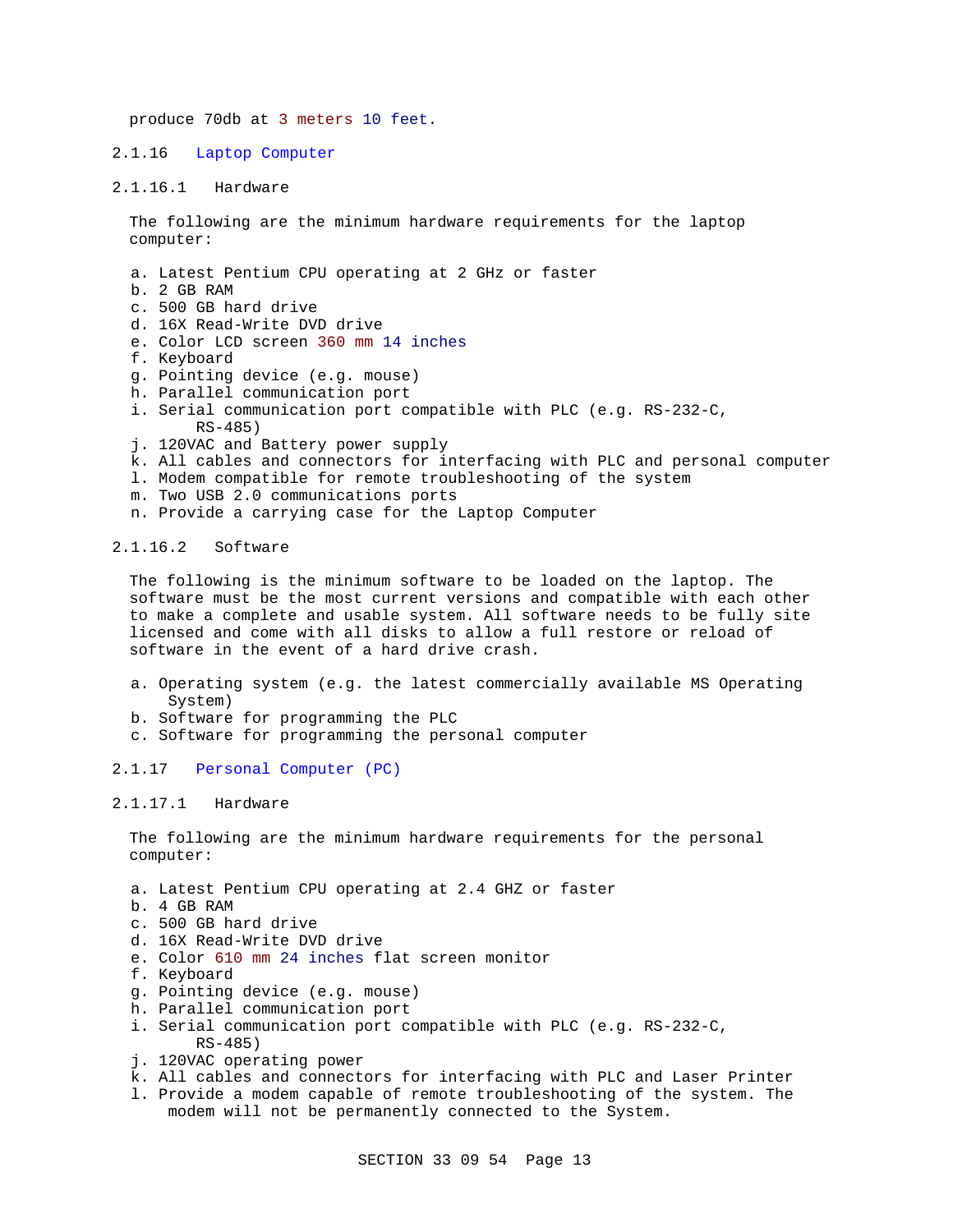m. Two USB 2.0 communications ports

### 2.1.17.2 Software

The following is the minimum software to be loaded on the personal computer. The software must be the most current versions and compatible with each other to make a complete and usable system. All software must be fully site licensed and come with all disks to allow a full restore or reload of software in the event of a hard drive crash.

- a. Operating system (e.g. the latest commercially available MS Operating System)
- b. Software for programming the PLCs
- c. The personal computer must communicate with the PLCs to display system status and change system set points. The personal computer must have run-time graphical software to display the graphical screens described later and to change set points.
- d. Software for recording, tracking, trending, and printing out the pressures, flows, and operational status of all monitored components of the fueling system on a real time basis.
- e. MS Office Professional with Excel must be provided to allow the trending data described above to be imported to Excel where it can be studied, manipulated, graphed, and easily sent electronically.

### 2.1.18 Printer

The alarm/report printer must be a color laser jet printer. The unit must print in black at a minimum speed of twelve pages per minute. It must print in color at a minimum speed of ten pages per minute. It must as a minimum be capable of printing color graphs of various system pressures, issue flow, and return flow vs. time in seven colors. Provide one set of spare replacement ink cartridges.

### 2.1.19 FCC Computer

## 2.1.19.1 Hardware

The FCC computer must be a copy of the personal computer so that upon failure of the personal computer it could be relocated to the pumphouse to assume the personal computers duties. The normal duties of the FCC computer must be to serve as a remote monitor only of the screens that are available on the personal computer. The following are the minimum hardware requirements for the FCC computer:

- a. Latest Pentium CPU operating at 2.4 GHZ or faster
- b. 2 GB RAM
- c. 250 GB hard drive
- d. 16X Read-Write DVD drive
- e. Color 430 mm 17 inches flat screen monitor
- f. Keyboard
- g. Pointing device (e.g. mouse)
- h. Parallel communication port
- i. Serial communication port compatible with PLC (e.g. RS-232-C, RS-485)
- j. 120VAC operating power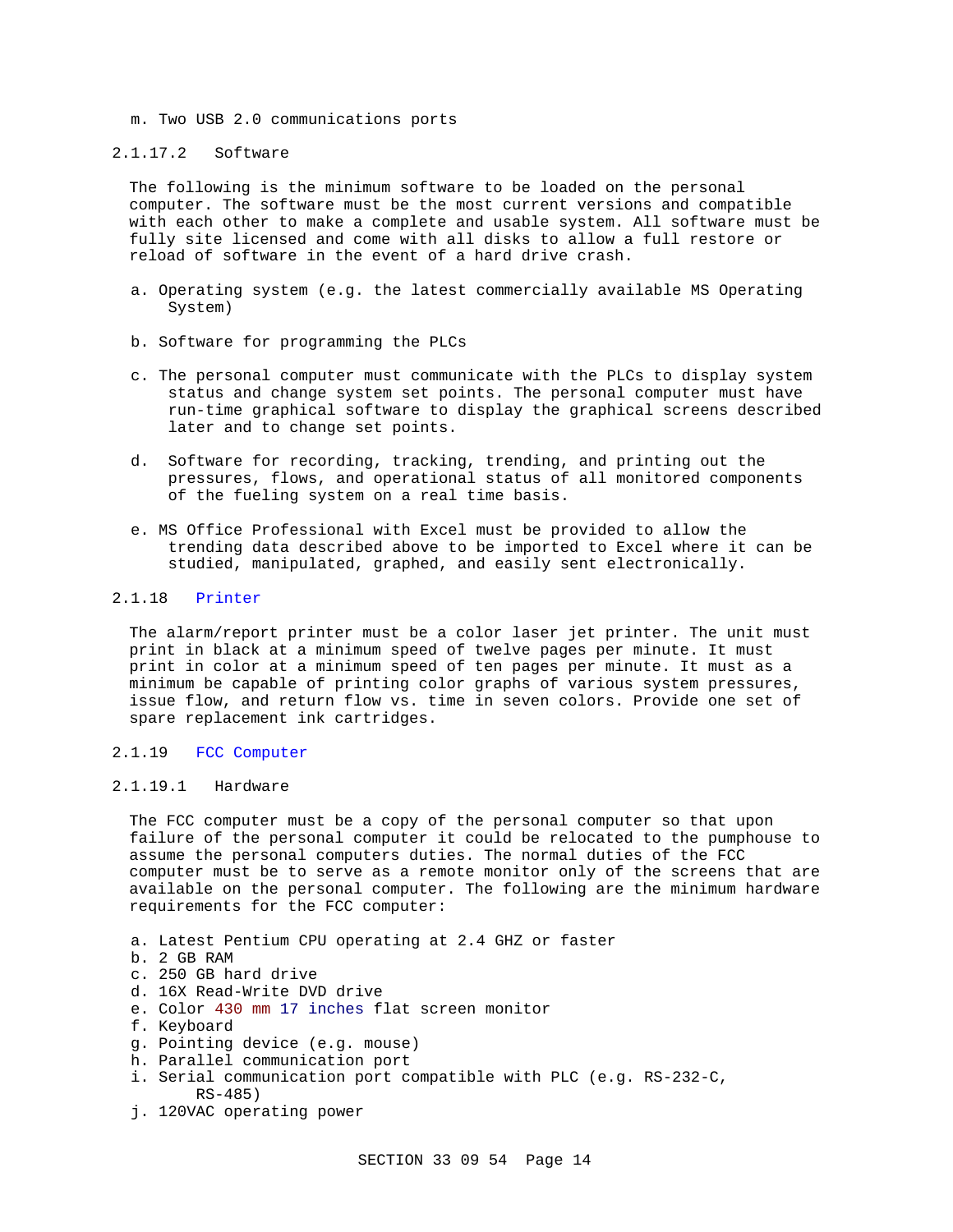- k. All cables and connectors for interfacing with PLC and Laser Printer l. Provide a modem capable of remote troubleshooting of the system. The modem will not be permanently connected to the System.
- m. Two USB 2.0 communications ports

### 2.1.19.2 Software

The following is the minimum software to be loaded on the FCC computer. The FCC computer must be capable of replacing the Personal computer in the pumphouse if the personal computer fails. It will be set up initially to serve only as a remote monitor of the system while located at the FCC. Should the personal computer fail, the FCC computer will be relocated to the pumphouse and then assume the role of the personal computer. The computer software must have a built in command to tell the computer whether it is serving as the personal computer or as the remote monitor only. The software must be the most current versions and compatible with each other to make a complete and usable system.

- a. Operating system (e.g. the latest commercially available MS Operating System)
- b. Software to tell the computer which mode it is to operate in, i.e. (personal computer or remote monitor)
- c. Software to run as a remote monitor
- d. Software for programming the PLCs
- e. The personal computer must communicate with the PLCs to display system status and change system set points. The personal computer must have run-time graphical software to display the graphical screens described later and to change set points.
- f. Software for recording, tracking, trending, and printing out the pressures, flows, and operational status of all monitored components of the fueling system, on a real time basis.
- g. MS Office Professional with Excel must be provided to allow the trending data described in e. above to be imported to Excel where it can be studied, manipulated, graphed, and easily sent electronically.
- 2.2 PROGRAMMABLE LOGICAL CONTROLLER (PLC) HARDWARE AND SOFTWARE
- 2.2.1 General
	- a. NEMA IA 2. Each PLC must be able to receive discrete and analog inputs and through its programming it must control discrete and analog output functions, perform data handling operations and communicate with external devices and remote I/O racks. The PLCs must be a modular, field expandable design allowing the system to be tailored to the process control application. The capability must exist to allow for expansion to the system by the addition of hardware and/or user software. At a minimum the PLCs must include mounting backplanes, power supply modules, CPU module, communication modules, and I/O modules.
	- b. Each PLC provided must be designed and tested for use in the high electrical noise environment of an industrial plant. The PLC modules must comply with the FCC Part 15 Part A for radio noise emissions. The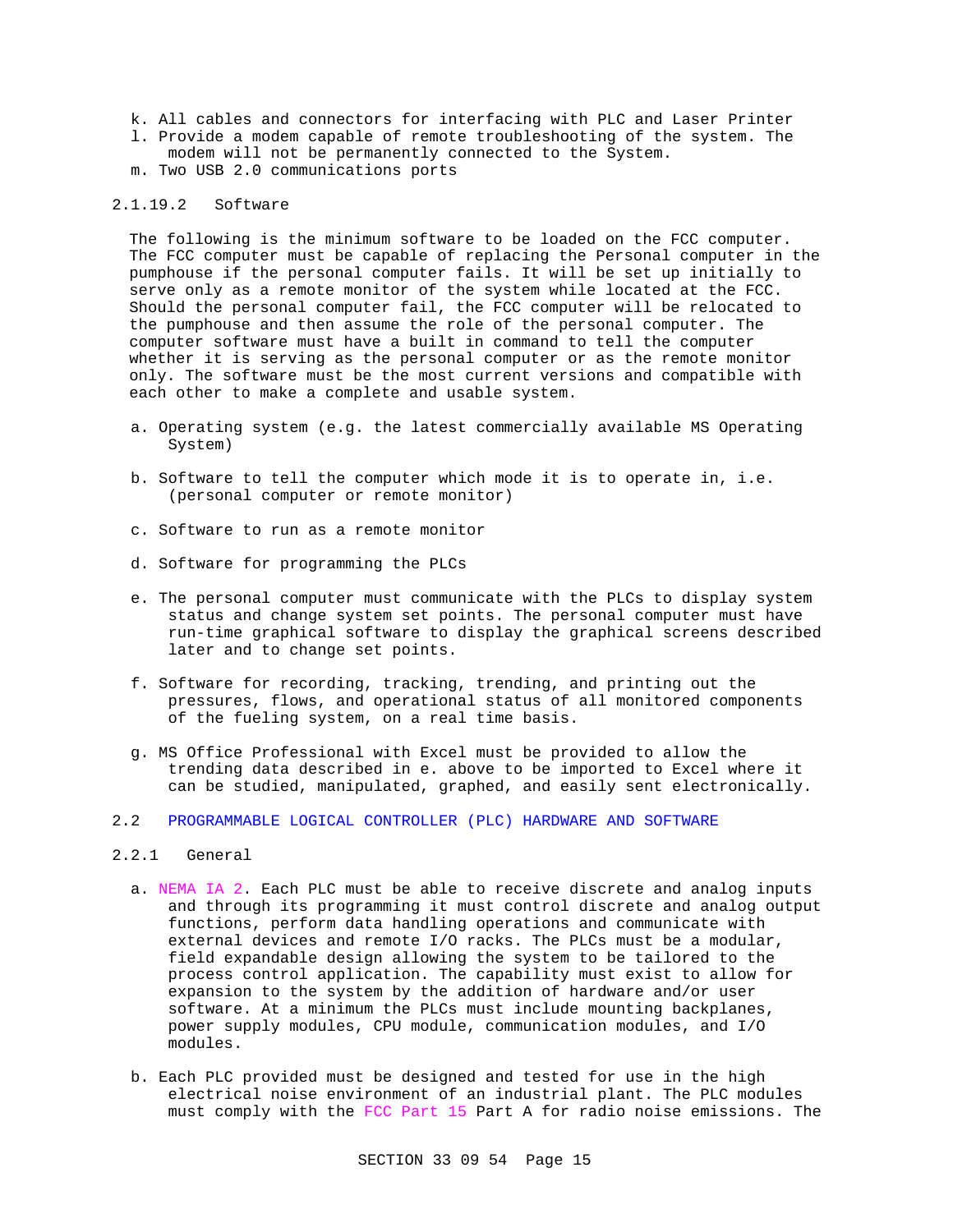programmable controller processor must be able to withstand conducted susceptibility tests as outlined in NEMA ICS 2, IEEE C37.90.

- c. The PLCs must function properly at temperatures between 0 and 50 degrees C 32 and 122 degrees F, at 5 to 95 percent relative humidity non-condensing and have storage temperatures between -40 and 60 degrees  $C - 40$  and  $+140$  degrees F at 5 to 95 percent relative humidity non-condensing.
- d. The PLCs must have manufacturer's standard system status indicators (e.g. power supply status, system fault, run mode status, back-up battery status).
- 2.2.2 Central Processing Unit Module

The CPU must be a modular self-contained unit that provides time of day, scanning, application (ladder rung logic) program execution, storage of the application program, storage of numerical values related to the application process and logic, I/O bus traffic control, peripheral and external device communications and self-diagnostics.

- 2.2.3 Power Supply Module
	- a. The power supply module must be plugged into the backplane not separately mounted. The power supply must be wired to utilize 120 VAC, 60 Hz power, the system must function properly within the range of -10 percent to +15 percent of nominal voltage. The power supply must provide an output to the backplane at a wattage and voltage necessary to support the attached modules. A single main power supply module must have the capability of supplying power to the CPU module and local communication and I/O modules. Auxiliary power supplies must provide power to remote racks.
	- b. Each power supply must have an integral on/off disconnect switch to the module. If the manufacturers standard power supply does not have an on/off disconnect switch a miniature toggle type switch must be installed near the PLC and clearly labeled as to its function.
	- c. The power supply must monitor the incoming AC line voltage for proper levels and have provisions for both over current and over voltage protection. If the voltage level is detected as being out of range the system must have adequate time to complete a safe and orderly shutdown.
- 2.2.4 Program Storage/Memory Requirements
	- a. The PLC must have the manufacturers standard nonvolatile executive memory for the operating system. The PLC must also have EEPROM (Electrically Erasable Programmable Read Only Memory) for storage of the user program and battery backup RAM for application memory. The EEPROM must be loaded by use of the laptop computer or the personal computer.
	- b. Submit a calculation of the required amount of EEPROM and RAM (random access memory) needed for this application plus an extra 50 percent.
	- c. The number of times a normally open (N.O.) and/or normally closed (N.C.) contact of an internal output can be programmed must be limited only by the memory capacity to store these instructions.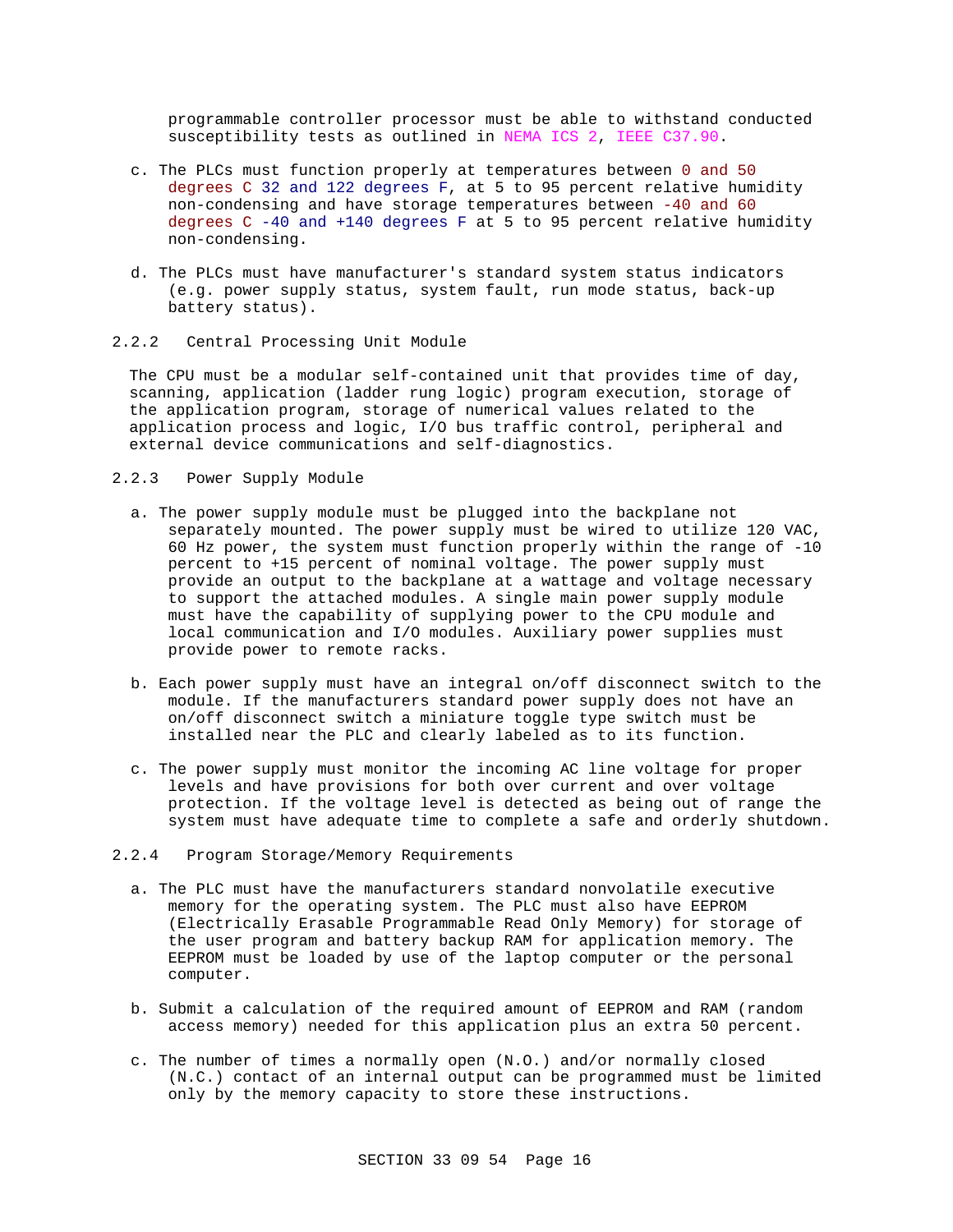## 2.2.5 Input/Output (I/O) Modules

- a. Provide all required I/O modules (analog input, analog output, discrete input, discrete output, and isolated discrete output) to manipulate the types of inputs and outputs as shown on the drawings and to comply with the sequence of operations. Also provide a minimum of 20 percent (round up for calculation) spare input and output points of each type provided, but not less than two of each type.
- b. I/O modules must be a self-contained unit housed within an enclosure to facilitate easy replacement. All user wiring to I/O modules must be through a heavy-duty terminal strip. Pressure-type screw terminals must be used to provide fast, secure wire connections. The terminal block must be removable so it is possible to replace any input or output module without disturbing field wiring.
- c. During normal operation, a malfunction in any remote input/output channel must affect the operation of only that channel and not the operation of the CPU or any other channel.
- d. Isolation must be used between all internal logic and external power circuits. This isolation must meet the minimum specification of 1500 VRMS. Provide optically isolated I/O components which are compatible with field devices.
- e. Each I/O module must contain visual indicators to display ON/OFF status of individual input or output points.
- f. Discrete output modules must be provided with self-contained fuses for overload and short circuit protection of the module.
- g. All input/output modules must be color coded and titled with a distinctive label.

### 2.2.6 Interfacing

The PLC must have communication ports and communication modules using the manufacturers standard communication architecture for connections of the Personal computer, Laptop Computer, remote I/O racks and interconnections between SYS 1 PLC and SYS 2 PLC for the redundant backup system of the PLCs.

### 2.2.7 Program Requirements

- a. The programming format must be ladder diagram type as defined by NEMA IA 2.
- b. There must be a means to indicate contact or output status of the contact or output on the CRT (of the personal computer) or LCD screen (of the laptop computer). Each element's status must be shown independently, regardless of circuit configuration.
- c. The program must be full featured in its editing capabilities (e.g. change a contact from normally open to normally closed, add instructions, change addresses, etc.).

## 2.2.8 Diagnostics

The CPU must continuously perform self-diagnostic routines that will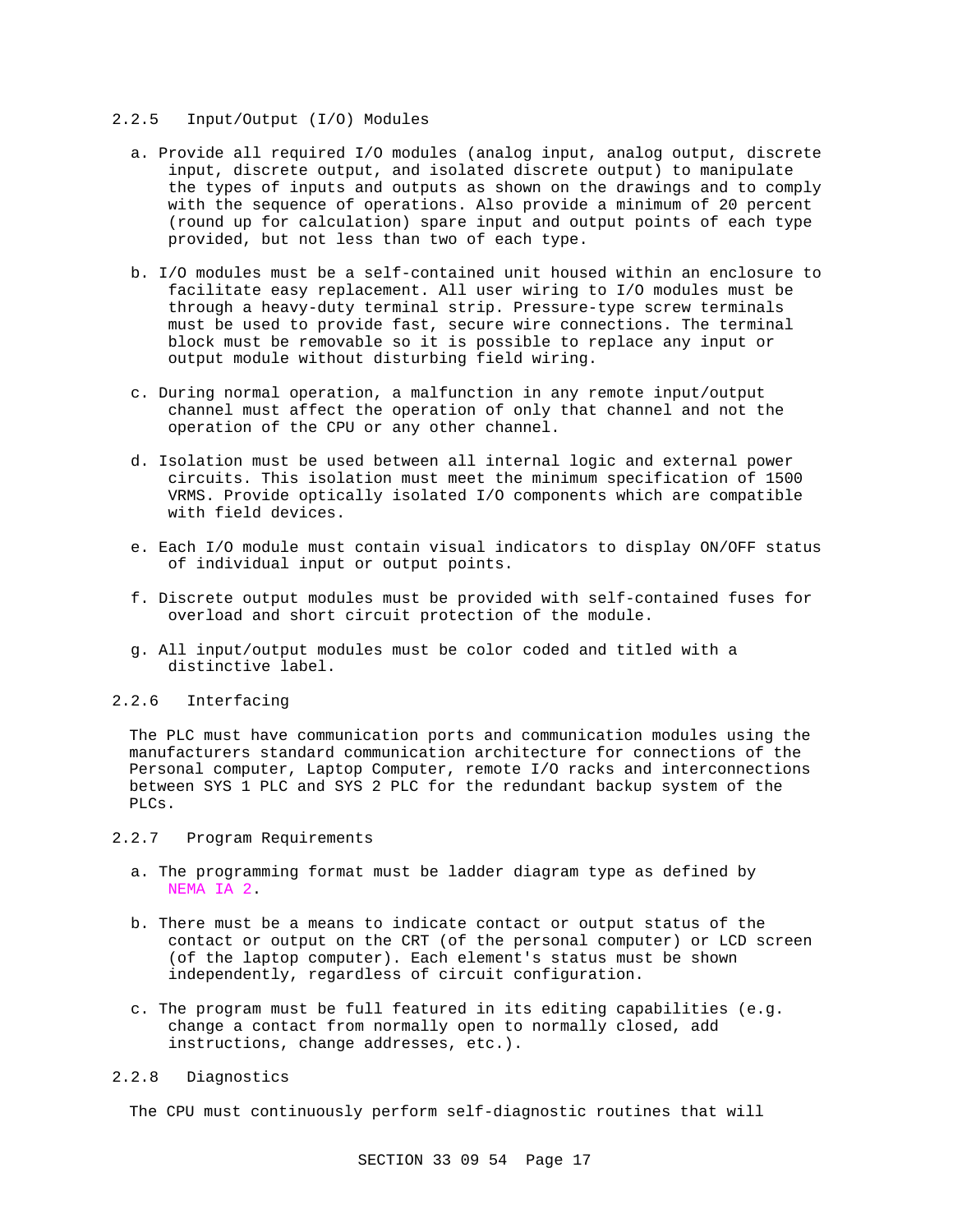provide information on the configuration and status of the CPU, memory, communications and I/O. The diagnostic routines must be regularly performed during normal system operation. A portion of the scan time of the controller should be dedicated to perform these housekeeping functions. In addition, a more extensive diagnostic routine should be performed at power up and during normal system shutdown. The CPU must log I/O and system faults in fault tables, which must be accessible for display. When a fault shuts down a CPU, a sequence must be initiated that will automatically switch over to the other CPU. When a fault affects I/O or communication modules the CPU must shut down only the hardware affected and continue operation by utilizing healthy system components. All faults must be annunciated on the alarm annunciator.

# PART 3 EXECUTION

- 3.1 PUMP CONTROL PANEL (PCP) AND COMPONENTS
- 3.1.1 General
	- a. Where two or more pieces of equipment performing the same function are required, they must be exact duplicates produced by the same manufacturer. All display instruments of each type must represent the same outward appearance, having the same physical size and shape, and the same size and style of numbers, characters, pointers, and lamp lenses.
	- b. The PCP must include all required resident software programs and hardware to provide the specified sequence of operation. All software optical disks including programming manuals must be turned over to the Government at the completion of start-up so modification can be done in the field with no outside assistance.
	- c. It is intended that process controlling devices except field devices, and motor controllers be attached to or mounted within the PCP enclosure and all interconnecting wiring installed prior to shipment to the job site. This is to allow shop testing of the system and to decrease field labor requirements.
	- d. The PCP must be shipped fully assembled in one piece after the completion of the shop tests and all defects corrected.

### 3.1.2 Wiring

### 3.1.2.1 Methods and Practices

Wiring methods and practices must be in conformance with NEMA ICS 1, NEMA ICS 2, NEMA ICS 4 and NEMA ICS 6 recommendations as applicable. All wiring to instruments and control devices must be made with stranded wire, and wiring must be permanently labeled with conductor/wire numbers within 25 mm 1 inch of termination points. Labels must be tubular heat-shrinkable wire markers that remain legible after exposure to industrial fluids and abrasion. Position markers so that wire numbers can be read without disturbing or disconnecting wiring. Use of individual character-markers placed side-by-side is not acceptable. Numbers must match approved shop drawings. All wiring must be neatly laced from point of entry into enclosures to termination points with nylon lacing cord or plastic lacing ties. Lacing within wiring channels is not required.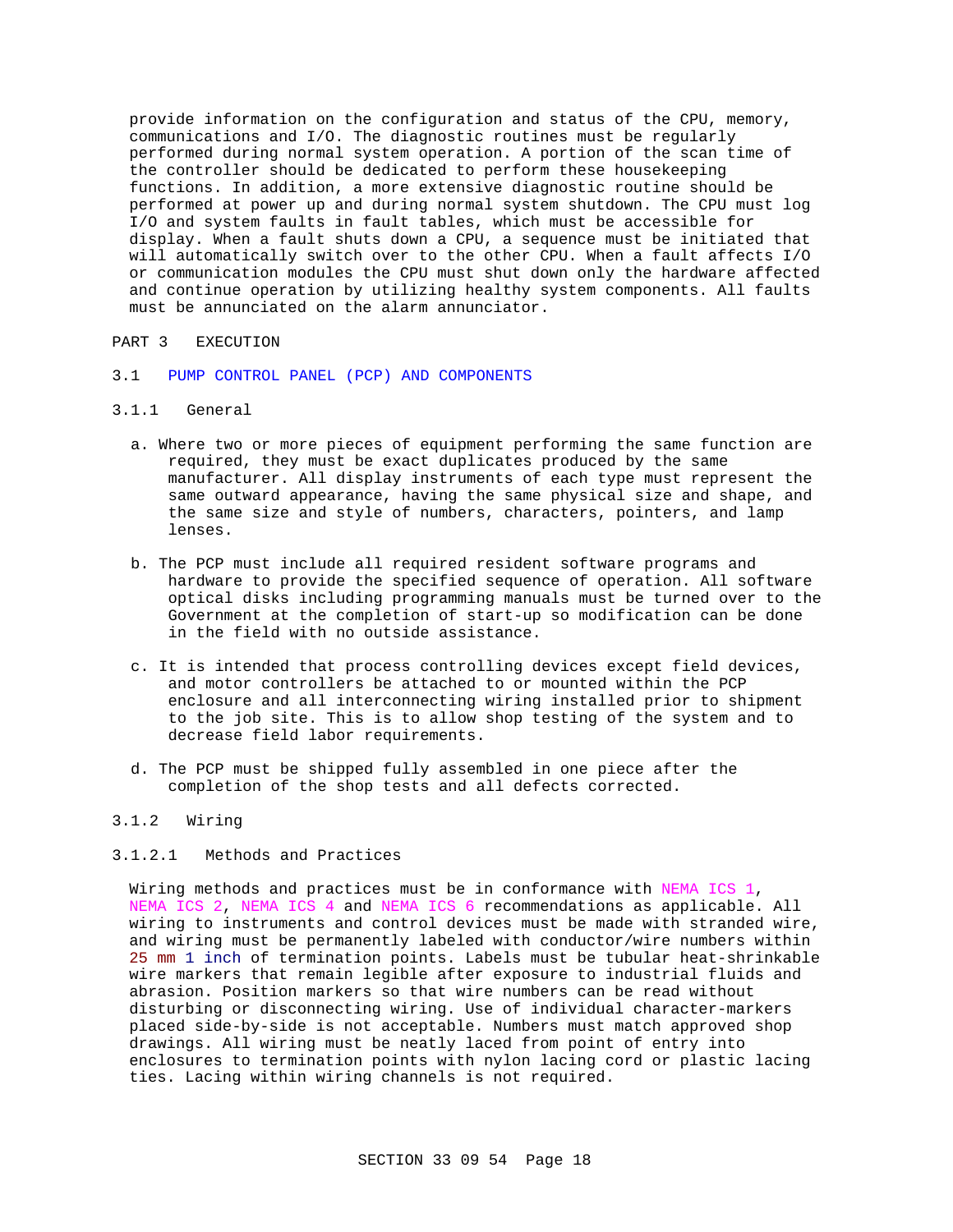## 3.1.2.2 Control Wiring Data Lists

Provide typed Control Wiring Data Lists within each terminal cabinet and the PCP. The data lists must include: conductor identification number, wire gauge, wire insulation type, "FROM" terminal identification, "TO" terminal identification, and remarks. Submit the preliminary lists and update to As-Built conditions.

### 3.1.3 Certified Pump Control Panel (PCP) Shop Test Report

The manufacturer must shop test the PCP, Personal computer, and lap top computer. Include simulation of field components and provide for fully testing the pump control and annunciator system as a unit before delivery to the project site. The test must, reveal system defects, including, but not limited to, functional deficiencies, operating program deficiencies, algorithm errors, timing problems, wiring errors, loose connections, short circuits, failed components and misapplication of components. Perform the test prior to shipment to the site and correct problems detected. Repeat the final testing and correction sequence until no problems are revealed and then perform two additional successful tests. Submit certified test report within 15 days after completion of the test. The report must include a statement that the Pump Control Panel performs as specified. Notify the Governments Contracting Officer and the SME 30 days prior to the final shop testing date. The Contracting Officer may require a Government witness at the final test before the PCP is shipped to the site.

### 3.1.4 Ventilation System

Thermostat T-1, must control fan F-1 and thermostat T-2 must control fan F-2. T-1 and T-2 must be set at 27 degrees C 80 degrees F to maintain interior air temperature to 11 degrees C 20 degrees F above ambient. Thermostat T-3, set at 38 degrees C 100 degrees F, must provide a non-critical PCP HIGH TEMPERATURE alarm to the alarm annunciator.

### 3.1.5 Grounding

Connect the PCP ground bar to the building counterpoise via a #10 AWG conductor. Within the enclosure all I/O racks, processor racks, and power supplies, etc. must be grounded to meet the manufacturer's specifications.

### 3.1.6 Indicator Lights, Switches, and Pushbuttons

Mount indicator lights, switches, and pushbuttons through the PCP enclosure and arrange to allow easy vision and operation of each device. Provide each device with a nameplate and/or legend plate as indicated on the drawings. Nameplate wordings must be as indicated on the drawings.

### 3.1.7 Transient Voltage Surge Suppression Devices

Transient voltage surge suppression (TVSS) devices must be installed in the PCP to minimize effects of nearby lightning strikes, switching on and off of motors and other inductive loads. TVSS must be provided for each control circuit ladder. Each ladder may contain any combination of the following devices: PLCs, power supplies (e.g., 24 volt), fans, relays, lights, switches etc. TVSS must also be provided for PLC I/O originating outside of the building.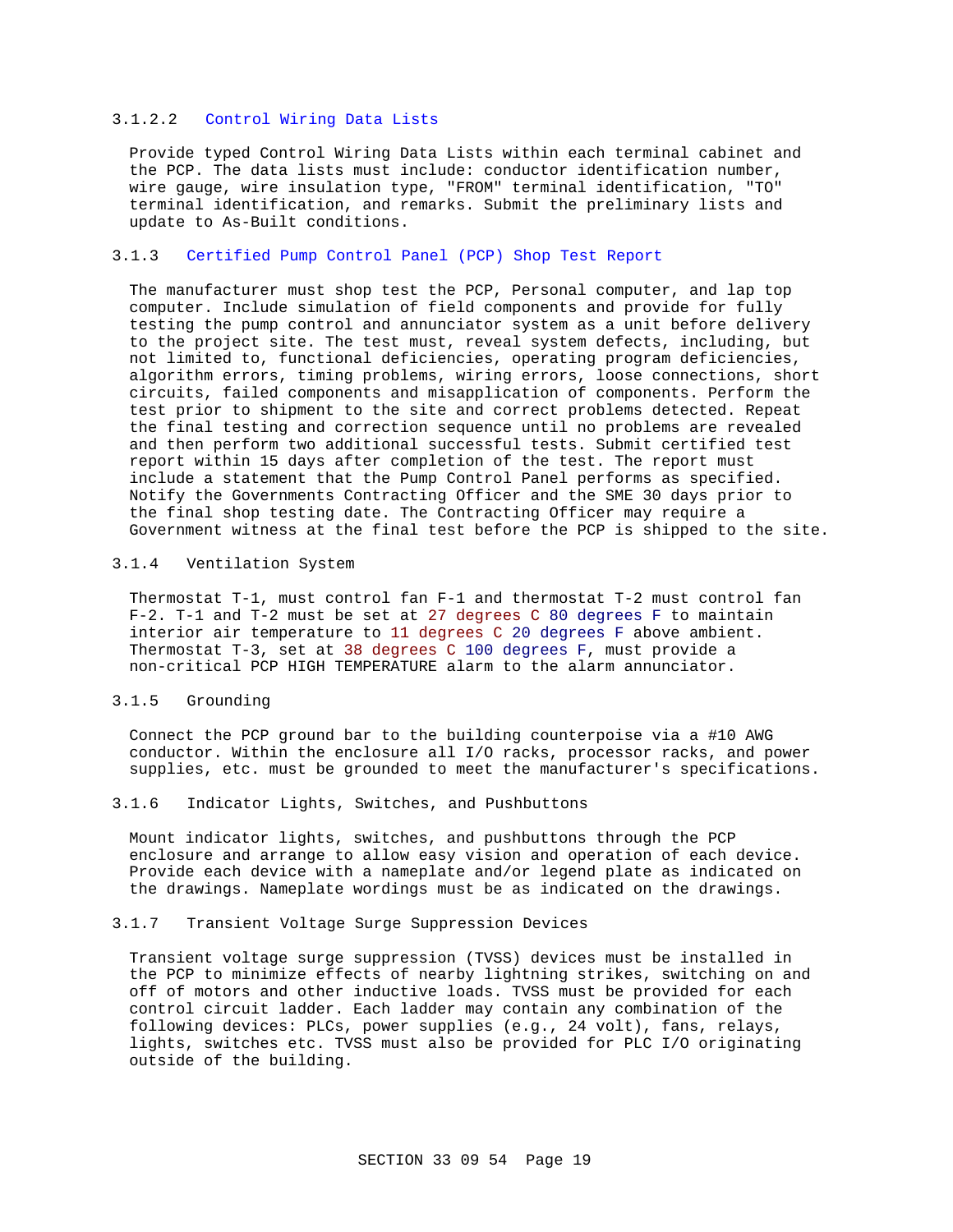### 3.1.8 Terminal Blocks

As a minimum, any PCP device that connects to a field device (devices not located in the PCP) must be connected to a terminal block. A connection diagram similar to the drawings must be provided to the field contractor for field connections to the PCP.

### 3.1.9 Circuit Breakers

As a minimum, any 120 volt PCP device i.e. (fans, lights, power receptacles, 24 VDC power supplies, PLC CPUs, PLC I/O racks) must be provided with an individual circuit breaker. Additionally 120 volt terminal boards connecting to field devices (devices not located in the PCP) must be protected by a 120 volt circuit breaker.

### 3.1.10 Uninterruptible Power supplies

The Pump Control Panel (PCP) must contain three uninterruptible power supplies (UPS) each connected to a dedicated circuit. As shown on the drawings one UPS must supply PLC System 1, one UPS must supply PLC System 2, and the third UPS must supply the miscellaneous device power. The UPSs output capacity must be sufficient to drive all the equipment connected plus 25 percent. The UPSs must be mounted on shelves near the bottom of the PCP but not rest on the floor of the PCP.

## 3.1.11 Power Supplies

Provide and install all 120VAC and 24VDC power supplies as required. Size the power supplies for the load plus 25 percent. Supply all field devices, which require power and are controlled or monitored from the PCP, from power supplies in the pump control panel. Provide a 120V receptacle in the PCP for use by the Laptop computer. Completely install interconnecting wiring between UPSs and PLC power supplies prior to shipment to the job site.

## 3.1.12 Alarm Annunciator and Horns

Initiate signals by hardwired field contacts or by PCP outputs as required. The annunciator must energize alarm horns, both an integral panel mounted vibrating horn and remote horns, and flash the appropriate annunciator lamp. The minimum number of windows must correspond to the number of alarm points, plus 15 percent spare. The drawings indicate panel layout and the alarms to be annunciated.

### 3.1.12.1 Non-critical Alarms

Non-critical alarm windows must be white with black lettering and must sound the PCP mounted vibrating horn and the exterior mounted vibrating horns.

# 3.1.12.2 Critical Alarms

Critical alarm windows must be red with white lettering and must sound the PCP mounted vibrating horn and the exterior mounted resonating horns. Critical alarms must also cancel all automatic pump starts in the PLC.

## 3.1.12.3 Alarm Sequence

Alarm sequence for each alarm must be as follows (ISA 18.1 sequence 'A').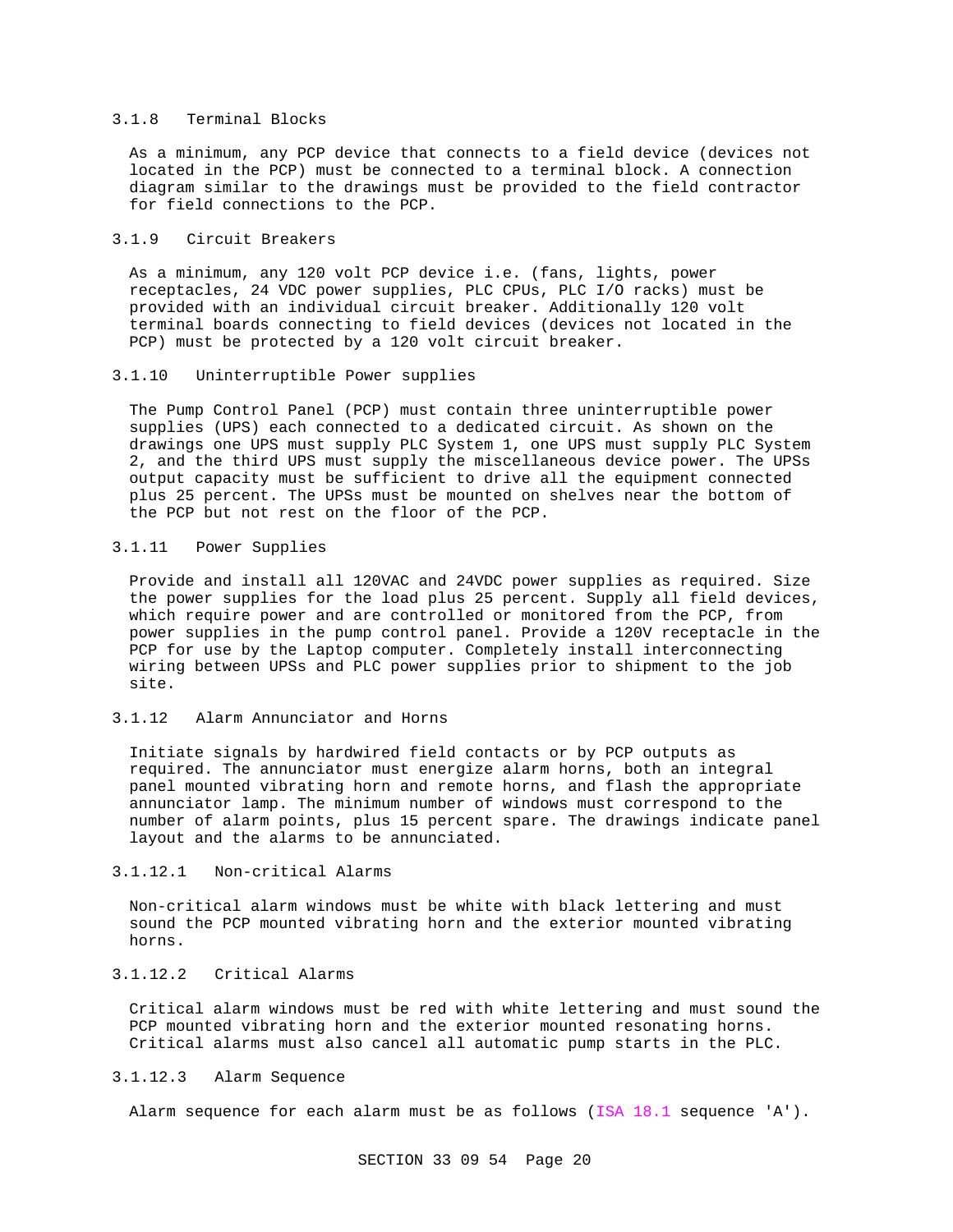- a. For a normal condition, visual indicator and horns will be off.
- b. For an alarm condition, visual indicator will flash and horns will sound (this condition will be locked in).
- c. Upon acknowledgment of the alarm condition, visual indicator will be steady on and the horns will be off.
- d. If, after acknowledgment of an alarm condition, another alarm condition is established, the new alarm will cause the appropriate window to flash and the horn to sound.
- e. When condition returns to normal after acknowledgment, the visual indicator and the horn will be off.
- 3.1.13 Personal Computer

The personal computer must be a stand alone, desk top mounted unit. The personal computer must download system parameters from the PLCs for display. The personal computer must also upload new set point values that the operator has changed using the personal computer keyboard, after a password has been entered.

3.1.13.1 Screen Number 1

The general opening screen must as a minimum display the name and location of the installation (e.g. Seymour Johnson Air Force Base, North Carolina), name of the project (e.g., Type III Hydrant Fueling System) and screen navigation information.

## **\*\*\*\*\*\*\*\*\*\*\*\*\*\*\*\*\*\*\*\*\*\*\*\*\*\*\*\*\*\*\*\*\*\*\*\*\*\*\*\*\*\*\*\*\*\*\*\*\*\*\*\*\*\*\*\*\*\*\*\*\*\*\*\*\*\*\*\*\*\*\*\*\*\* NOTE: Include items below that are appropriate to the operating scheme (A or B) chosen. \*\*\*\*\*\*\*\*\*\*\*\*\*\*\*\*\*\*\*\*\*\*\*\*\*\*\*\*\*\*\*\*\*\*\*\*\*\*\*\*\*\*\*\*\*\*\*\*\*\*\*\*\*\*\*\*\*\*\*\*\*\*\*\*\*\*\*\*\*\*\*\*\*\***

3.1.13.2 Screen Number 2

At a minimum display the following items. Continuously update the values; a 2 second delay maximum between updates is acceptable.

| System Issue Rate     | XXXX L/SGPM                   |
|-----------------------|-------------------------------|
| System Return Rate    | XXXX L/SGPM                   |
| System Net Flow       | XXXX L/SGPM                   |
| System Pressure       | xxxx kPaPSI                   |
| System Operation Mode | Auto/Off/Flush/Tightness test |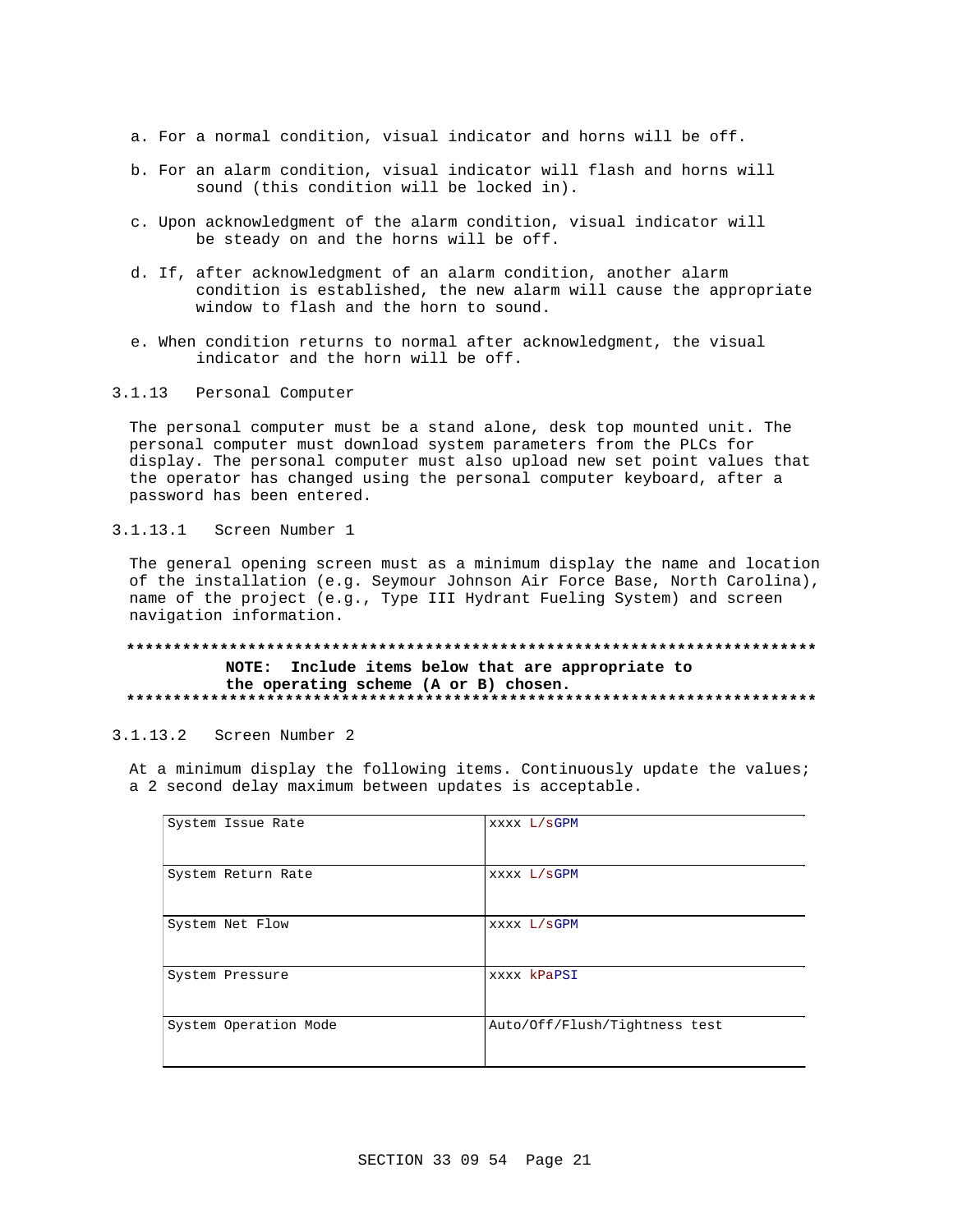| Active System                                                                                                                                                                                                                                                                                                           | $Sys-1/Sys-2$           |  |  |
|-------------------------------------------------------------------------------------------------------------------------------------------------------------------------------------------------------------------------------------------------------------------------------------------------------------------------|-------------------------|--|--|
| Lead Pump                                                                                                                                                                                                                                                                                                               | 1/2/3                   |  |  |
| Fuel Pump #1                                                                                                                                                                                                                                                                                                            | On/Off xxxxx.x HOURS    |  |  |
| Fuel Pump #2                                                                                                                                                                                                                                                                                                            | On/Off<br>XXXXX.X HOURS |  |  |
| Fuel Pump #3                                                                                                                                                                                                                                                                                                            | On/Off xxxxx.x HOURS    |  |  |
| Backpressure Control Valve                                                                                                                                                                                                                                                                                              | [Closed/]Enabled/OPEN   |  |  |
| [Pressure Control Valve                                                                                                                                                                                                                                                                                                 | Closed/Enabled]         |  |  |
| Flush Valve                                                                                                                                                                                                                                                                                                             | Closed/Defuel           |  |  |
| Tank 1 Outlet Valve                                                                                                                                                                                                                                                                                                     | Open/Closed             |  |  |
| Tank 2 Outlet Valve                                                                                                                                                                                                                                                                                                     | Open/Closed             |  |  |
| Tank 1 Receipt Valve                                                                                                                                                                                                                                                                                                    | Open/Closed             |  |  |
| Tank 2 Receipt Valve                                                                                                                                                                                                                                                                                                    | Open/Closed             |  |  |
| Receipt Bypass Valve                                                                                                                                                                                                                                                                                                    | Open/Closed             |  |  |
| Manifold Setup Valve I34                                                                                                                                                                                                                                                                                                | Open/Closed             |  |  |
| Manifold Setup Valve I35                                                                                                                                                                                                                                                                                                | Open/Closed             |  |  |
| Manifold Setup Valve R10                                                                                                                                                                                                                                                                                                | Open/Closed             |  |  |
| Manifold Setup Valve R11                                                                                                                                                                                                                                                                                                | Open/Closed             |  |  |
| Only one of the words separated by a slash $\langle \rangle$ must be displayed. The xxxxx.x<br>HOURS is the fuel pumps elapsed run time and the value must not be lost when<br>the lead PLC is switched. The pump and valve status words must be color coded<br>to match the colors used on the graphic display screen. |                         |  |  |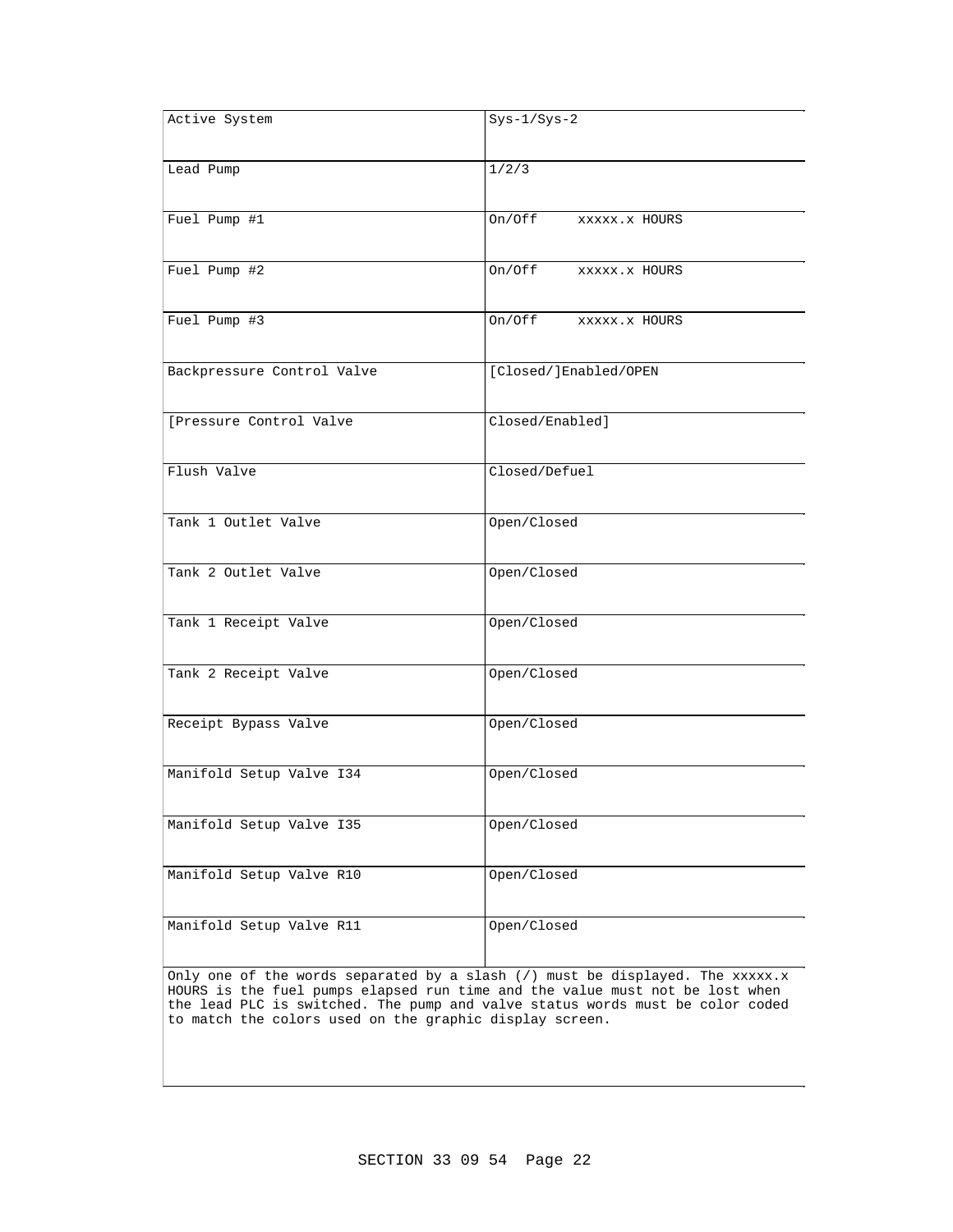## 3.1.13.3 Screen Number 3

The following table must be displayed. The table lists the set points that can be adjusted using the operator interface. A password must be entered before the "current value" can be adjusted. The value entered can only be a number within the "set point range". The "default value" is the value held in the program that is loaded into EEPROM memory (This screen may require more than one display screen.).

| SET POINT DESCRIPTION                                            | SET POINT RANGE                   | DEFAULT VALUE   | CURRENT VALUE |
|------------------------------------------------------------------|-----------------------------------|-----------------|---------------|
| Lead pump starting pressure 205 to 1035 kPa30                    | to 150 psi                        | 415 kPa60 psi   | xxx KpApsi    |
| Issue flow to start second<br>pump in the sequence               | 25 to 40 L/s 450 to<br>$650$ qpm  | 35 L/s560 gpm   | XXX L/sqpm    |
| Return flow to enable next<br>pump in sequence to start          | $0.5$ to 6 L/s10 to<br>$100$ qpm  | 2.5 L/s40 gpm   | XXX L/sgpm    |
| Return flow to stop second<br>pump in the sequence (lag<br>pump) | 30 to 50 L/s500 to<br>800 qpm     | 44 L/s700 qpm   | XXX L/sqpm    |
| Return flow to initiate<br>lead pump shutdown sequence 800 qpm   | 30 to 50 L/s500 to                | 35 L/s560 gpm   | XXX L/sqpm    |
| Timer to enable start-up<br>of lead pump                         | 0 to 120 seconds                  | $0$ seconds     | xx seconds    |
| Timer to enable second<br>pump to start                          | 0 to 120 seconds                  | 10 seconds      | xx seconds    |
| Timer to stop second pump                                        | 0 to 120 seconds                  | 15 seconds      | xx seconds    |
| Timer to stop first pump                                         | 0 to 60 seconds                   | 2 seconds       | xx seconds    |
| Timer to disable Back<br>Pressure Control Valve                  | 0 to 360 seconds                  | 60 seconds      | xx seconds    |
| Timer to establish fueling<br>pump failure                       | 5 to 30 seconds                   | 15 seconds      | xx seconds    |
| System pressure to stop<br>lead pump                             | 895 to 1310 kPa130<br>to 190 psig | 760 kPa110 psig | xxx kPapsig   |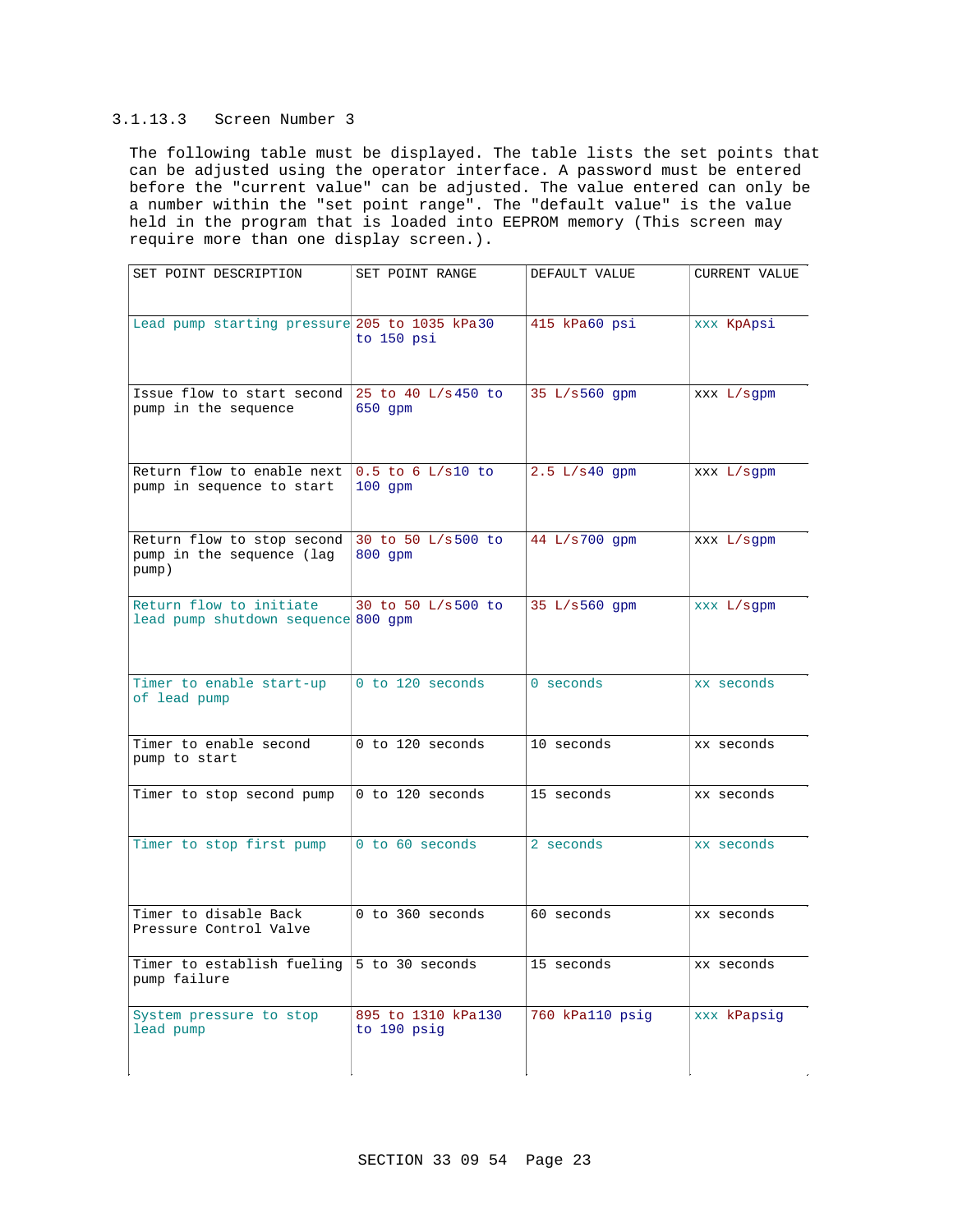### 3.1.13.4 Screen Number 4

Duplicate the Graphic Display Drawing showing a schematic of the process flow. Refer to this screen as the graphical display. Display many operating parameters here as required in later paragraphs of this specification.

### 3.1.13.5 Screen Number 5

This screen is a duplicate of the Alarm Annunciator and must be superimposed over the current active screen on the personal computer monitor when an alarm is activated.

# 3.1.13.6 Screen Number 6

This screen is designed solely for assisting the testing team during initial start up to watch all of the significant parameters of the systems operation simultaneously on one screen. Include the system parameters (i.e. flows, pressures, and status) from screen 2, the set points from screen 3, and timers for all of the actions that will take place following a delay function.

## 3.1.13.7 Screen Number 7

This screen is designed solely for displaying the seven graphs as described in Section 33 08 53 AVIATION FUEL DISTRIBUTION SYSTEM START-UP. Display the following values concurrently against time: Issue flow, Issue pressure, Return flow, Pump #1 discharge pressure, Pressure upstream of BPCV, Pressure downstream of BPCV, and Hydrant Pit Pressure. The personal computer must be capable of storing up to 1 week of data corresponding to the above values. The system must be able to produce graphs on the screen of this data and print the data in seven colors on the laser printer.

### 3.1.13.8 Screen Number 8

This screen is an alarm history screen, referred to as the Alarm History Display. This screen must be capable of storing and displaying all alarms that have occurred in the system for at least a period of 30 days.

## 3.1.13.9 Screen Number 9

This screen is designed solely for displaying the parameters and process involved in the Tightness Test as described in this specification and on the drawings. Display the following values concurrently against time: Pressure (as sensed by PIT3) . The system must be able to produce graphs on the screen of this data and be able to print the data in color on the laser printer.

## 3.1.14 Laptop Computer

The Laptop computer is used to create, edit, and load the ladder logic program into the PLCs and the operator interface graphics control program into the personal computer. The Laptop is also used to monitor the PLCs memory and ladder logic program. Store the computer in a lockable cabinet located within the Pump Control Panel.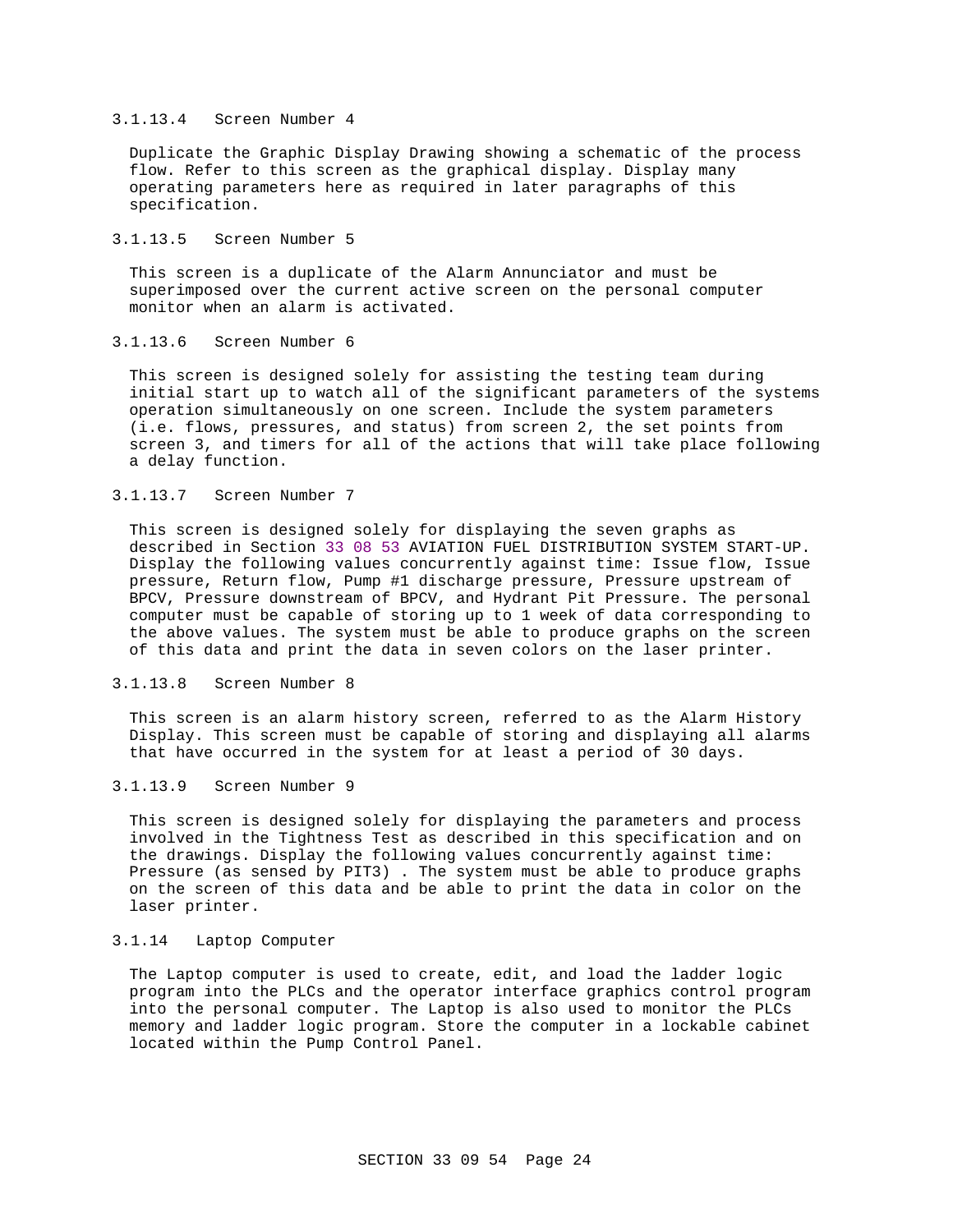### 3.2 PROGRAMMABLE LOGICAL CONTROLLER (PLC) HARDWARE AND SOFTWARE

### 3.2.1 General

#### **\*\*\*\*\*\*\*\*\*\*\*\*\*\*\*\*\*\*\*\*\*\*\*\*\*\*\*\*\*\*\*\*\*\*\*\*\*\*\*\*\*\*\*\*\*\*\*\*\*\*\*\*\*\*\*\*\*\*\*\*\*\*\*\*\*\*\*\*\*\*\*\*\*\***

**NOTE: The pressure indicating transmitters and the differential pressure transmitters are the only devices that the PLC can monitor for a possible failure. Failures shall be defined in the following manners: When the pressure indicating transmitters differ with each other by more than 70 kPa (10 psig) after a 10 second delay, assume the lower reading transmitter has failed. When the issue differential pressure transmitters differ from each other by more than 2 L/s (30 gpm) after a ten second delay, assume the lower reading transmitter has failed. When the return differential pressure transmitters differ from each other by more than 1.2 L/s (20 gpm) after a ten second delay, assume the lower reading transmitter has failed.**

**\*\*\*\*\*\*\*\*\*\*\*\*\*\*\*\*\*\*\*\*\*\*\*\*\*\*\*\*\*\*\*\*\*\*\*\*\*\*\*\*\*\*\*\*\*\*\*\*\*\*\*\*\*\*\*\*\*\*\*\*\*\*\*\*\*\*\*\*\*\*\*\*\*\***

The basic operation of the redundant PLC system is (Reference "Control System Block Diagram" on the drawings):

- a. CPU-1 and it's associated I/O rack (I/O-1) sends system outputs to appropriate devices and receive input signals from System-1 redundant field devices (PIT-1, DPT-1, DPT-3, flow switches, valve limit switches), System-2 redundant field devices (PIT-2, DPT-2, DPT-4, flow switches, valve limit switches), and all nonredundant field devices as listed on the drawings.
- b. CPU-2 and it's associated I/O rack (I/O-2) sends system outputs to appropriate devices and receive input signals from System-1 redundant field devices (PIT-1, DPT-1, DPT-3, flow switches, valve limit switches), System-2 redundant field devices (PIT-2, DPT-2, DPT-4, flow switches, valve limit switches), and all nonredundant field devices as listed on the drawings.
- c. Within each rack (I/O-1 and I/O-2) System-1, System-2, and nonredundant inputs and outputs must not be mixed on the same input/output module.
- d. Under normal operation: The system input select switch is in the "SYS-1" position. CPU-1 is controlling the system using System-1 and nonredundant inputs from I/O-1 and any set point changes from the personal computer. CPU-2 is being updated by CPU-1 or concurrently monitoring System-1 inputs from I/O-2.
- e. If under normal operation CPU-1 recognizes that a System-1 input has failed (see note below) it must change over to the System-2 redundant input on I/O-1 and report the failure to the personal computer alarm screen.

Note: The pressure indicating transmitters and the differential pressure transmitters are the only devices that the PLC can monitor for a possible failure. Failures must be defined in the following manners: When the pressure indicating transmitters differ from each other by more than 70 kPa 10 psig after a ten second delay, assume the lower reading transmitter has failed. When the issue differential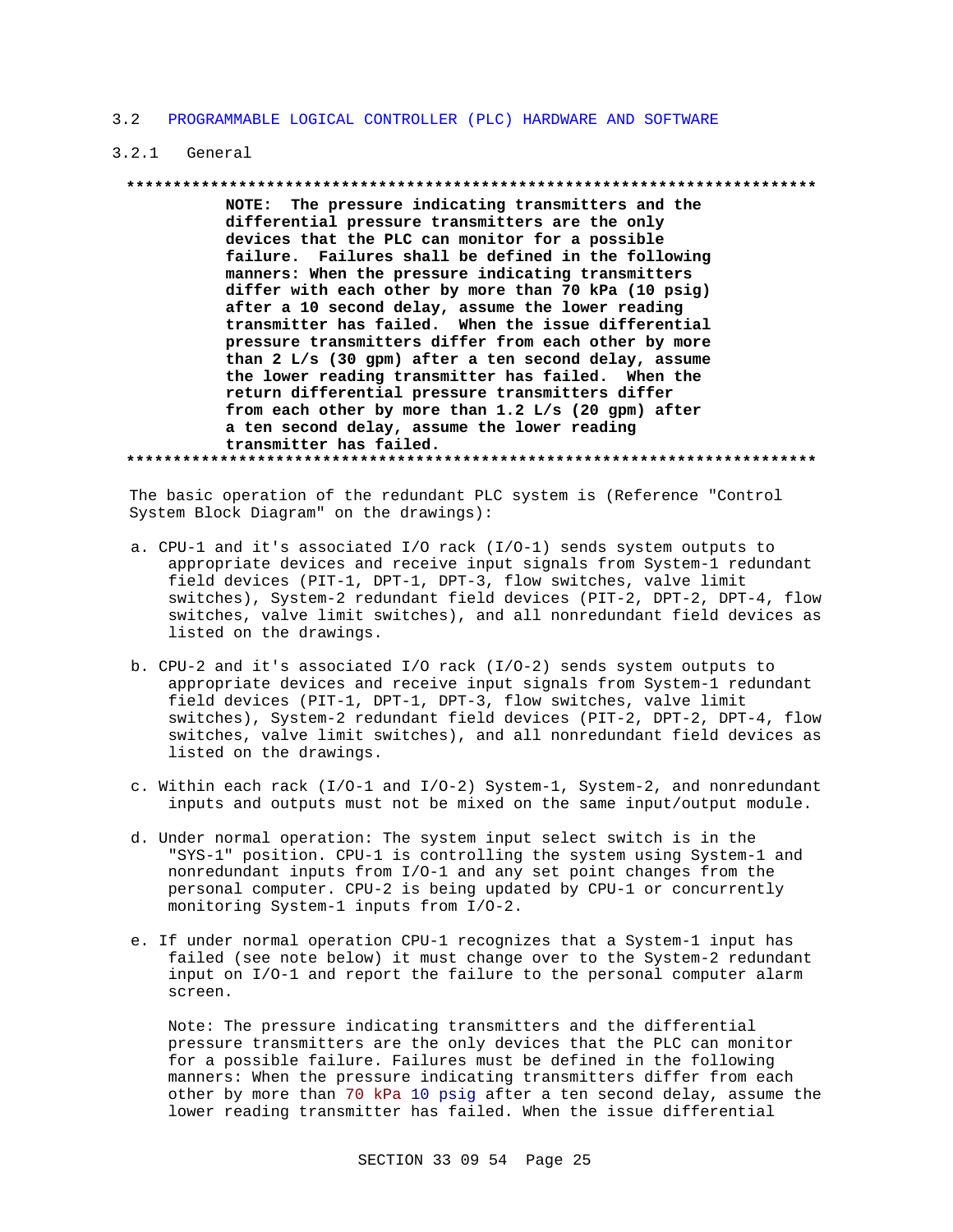pressure transmitters differ from each other by more than 2 L/s 30 gpm after a ten second delay, assume the lower reading transmitter has failed. When the return differential pressure transmitters differ from each other by more than 1.2  $L/s$  20 gpm after a ten second delay, assume the lower reading transmitter has failed.

- f. During normal operation there are two ways for CPU-2 to take control of the system: 1) CPU-1 identifies its own internal fault and hands over control to CPU-2. 2) CPU-2 identifies a fault in CPU-1 and takes control from CPU-1. When CPU-2 is in control of the system it must annunciate the fault condition and must be using any updated inputs from the personal computer and must use System-1 inputs. If CPU-2 senses a fault on a System-1 input it must then switch over to the appropriate System-2 input. If power is lost to System-1 inputs then CPU-2 must use all of the System-2 inputs.
- g. CPU-2 must also report any of its internal faults to CPU-1 and CPU-1 must report any faults it detects in CPU-2.
- h. When the operators think the system is not working and the PLCs do not detect any faults the operator can move the system input select switch from the "SYS-1" position to the "SYS-2" position. With the switch in the "SYS-2" position the PLCs are using System-2 inputs.
- 3.2.2 Programs
	- a. Provide two copies of all working programs (i.e. PLC logic, personal computer) on read only CD or DVD as well as a printed program listing.
	- b. The Contractor (programmer) must provide rung comments (documentation) in the ladder logic program. Each device, on the ladder, must be identified as to the type of device, i.e. limit switch XX, flow indicator XX, motor starter XX, etc. Rung comments must be provided for input and output rungs. The programmer must also provide a comment describing the function of each rung or group of rungs that accomplish a specific function.
- 3.3 GRAPHICS DISPLAY SCREEN

## 3.3.1 General

The graphic display screen must be capable of being displayed on the personal computer monitor.

3.3.2 Display Presentation

Depict the process fuel flow schematically as indicated on the drawings. Integrate red, green, and amber symbols integrated with the process schematic to provide current equipment status graphically. Locate the symbols immediately adjacent to related equipment symbol.

# 3.3.3 Process Schematic

The process schematic graphic representation must utilize conventional symbols when possible. Size and space symbols and flow lines so as to provide a clear representation of the system process. The Graphic Display must be suitable for supervised field modification when future items are added. Minor changes may be incorporated to allow proper line width and spacing. Component arrangement, piping routing, and location of valves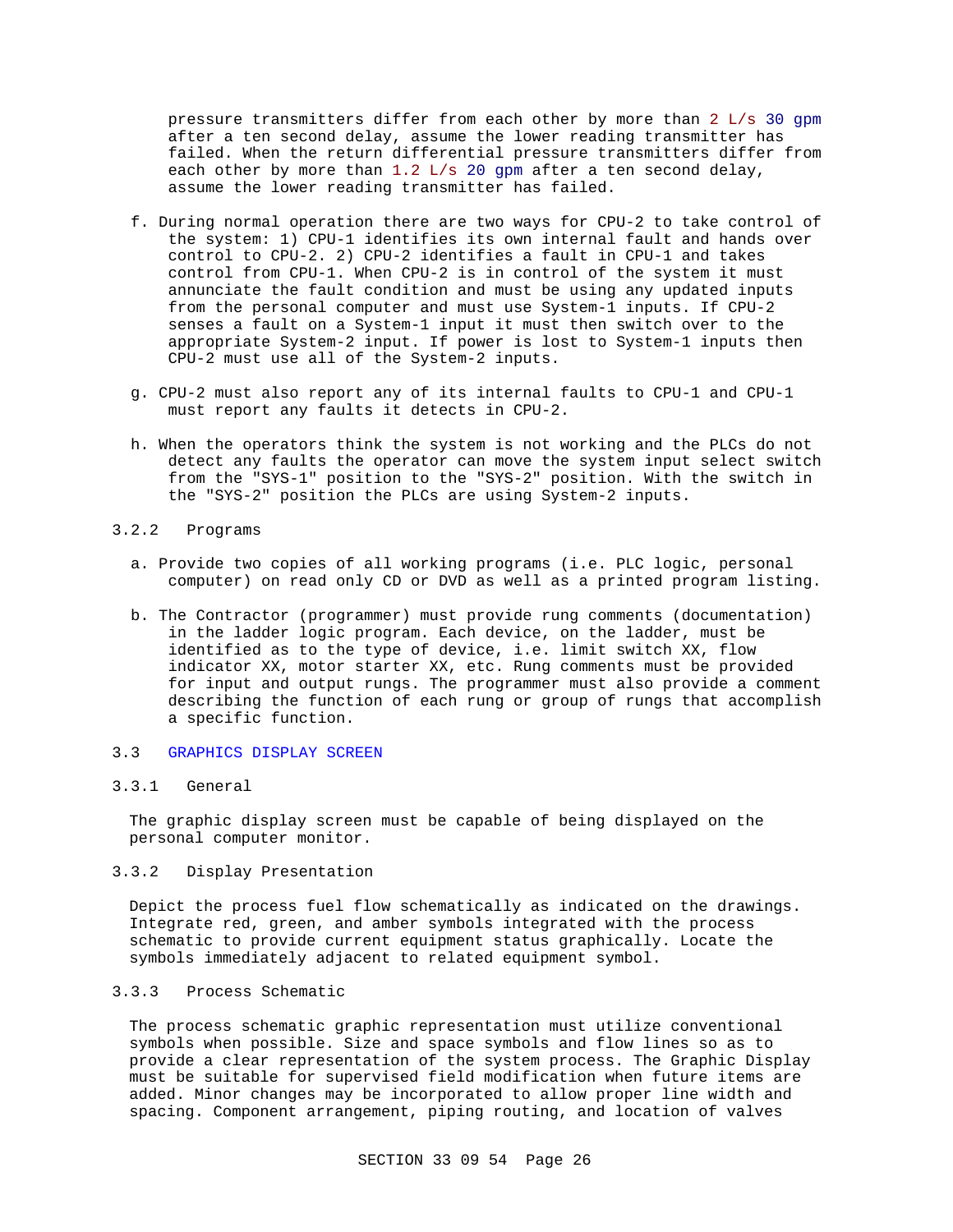must match the flow diagram. The Graphic Display layout requires Government approval.

3.3.4 Digital Flow and Pressure Indicators

Provide digital displays for the flows, pressures, and levels as indicated on the drawings.

3.4 INSTALLATION

Installation must conform to the manufacturer's drawings, written recommendations and directions.

### 3.4.1 Shop Drawing

The shop drawing must be clear and readable and preferably drawn using a computer aided drafting package. At the conclusion of the project the diagram drawings must be redrafted to include all as-built conditions. These updated drawings must be included in the O&M Manuals and appropriate section of the drawings placed in a data pocket located in each of the enclosures. The shop drawing at a minimum must show:

- a. Overall dimensions, front, side and interior elevation views of the PCP showing size, location and labeling of each device.
- b. Overall dimensions, front elevation of the GDP showing graphical layout and size, location and labeling of each device.
- c. Power ladder diagram indicating power connections between TVSS, power conditioners, PLCs, power supplies and field and panel devices. Any terminal block connection numbers used must be indicated.
- d. Control ladder diagram indicating control connections between field and devices and PLC I/O modules. Terminal block connection numbers and PLC terminal numbers must be indicated.
- e. Communication connections between PLCs and I/O racks. Communication channel numbers must be indicated.
- f. Bill of materials.
- g. Written control sequence covering all inputs, outputs, and control scheme.
- 3.4.2 System Start-Up and Testing
	- a. At PCP start-up and testing provide personnel, on site, to provide technical assistance, program fine tuning, and to start-up and test the system. Start-up and testing must be coordinated with the overall fueling system start-up test specified in Section 33 08 53, AVIATION FUEL DISTRIBUTION SYSTEM START-UP. Prior to this test, all connections must have been made between the PCP, the personal computer, the motor control center, and all field devices. In addition, check wiring for continuity and short circuits. Adjust set point values, timing values, and program logic as required to provide a functional hydrant fuel control system. Once the system has been fine tuned and passed the system test, load the new system default values into the PLC EEPROM and adjust the personal computer screens to indicate the new values.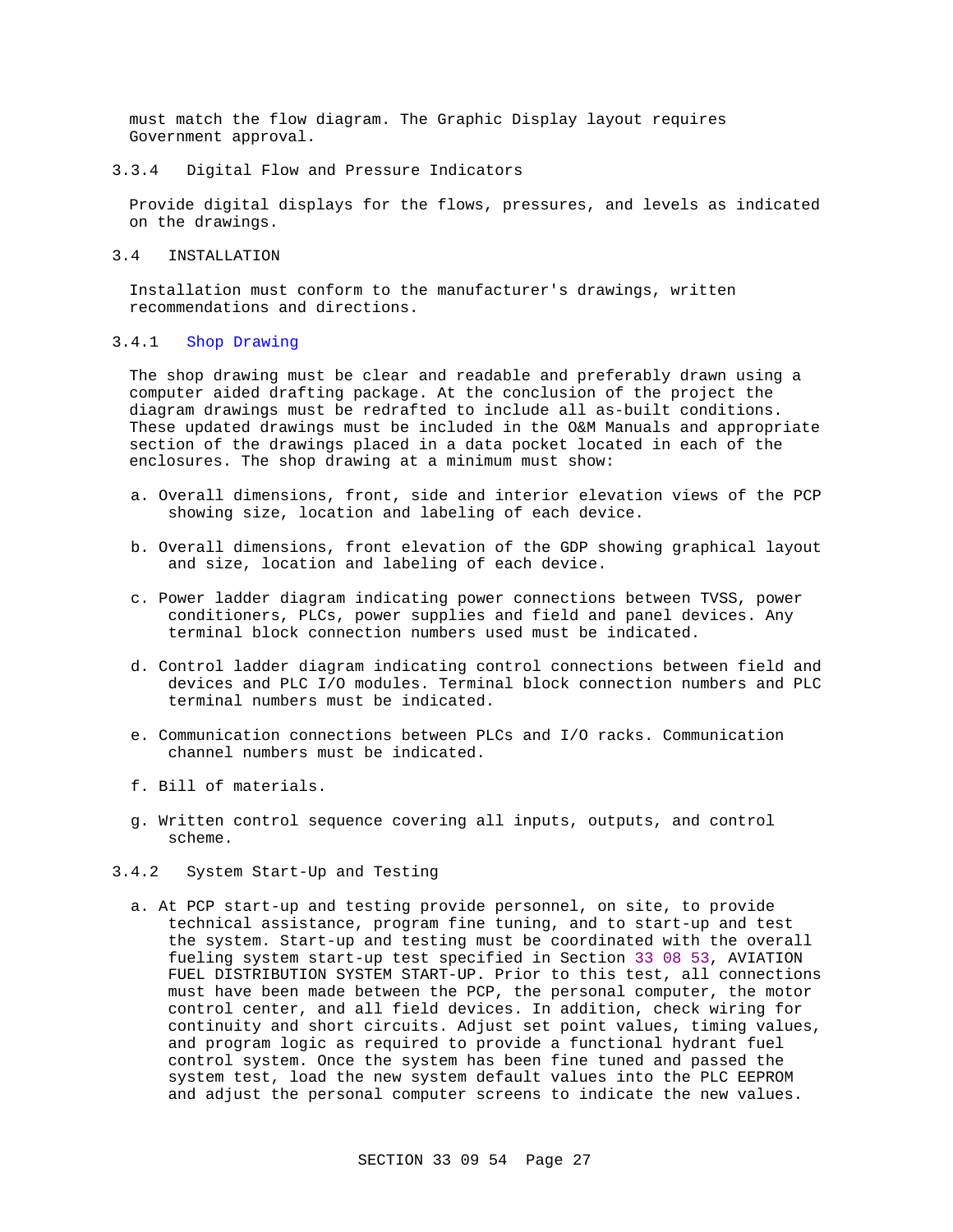b. Submit a step-by-step testing procedure of the PCP, Testing Plan. Design the test to show that every device (lights, switches, personal computer display screens, alarms, etc.) on the PCP and personal computer is in working order and that the PLC program controls the system per specifications. Perform the test in conjunction with Section 33 08 53 AVIATION FUEL DISTRIBUTION SYSTEM START-UP. Include a place for the contractor and Government representative to initial each step of the plan after satisfactory completion and acceptance of each step. Certify and submit the complete initialed testing plan, Record of Test.

### 3.4.3 Training Plan for Instructing Personnel

Upon completion of the system start-up a competent technician regularly employed by the PCP manufacturer must hold a training class for the instruction of Government personnel in the operation and maintenance of the system. Provide both classroom type theory instruction and hands-on instruction using operating equipment provided. The period of instruction must be a minimum of three 8-hour working days. The training must be designed to accommodate 8 operators, four maintenance personnel, and two programmers. The Government must receive written notice (via Contracting Officer) a minimum of 14 days prior to the date of the scheduled classes.

- a. Furnish a written lesson plan and training schedule for Government approval at least 60 days prior to instructing operating, maintenance and programming personnel. Concurrently submit above to the SME for their input into the review process. Approval of lesson plan will be based on both Government and SME concurrence. This plan must be tailored to suit the requirements of the Government. The training must be divided into three separate classes. Each class must be tailored to a specific group of personnel. The groups are: 1) Operators, those that will use the control system on a day to day basis; 2) Maintenance personnel, those that will perform routine and non-routine maintenance and trouble shooting of the control system; 3) Programmers, those that will make changes to and trouble shoot the PLC and personal computer programs. The training program must provide:
	- (1) a detailed overview of the control system including the complete step-by-step procedures for start-up, operation and shut-down of the control system.
	- (2) a general overview of programmable logic controllers
	- (3) the maintenance of equipment installed
	- (4) the programming of the PLC and Personal Computer
	- (5) trouble shooting of the system
- b. Use the complete approved Operation and Maintenance manuals for Section 33 09 54 PUMP CONTROL AND ANNUNCIATION SYSTEM (CUT-N-COVER TANKS) and 26 20 00 INTERIOR DISTRIBUTION SYSTEM (specifically pertaining to the motor control center and its relay ladder diagrams) for instructing operating personnel. Include both classroom and hands-on field instruction. Record the class in DVD format.
- c. Also provide training courses in DVD format covering system overview, operation, maintenance, trouble shooting, and programming. Produce these DVDs on-site using the supplied Pump Control Panel as the teaching aid, or commercially produced DVDs by the PLC manufacturer or third party who specializes in training on PLC systems. In conjunction with the DVDs, provide O&M Manuals, which follow along with the DVDs.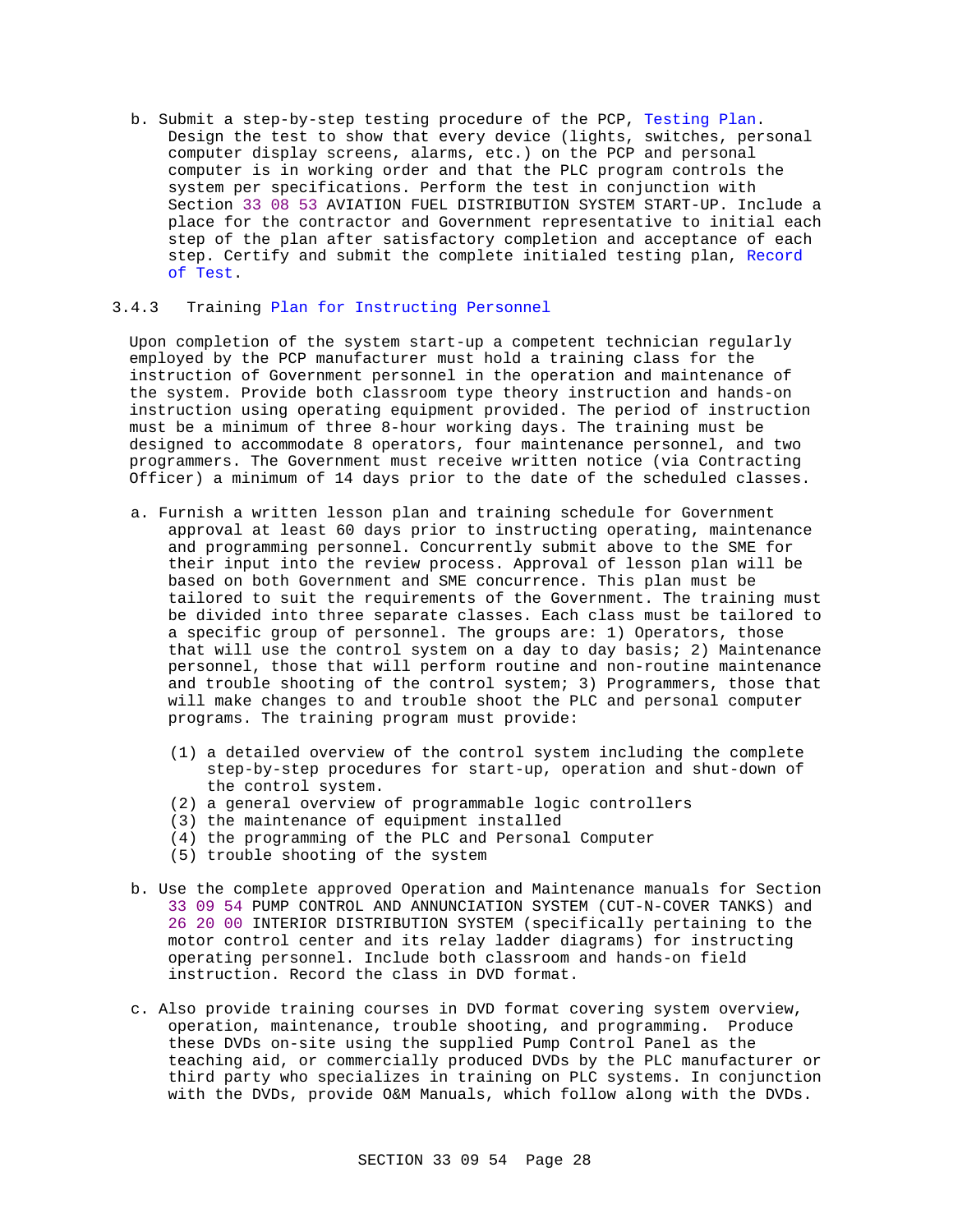### 3.5 PLC CONTROL SYSTEM SEQUENCE OF OPERATION

3.5.1 General

The following describes general functions of the fueling system components.

3.5.1.1 Abbreviations

- a. SYS-1: components of System #1 including UPS#1, power supplies, CPU-1, I/O-1, and system #1 input and outputs.
- b. SYS-2: components of System #2 including UPS#2, power supplies, CPU-2, I/O-2, and system #2 input and outputs.
- c. CPU-1: SYS-1 PLC CPU.
- d. CPU-2: SYS-2 PLC CPU.
- e. I/O-1: SYS-1 PLC input/output modules.
- f. I/O-2: SYS-2 PLC input/output modules.
- g. PCP: Pump Control Panel.
- h. PC: Personal Computer.
- i. UPS: Uninterruptible Power Supply.
- 3.5.2 Operating Tanks

### 3.5.2.1 Level Control

# **\*\*\*\*\*\*\*\*\*\*\*\*\*\*\*\*\*\*\*\*\*\*\*\*\*\*\*\*\*\*\*\*\*\*\*\*\*\*\*\*\*\*\*\*\*\*\*\*\*\*\*\*\*\*\*\*\*\*\*\*\*\*\*\*\*\*\*\*\*\*\*\*\*\* NOTE: Use this paragraph if float switches rather than electronic level switches are used for determining tank level alarms \*\*\*\*\*\*\*\*\*\*\*\*\*\*\*\*\*\*\*\*\*\*\*\*\*\*\*\*\*\*\*\*\*\*\*\*\*\*\*\*\*\*\*\*\*\*\*\*\*\*\*\*\*\*\*\*\*\*\*\*\*\*\*\*\*\*\*\*\*\*\*\*\*\***

Each operating tank has four level float switches to measure low-low, low, high and high-high levels. The switches are DPDT for the redundancy and each pole must be connected to both SYS-1 and SYS-2 as indicated on the Terminal Block Connection drawing.

- a. Low-Low Level: When the low-low level float is activated the associated tank's graphic display low-low level light illuminates. The following must occur if the tank's outlet valve is not fully closed: activate the low-low level critical alarm sequence, fueling pumps are disabled in automatic mode and pumps are not allowed to start automatically. If all tanks are at low-low level, no fueling pumps shall start automatically..
- b. Low Level: When the low level float is activated the associated tank's graphic display low level light illuminates and the alarm annunciator's low level non-critical low level alarm sequence activates.
- c. High Level: When the high level float is activated the associated tank's graphic display high level light illuminates and the alarm annunciator's non-critical high level alarm sequence activates.
- d. High-High Level: When the high-high level float is activated the associated tank's graphic display high-high level light illuminates, the alarm annunciator's critical high-high level alarm sequence activates, fueling pumps running in automatic mode must be disabled and no pump must be allowed to start automatically.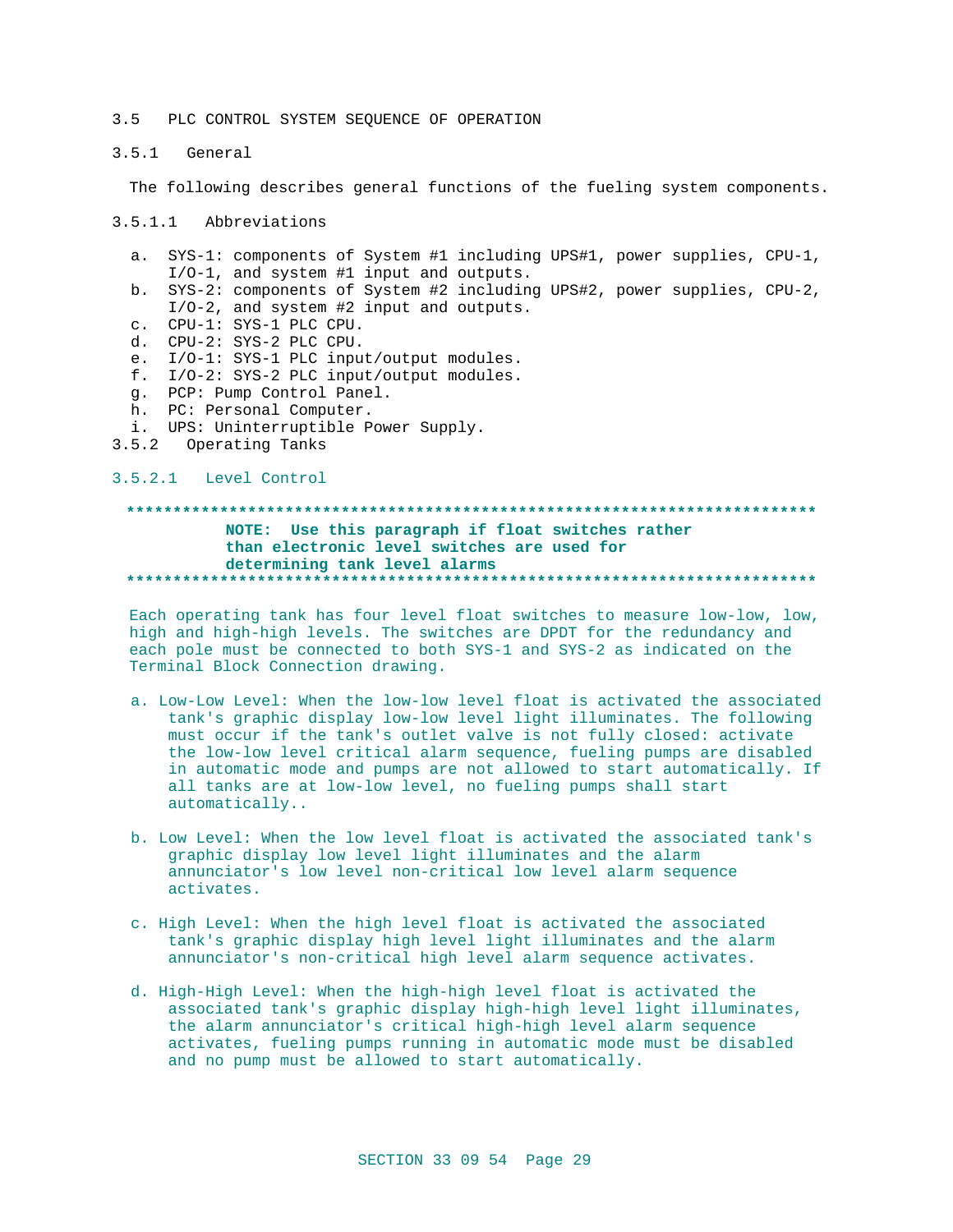### 3.5.2.2 Level Control

## **\*\*\*\*\*\*\*\*\*\*\*\*\*\*\*\*\*\*\*\*\*\*\*\*\*\*\*\*\*\*\*\*\*\*\*\*\*\*\*\*\*\*\*\*\*\*\*\*\*\*\*\*\*\*\*\*\*\*\*\*\*\*\*\*\*\*\*\*\*\*\*\*\*\* NOTE: Use this paragraph if electronic level switches rather than float switches are used for determining tank level alarms \*\*\*\*\*\*\*\*\*\*\*\*\*\*\*\*\*\*\*\*\*\*\*\*\*\*\*\*\*\*\*\*\*\*\*\*\*\*\*\*\*\*\*\*\*\*\*\*\*\*\*\*\*\*\*\*\*\*\*\*\*\*\*\*\*\*\*\*\*\*\*\*\*\***

Each operating tank has level switches to monitor low-low, low, high, and high-high fuel levels. Connect the switches to both SYS-1 and SYS-2 as indicated on the Terminal Block Connection drawing. The following alarms must be reported.

- a. Low-Low Level: When the low-low level elevation is attained the associated tank's GDP low-low level light illuminates. The following must occur if the tank's outlet valve is not fully closed: activate the low-low level critical alarm sequence, fueling pumps are disabled in automatic mode and pumps are not allowed to start automatically. If all tanks are at low-low level, no fueling pumps shall start automatically.
- b. Low Level: When the low level elevation is attained the associated tank's GDP low level light illuminates. The alarm annunciator's non-critical alarm sequence activates.
- c. High Level: When the high level elevation is attained the associated tank's GDP high level light illuminates and the alarm annunciator's non-critical alarm sequence activates.
- d. High-High Level: When the high-high level elevation is attained the associated tank's GDP high-high level light illuminates, the alarm annunciator's critical alarm sequence activates, fueling pumps running in automatic mode must be disabled and no pump must be allowed to start automatically.

### [3.5.2.3 Outlet Valve

Each operating tank's outlet valve has two limit switches to indicate valve position. The closed limit switch is DPDT for redundancy and each pole must be connected to both SYS-1 and SYS-2 as indicated on the Terminal Block Connection drawing. The closed limit switch must close when the valve is fully closed. When the closed limit switch is closed the associated tank's valve graphic display closed light must activate. When the valve is fully open, the open limit switch is closed. At this time the associated tank's valve graphic display open light must activate.

- ]3.5.3 Product Recovery Tank
- 3.5.3.1 Fuel Transfer Pump (FTP)

The pump's motor controller has a status relay to indicate the on/off status of the pump. Connect the status relay to both SYS-1 and SYS-2 as indicated on the Terminal Block Connection drawing. When status relay is open the pump's graphic display off light must light. When the status relay is closed the pump's graphic display on light must light. Also use the status relay state to start and stop the pumps elapsed run time timer.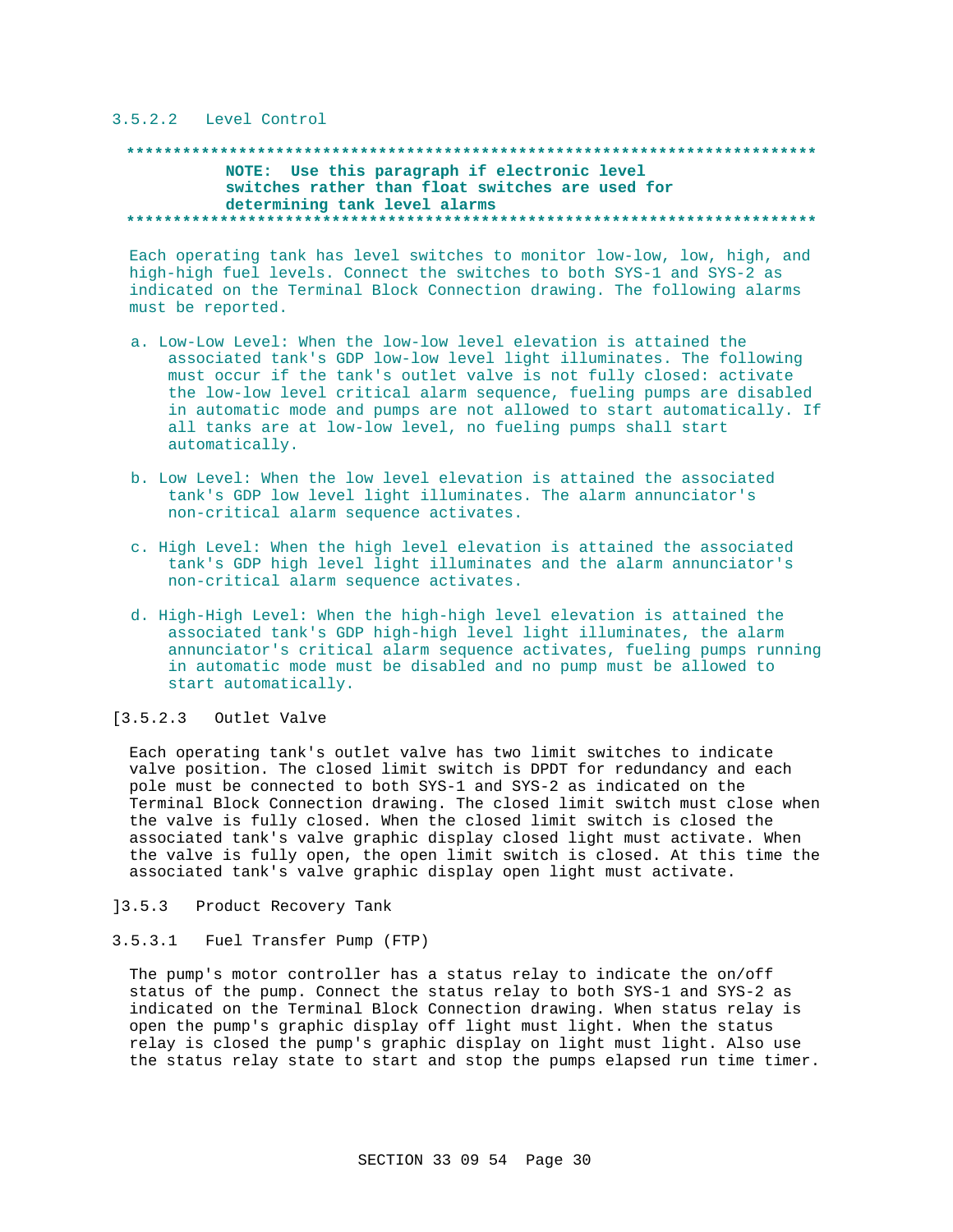## 3.5.3.2 Overfill Valve (OV)

# **\*\*\*\*\*\*\*\*\*\*\*\*\*\*\*\*\*\*\*\*\*\*\*\*\*\*\*\*\*\*\*\*\*\*\*\*\*\*\*\*\*\*\*\*\*\*\*\*\*\*\*\*\*\*\*\*\*\*\*\*\*\*\*\*\*\*\*\*\*\*\*\*\*\***

## **NOTE: The automatic starting and stopping of the fuel transfer pump is accomplished by the actuation of tank float switches connected to the control circuit in the motor control center. The PLC system does not control the starting and stopping. \*\*\*\*\*\*\*\*\*\*\*\*\*\*\*\*\*\*\*\*\*\*\*\*\*\*\*\*\*\*\*\*\*\*\*\*\*\*\*\*\*\*\*\*\*\*\*\*\*\*\*\*\*\*\*\*\*\*\*\*\*\*\*\*\*\*\*\*\*\*\*\*\*\***

The tank's overfill valve has a limit switch to indicate valve position. The switch is SPST and must be connected to both SYS-1 and SYS-2 as indicated on the Terminal Block Connection drawing. The switch must close when the valve is fully closed. When the limit switch is closed the tank's graphic display valve closed light must light and the alarm annunciator's non-critical alarm sequence activates. When the limit switch is open the tank's graphic display valve open light must light.

### 3.5.3.3 High Level Alarm

The tank has a high level alarm float switch. Connect the switch, SPST, to both SYS-1 and SYS-2 as indicated on the Terminal Block Connection drawing. When the high level alarm float is activated the tank's graphic display high level light must light and the alarm annunciator's critical alarm sequence activates.

## 3.5.3.4 High-High Level Alarm

The tank has a high-high level alarm float switch. Connect the switch, SPST, to both SYS-1 and SYS-2 as indicated on the Terminal Block Connection drawing. When the high-high level alarm float is activated the tank's graphic display high-high level light must light and the alarm annunciator's critical alarm sequence activates.

### 3.5.3.5 Leak Detection

The tank has a leak detection system. Connect the leak detection systems alarm relay to both SYS-1 and SYS-2 as indicated on the Terminal Block Connection drawing. When the leak alarm is activated the alarm annunciator's non-critical alarm sequence activates.

## 3.5.4 Fueling Pumps (FP)

There are three fueling pumps with a maximum of two pumps running at one time in the automatic mode. The lead pump selector switch selects the pump starting sequence. Each pump's motor controller has a status relay to indicate the on/off status of the pump. Connect the status relay to both SYS-1 and SYS-2 as indicated on the Terminal Block Connection drawing. When status relay is open the associated pump's graphic display off light must activate and screen number 2 must indicate on. When the status relay is closed the associated pump's graphic display on light must activate and screen number 2 must indicate off. Also use the status relay state to start and stop the pumps elapsed run time timer and display on screen number 2.

## 3.5.5 Jockey Pump (JP)

There is one jockey pump. The jockey pump must not run concurrently with any of the fueling pumps. The jockey pump's motor controller has a status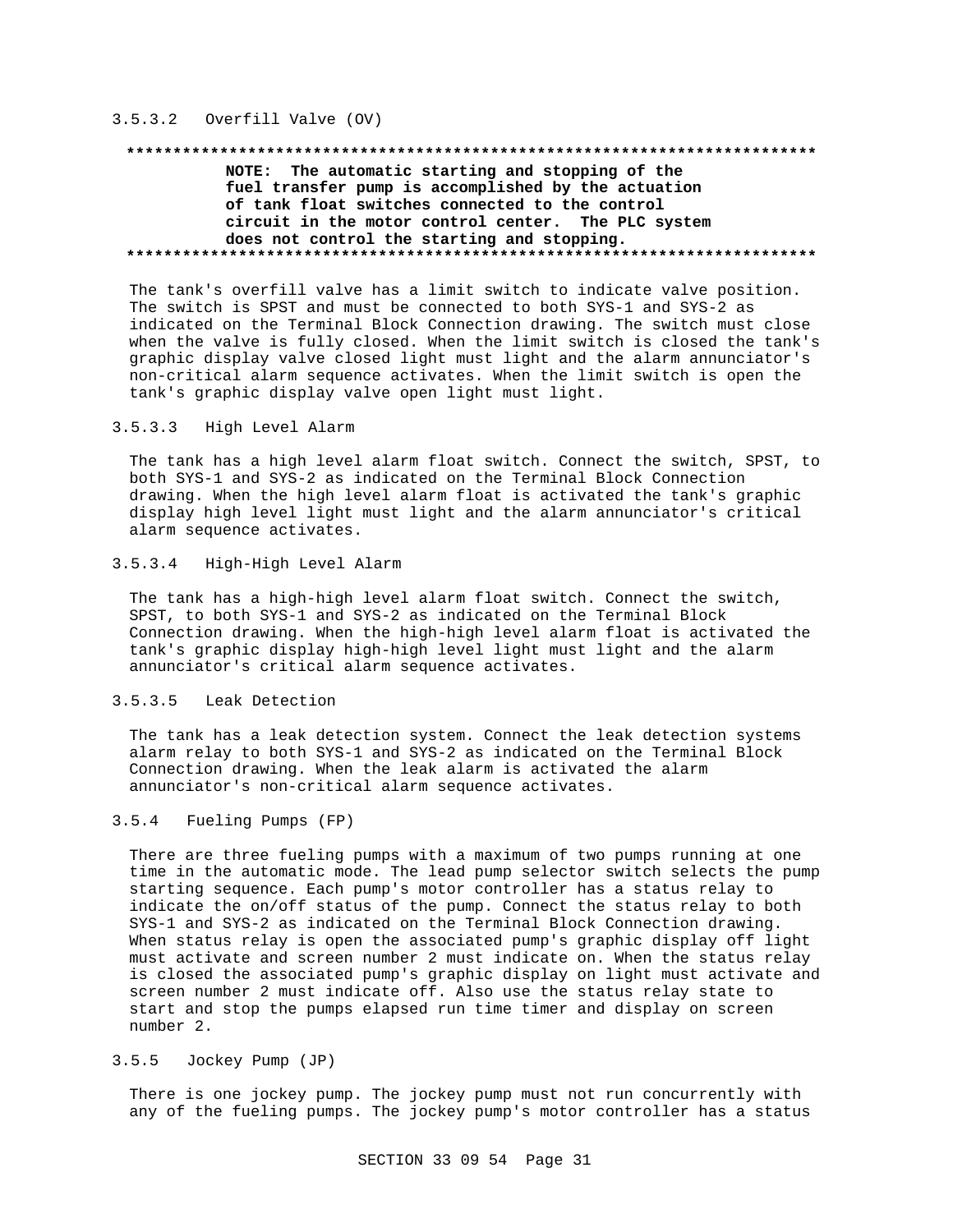relay to indicate the on/off status of the pump. The status relay must be connected to both SYS-1 and SYS-2 as indicated on the Terminal Block Connection drawing. When status relay is open the associated pump's graphic display off light must activate and screen number 2 must indicate on. When the status relay is closed the associated pump's graphic display on light must activate and screen number 2 must indicate off. The status relay state must also be used to start and stop the elapsed run time timer and must be displayed on screen number 2.

# 3.5.6 Pumphouse Drain Pump (PDP)

There is one return pump. The return pump's motor controller (ON-OFF switch) has a status contact to indicate the on/off status of the pump. The status contact must be connected to both SYS-1 and SYS-2 as indicated on the Terminal Block Connection drawing. When status contact is open the associated pump's graphic display off light must illuminate and screen number 2 must indicate on. When the status contact is closed, the associated pump's graphic display on light must illuminate and screen number 2 must indicate off.

# 3.5.7 Flow Switch, FP

On the discharge side of each pump is a flow switch to indicate positive flow (fail safe feature). The flow switch is DPDT for redundancy and each pole must be connected to both SYS-1 and SYS-2 as indicated on the Terminal Block Connection drawing. If the PLC has given a signal to start a pump and the flow switch has not closed before the set point timer expires or if the flow switch opens after the pump has been running then the pump must be in a failure state and it must be disabled (taken out of the starting sequence), the alarm annunciator's non-critical alarm sequence must also be activated, and the next pump in the start sequence started. After the PLC has stopped all of the pumps, any failed pump must be added back into the start sequence.

### 3.5.8 Flow Switch, JP

On the discharge side of the jockey pump is a flow switch to indicate positive flow (fail safe feature). The flow switch is DPDT for redundancy and each pole must be connected to both SYS-1 and SYS-2 as indicated on the Terminal Block Connection drawing. If the PLC has given a signal to start the jockey pump and the flow switch has not closed before the set point timer expires or if the flow switch opens after the pump has been running then the pump will be in a failure state so it must be disabled. The alarm annunciator's non-critical alarm sequence must also be activated.

# 3.5.9 Flow Switch, PDP

On the discharge side of the PDP is a flow switch to indicate positive flow (fail safe feature). The flow switch is DPDT for redundancy and each pole must be connected to both SYS-1 and SYS-2 as indicated on the Terminal Block Connection drawing.

### 3.5.10 Transmitters

## 3.5.10.1 Pressure Indicating Transmitter (PIT)

The PIT's measure system pressure in kiloPascals pounds per square inch. There are two PITs connected to the PCP for redundancy. PIT-1 and PIT-2 are connected to both SYS-1 and SYS-2 as indicated on the Terminal Block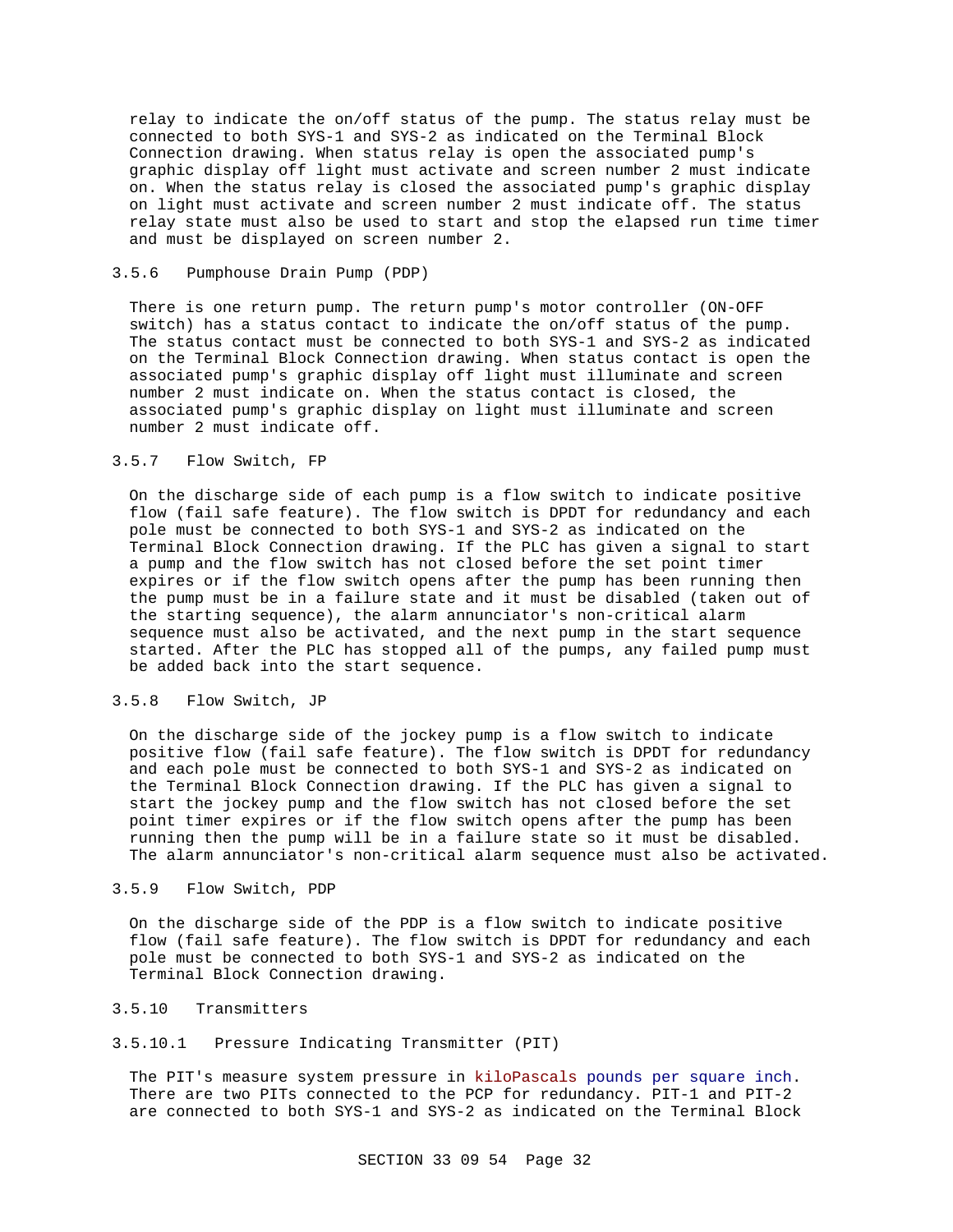Connection drawing. The system pressure is sent to personal computer display.[ PIT-3 is connected directly to the Tightness Test Panel.]

3.5.10.2 Differential Pressure Transmitter (DPT)

he DPT's measure flow in liters per second gallons per minute. There are two issue DPTs (DPT-1 and DPT-2) and two return DPTs (DPT-3 and DPT-4) for redundancy. The DPTs are connected to both SYS-1 and SYS-2 as indicated on the Terminal Block Connection drawing. The net flow is sent to the personal computer display. The issue rate, return rate and net flow must be displayed on the personal computer.

3.5.10.3 Pressure Sensors (PS)

The PS measure system pressure in kiloPascals pounds per square inch. There are three PS installed on the system and there are PCP preparations made for a fourth PS to be temporarily wired in from a Hydrant Pit. PS-1, PS-2, PS-3, and PS-4 are connected to SYS-1 only as indicated on the Terminal Block Connection drawing. These sensors must report various system pressures to the personal computer to be used for the creation of the system graphs as required for screen 7 and described in Section 33 08 53 AVIATION FUEL DISTRIBUTION SYSTEM START-UP.

- 3.5.11 Control Valves
- 3.5.11.1 Flushing Valve (FV)

Connect the FV to I/O-1, I/O-2 and UPS#3 as indicated on the Terminal Block Connection drawing. Activate the graphical display open and closed lights and screen number 2 status based on the PLC's output status for the valve. Base the valve status on the table listed below.

| Flushing Valve Operation - One Solenoid |                 |              |                      |  |
|-----------------------------------------|-----------------|--------------|----------------------|--|
| Fueling Mode per PCP<br>Selector Switch | Valve<br>Action | Solenoid     | Graphical<br>Display |  |
| Re-Fuel or Auto Mode                    | 0pen            | De-energized | <b>Open</b>          |  |
| Loop Flush                              | 0pen            | De-energized | <b>Open</b>          |  |
| Pantograph Flush                        | Closed          | Energized    | Closed               |  |
| Off Mode                                | Open            | De-energized | <b>Open</b>          |  |
| Tightness Test                          | 0pen            | De-energized | <b>Open</b>          |  |

#### 3.5.11.2 Pressure Control Valve (PCV)

**\*\*\*\*\*\*\*\*\*\*\*\*\*\*\*\*\*\*\*\*\*\*\*\*\*\*\*\*\*\*\*\*\*\*\*\*\*\*\*\*\*\*\*\*\*\*\*\*\*\*\*\*\*\*\*\*\*\*\*\*\*\*\*\*\*\*\*\*\*\*\*\*\*\* NOTE: Only include if Scheme B Control is utilized. \*\*\*\*\*\*\*\*\*\*\*\*\*\*\*\*\*\*\*\*\*\*\*\*\*\*\*\*\*\*\*\*\*\*\*\*\*\*\*\*\*\*\*\*\*\*\*\*\*\*\*\*\*\*\*\*\*\*\*\*\*\*\*\*\*\*\*\*\*\*\*\*\*\***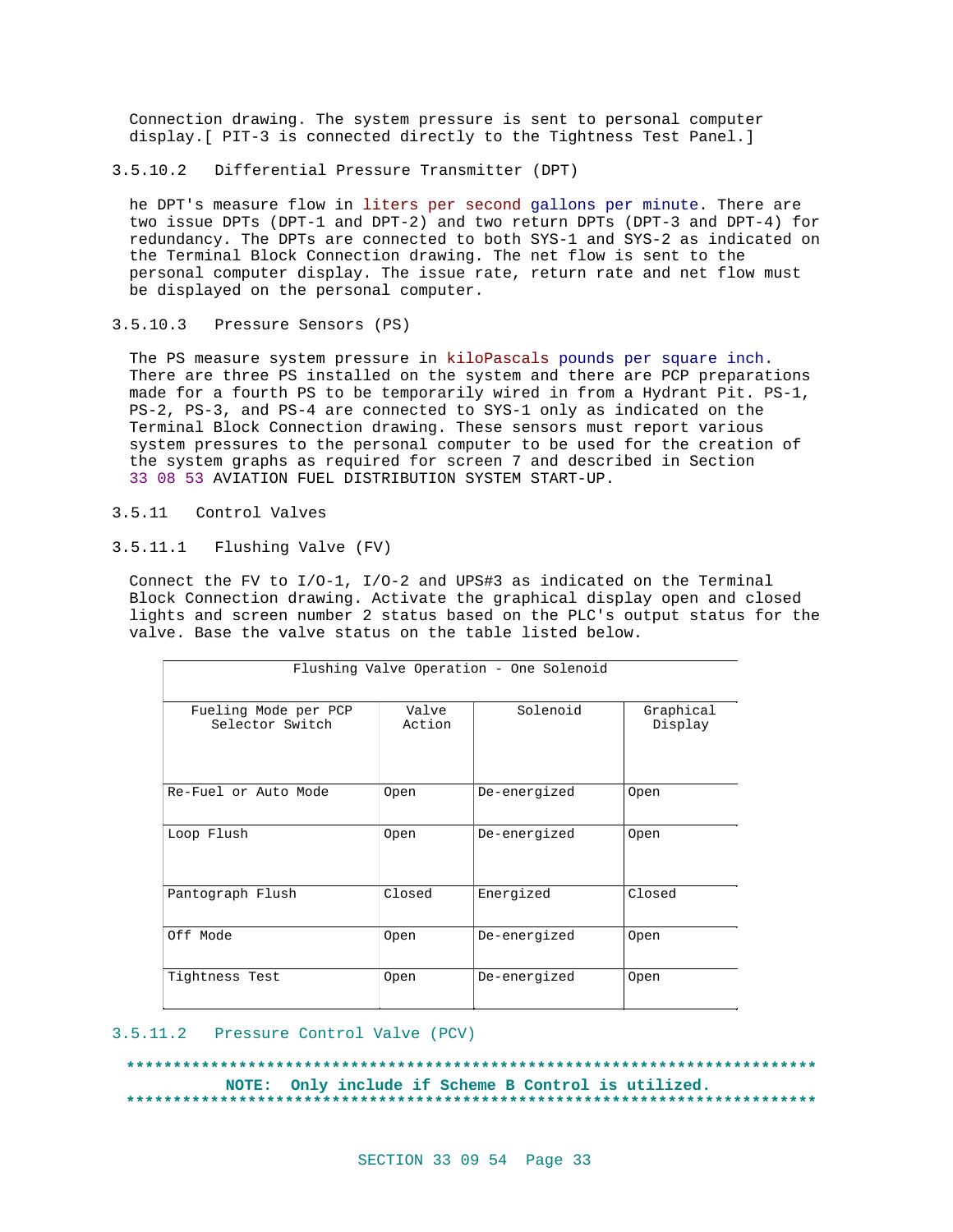Connect the PCV to I/O-1, I/O-2 and UPS #3 as indicated on the Terminal Block Connection drawing. Activate the graphical display enabled and closed lights and screen number 2 status based on the PLC's output status for the valve. Base the valve status on the table listed below.

| Pressure Control Valve Operation - Two Solenoids |                 |              |              |                      |
|--------------------------------------------------|-----------------|--------------|--------------|----------------------|
| Fueling Mode per PCP<br>Selector Switch          | Valve<br>Action | Solenoid A   | Solenoid B   | Graphical<br>Display |
| Automatic Mode Pumps Off                         | Enabled         | De-energized | De-energized | Enabled              |
| Automatic Mode Pump(s) On                        | Closed          | Energized    | De-energized | Closed               |
| Flush Mode Pumps On                              | Closed          | Energized    | De-energized | Closed               |
| Flush Mode Pumps Off                             | Enabled         | De-energized | De-energized | Closed               |
| Off Mode Pump(s) On                              | Closed          | Energized    | De-energized | Closed               |
| Off Mode Pumps Off                               | Enabled         | De-energized | De-energized | Enabled              |
| Tight. Test-Hi Pres                              | Closed          | Energized    | De-energized | Closed               |
| Tight. Test-Static                               | Enabled         | De-energized | De-energized | Enabled              |
| Tight. Test-Low Pres                             | Enabled         | Energized    | Energized    | Enabled              |

# 3.5.11.3 Backpressure Control Valve (BPCV)

The BPCV must be connected to I/O-1, I/O-2 and UPS #3 as indicated on the Terminal Block Connection drawing. The graphical display enabled and closed lights and screen number 2 status must activate based on the PLC's output status for the valve. The valve status must be based on the table listed below.

| Backpressure Control Valve Operation - Solenoid |                 |              |                      |  |
|-------------------------------------------------|-----------------|--------------|----------------------|--|
| Fueling Mode per PCP<br>Selector Switch         | Valve<br>Action | Solenoid A   | Graphical<br>Display |  |
| Re-Fuel / Pumps on                              | Enabled         | Energized    | Enabled              |  |
| Re-Fuel / Pumps off                             | <b>Open</b>     | Energized    | Open                 |  |
| Both Flush Modes                                | Open            | De-energized | Open                 |  |
| Off Mode                                        | <b>Open</b>     | De-energized | Open                 |  |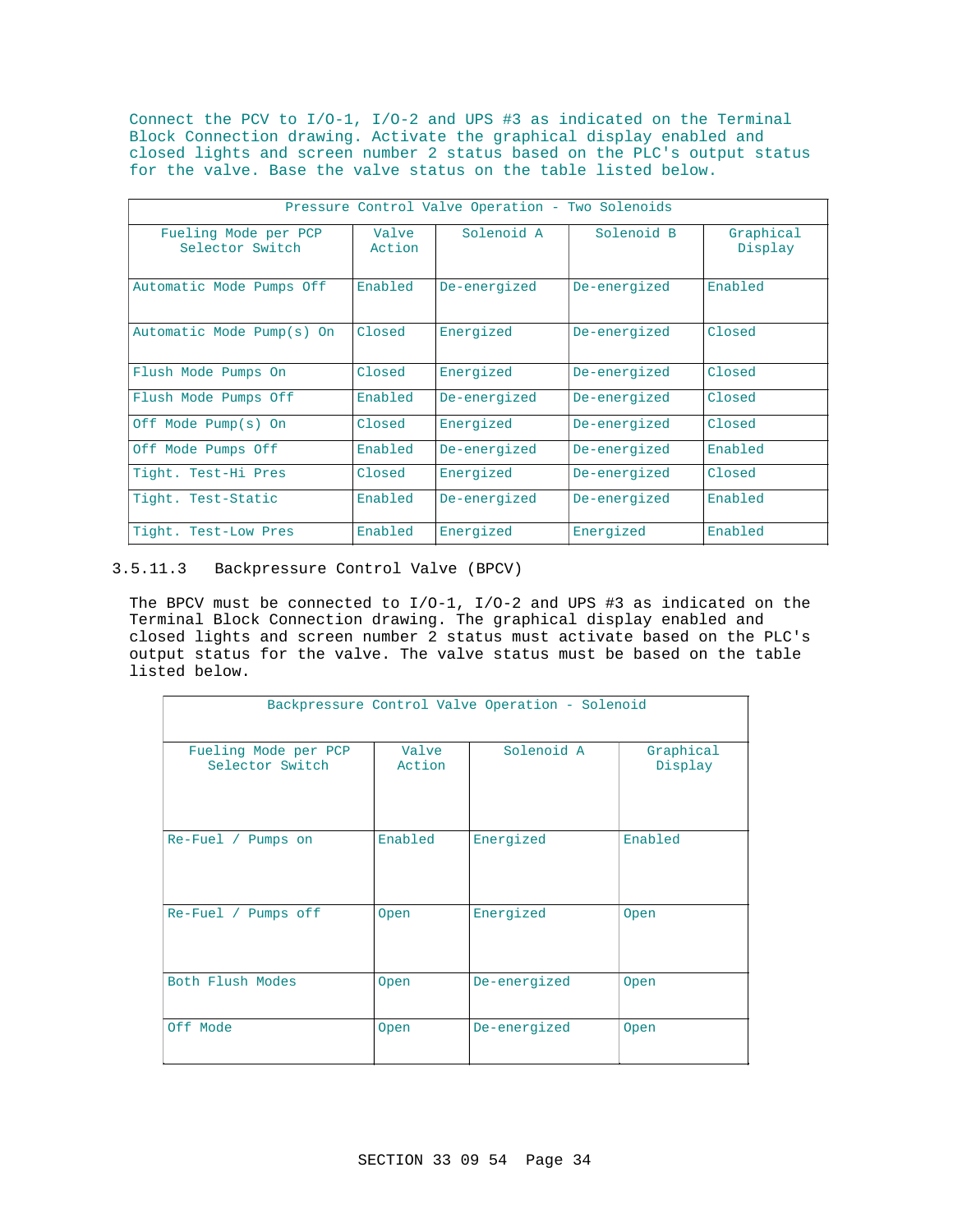| Backpressure Control Valve Operation - Two Solenoids |                 |              |              |                      |
|------------------------------------------------------|-----------------|--------------|--------------|----------------------|
| Fueling Mode per PCP<br>Selector Switch              | Valve<br>Action | Solenoid A   | Solenoid B   | Graphical<br>Display |
| Both Flush Modes                                     | Open            | Energized    | Energized    | <b>Open</b>          |
| Automatic Mode Pump(s) On                            | Enabled         | Energized    | De-energized | Enabled              |
| Automatic<br>Mode<br>Pumps Off                       | Closed          | De-energized | De-energized | Closed               |
| Off Mode Pump(s) On                                  | Enabled         | Energized    | De-energized | Enabled              |
| Off Mode Pumps Off                                   | Closed          | De-energized | De-energized | Closed               |
| Tightness Test                                       | Enabled         | De-energized | De-energized | Enabled              |

### 3.5.12 Safety Circuit

### 3.5.12.1 Emergency Stop Status

Connect the emergency stop circuit status relay (ER1) N.O. contact to I/O-1, I/O-2 and UPS#3 as indicated on the Terminal Block Connection drawing. When the circuit is activated the alarm annunciator's critical alarm sequence is activated and any calls to start fueling pumps must be canceled and no additional pump start signals must be sent until the circuit has been reset. The fueling pumps will actually be stopped by a emergency stop circuit status relay (ER2) N.O. contact in the fuel pump motor control circuit located in the motor control center.

## 3.5.12.2 Emergency Shutoff Valves (ESO) Status

Connect the ESO status relay (ER2) N.O. contact to I/O-1, I/O-2 and UPS#3 as indicated on the Terminal Block Connection drawing. When the relay is closed the GDP valve open lights must light. When the relay is open the GDP valve closed lights must light.

## 3.5.12.3 Circuit Power Status

Connect the safety circuit power status relay (ER3) N.O. contact to I/O-1, I/O-2 and UPS#3 as indicated on the Terminal Block Connection drawing. When the relay is closed the PCP emergency circuit power on light must light.

## 3.5.13 Pump Control Panel

### 3.5.13.1 CPU Faults

The PCP mounted CPU-1 and CPU-2 on lights are connected to both SYS-1 and SYS-2. The associated CPU light must light when no system faults are detected. When a fault is detected by the CPU or it's redundant CPU the faulted CPU's on light must be turned off and the alarm annunciator's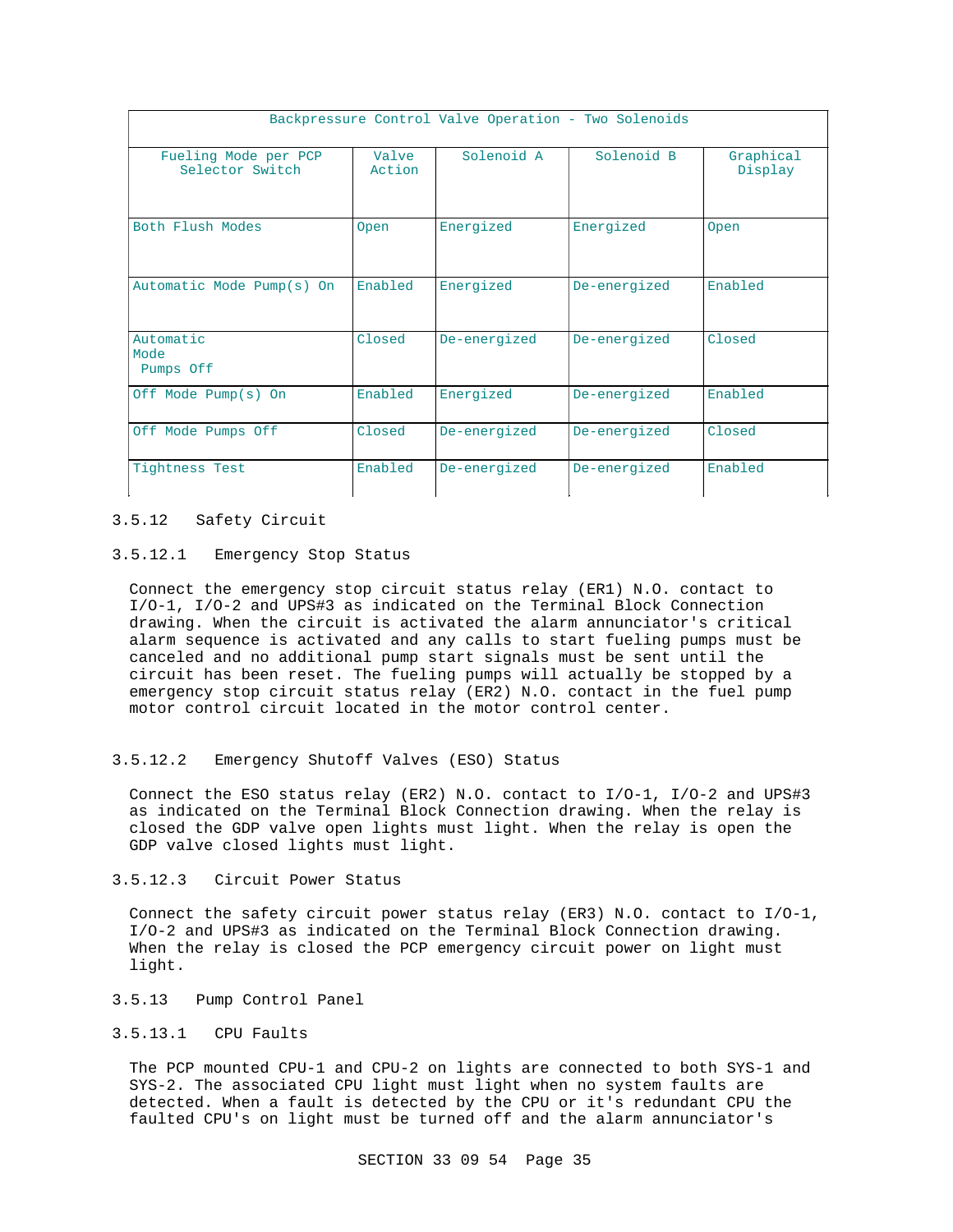non-critical alarm sequence must be activated.

3.5.13.2 Input Select Switch

The 2-position input select switch controls which inputs (System-1 or System-2) are being used. Connect each switch position to both SYS-1 and SYS-2. The OI display indicates the active system.

3.5.13.3 Mode Select Switch

The [5][4]-position switch selects what mode of fueling is active: automaticRe-Fueling, loop flush,[ pantograph flush,] Tightness Test, or off. Each switch position must be connected to both SYS-1 and SYS-2. The screen number 2 status must indicate the active mode.

3.5.13.4 Lead Pump Selector Switch

The 3-position switch selects which pump is the lead pump. The switch position fixes the starting sequence for all pumps. The sequences must be 1-2-3, 2-3-1, and 3-1-2. The off sequence must be the reverse of the start sequence; therefore, first on will be last off. A maximum of two pumps are allowed to run at one time. If a pump fails to start or fails during operation, that pump must be disabled and the next pump in the sequence started. The screen number 2 status display must indicate the lead pump.

3.5.13.5 PCP Temperature Alarm

The alarm thermostat when activated must activate the alarm annunciator's non-critical alarm sequence.

3.6 OPERATING PROGRAM REQUIREMENTS

Store the control system's logic program on an EEPROM chip. Permanently store default values of operator adjustable parameters on the chip with the capability of resetting the values in RAM to the values within the range specified below. The default values can be changed through the use of the personal computer (after the correct password has been entered). After loss of power and battery failure the adjustable settings must revert back to the default values located on the chip. The default values shown here must be reset to the values determined during the system start up and test.

**\*\*\*\*\*\*\*\*\*\*\*\*\*\*\*\*\*\*\*\*\*\*\*\*\*\*\*\*\*\*\*\*\*\*\*\*\*\*\*\*\*\*\*\*\*\*\*\*\*\*\*\*\*\*\*\*\*\*\*\*\*\*\*\*\*\*\*\*\*\*\*\*\*\* NOTE: Delete the addressable parameter accompanied by an asterisk(\*) for control Scheme "A". Addressable parameters accompanied by two asterisks(\*\*) apply to Scheme "A" only. \*\*\*\*\*\*\*\*\*\*\*\*\*\*\*\*\*\*\*\*\*\*\*\*\*\*\*\*\*\*\*\*\*\*\*\*\*\*\*\*\*\*\*\*\*\*\*\*\*\*\*\*\*\*\*\*\*\*\*\*\*\*\*\*\*\*\*\*\*\*\*\*\*\***

| SET POINT DESCRIPTION       | SET POINT RANGE                   | DEFAULT VALUE      |
|-----------------------------|-----------------------------------|--------------------|
| Lead pump starting pressure | 205 to 1035 kPa30 to<br>$150$ psi | $415$ kPa $60$ psi |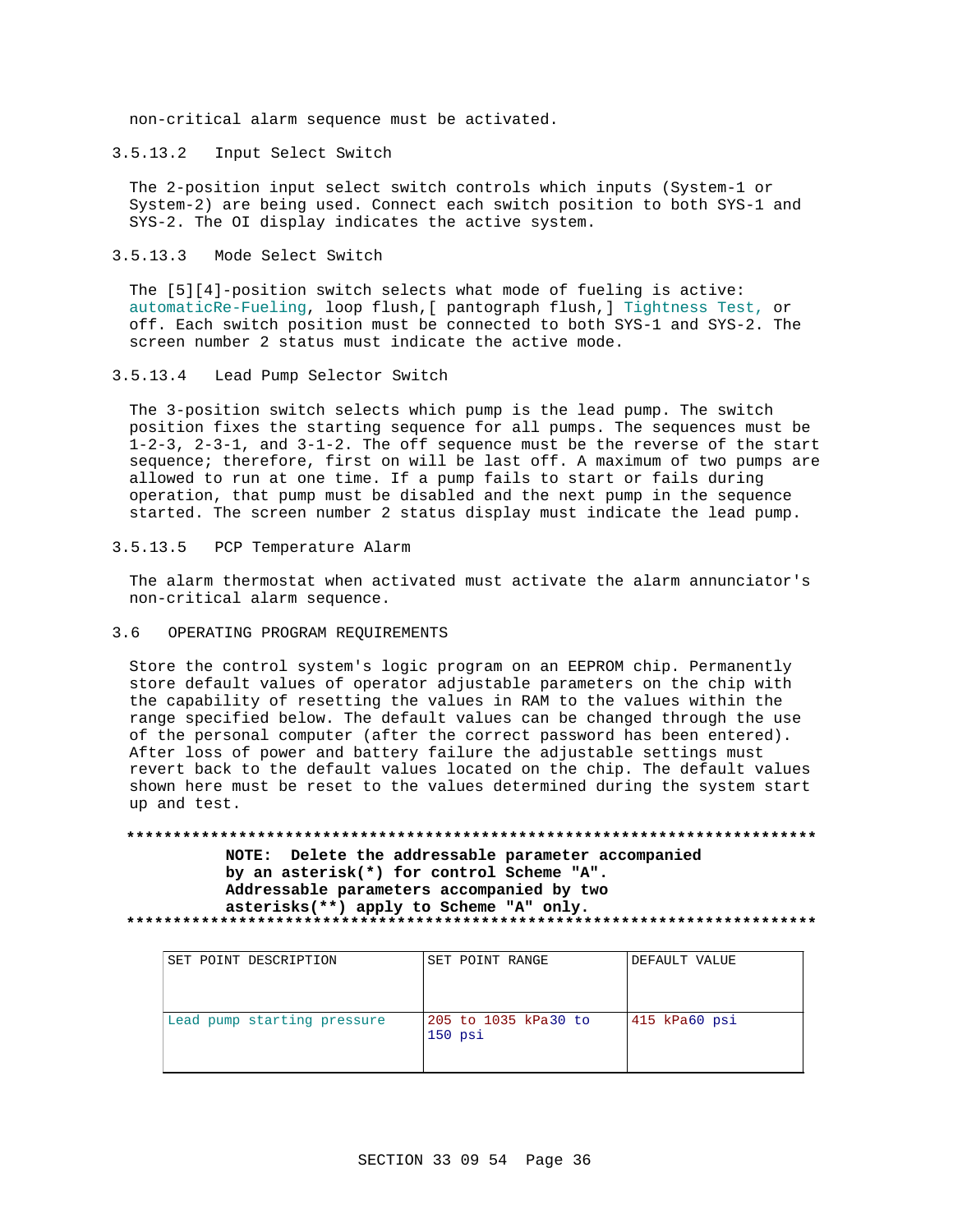| SET POINT DESCRIPTION                                     | SET POINT RANGE                | DEFAULT VALUE   |
|-----------------------------------------------------------|--------------------------------|-----------------|
|                                                           |                                |                 |
| Issue flow to start second<br>pump in sequence            | 25 to 40 L/s 450 to 650<br>gpm | 35 L/s560 gpm   |
|                                                           |                                |                 |
| Return flow to enable next<br>pump in sequence to start   | 0.5 to 6 L/s10 to 100<br>gpm   | $2.5 L/s40$ gpm |
| Return flow to stop second<br>pump in sequence (lag pump) | 30 to 50 L/s500 to 800<br>gpm  | 44 L/s700 gpm   |
| Return flow to initiate lead<br>pump shutdown sequence    | 30 to 50 L/s500 to 800<br>gpm  | 35 L/s560 gpm   |
| Timer to enable start-up of<br>lead pump                  | 0 to 120 seconds               | $0$ seconds     |
| Timer to enable second pump to<br>start                   | 0 to 120 seconds               | 10 seconds      |
| Timer to stop second pump                                 | 0 to 120 seconds               | 15 seconds      |
| Timer to stop first pump                                  | 0 to 60 seconds                | 2 seconds       |
| Timer to stop first pump                                  | 0 to 15 minutes                | 10 minutes      |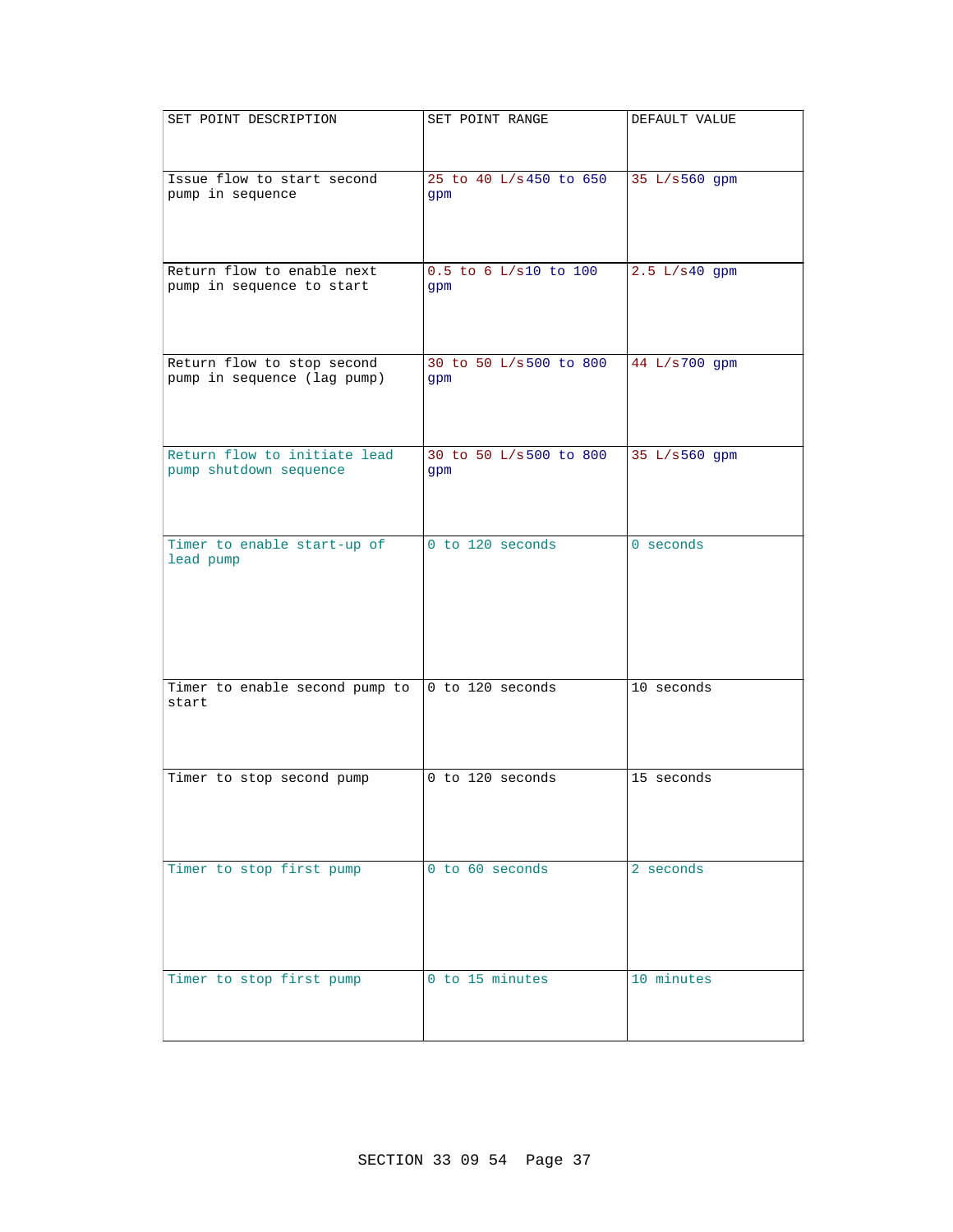| SET POINT DESCRIPTION                                                                                                                                                                            | SET POINT RANGE                   | DEFAULT VALUE   |
|--------------------------------------------------------------------------------------------------------------------------------------------------------------------------------------------------|-----------------------------------|-----------------|
| Timer to de-energize (close)<br>Back Pressure Control Valve                                                                                                                                      | $0$ to $360$ seconds              | $60$ seconds    |
| Timer to establish fueling<br>pump failure                                                                                                                                                       | 5 to 30 seconds                   | 15 seconds      |
| System pressure to stop lead<br>pump                                                                                                                                                             | 895 to 1310 kPa130 to<br>190 psig | 760 kPall0 psig |
| Should the operator enter a value not within the range for that parameter,<br>the personal computer must indicate "INVALID ENTRY" and revert back to the<br>previous value.                      |                                   |                 |
| A number inside braces, $\{x\}$ , in the following paragraphs indicates that the<br>number may be changed by the operator via the operator interface within the<br>Set Point Range listed above. |                                   |                 |

### [3.7 AUTOMATIC MODE - IDLE CONDITION (GOOD JOCKEY PUMP)

The fueling system is intended to remain continuously pressurized while in the idle condition. This allows the system to respond immediately to aircraft refueling and defueling requirements. Periodically, in the idle condition, the system will lose minimal pressure. When this occurs, the control system will automatically repressurize in the following sequence:

- a. The jockey pump will start when the system pressure is less than {448} kPa  ${65}$  psig continuously for  ${5}$  seconds. If the pressure then rises above {448} kPa {65} psig before the timer expires, the timer must reset.
- b. After the timer expires:
	- (1) The jockey pump will start.
	- (2) All valve positions will remain in the state they were in prior to jockey pump start.
- c. With the jockey pump running, 0.31 L/s 5 gpm will flow through the issue venturi. The system pressure upstream of the BPCV will gradually increase {517} kPa {75} psig. When the pressure reaches {517} kPa {75} psig the jockey pump will stop.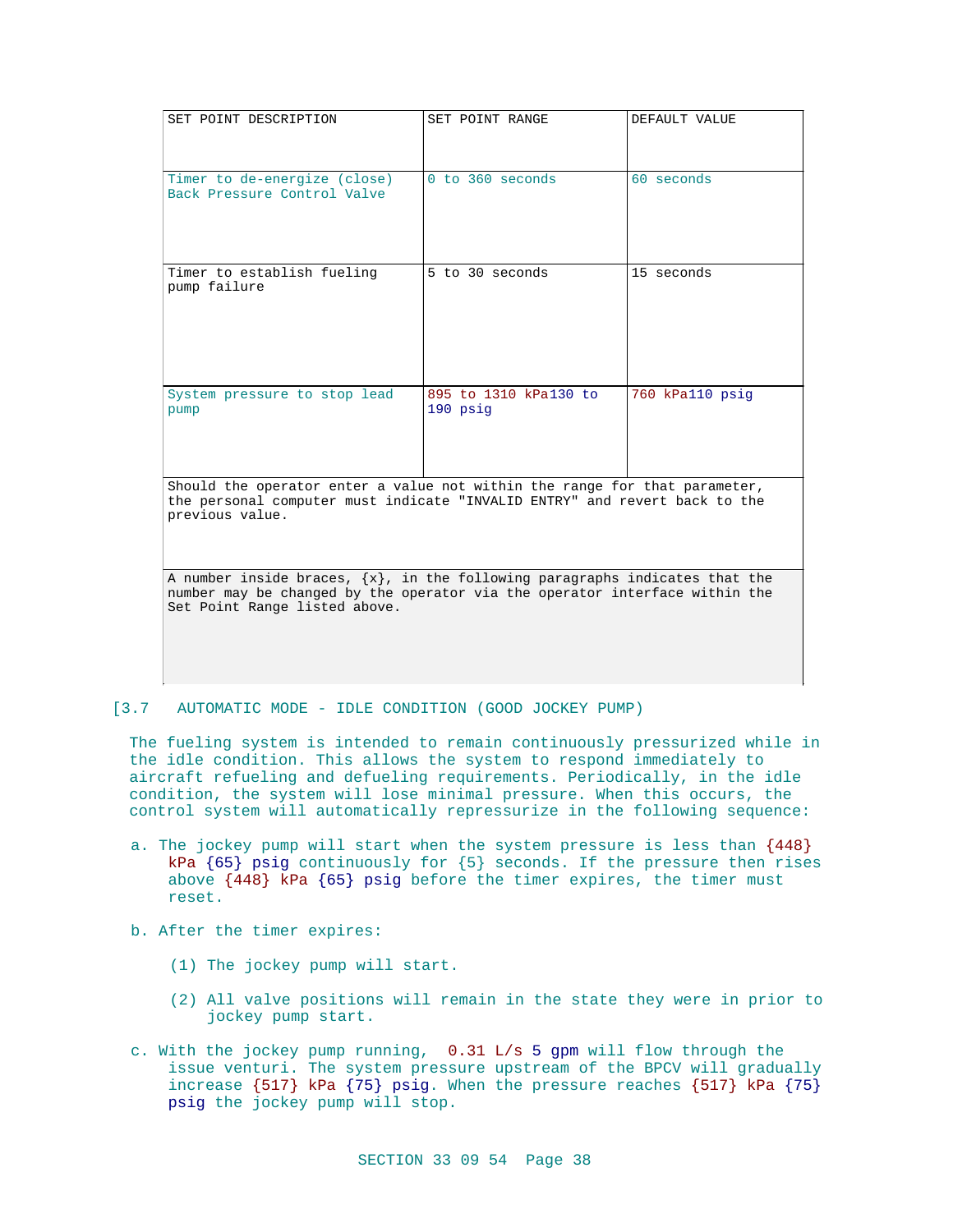- d. If the conditions exist for a fueling pump to be called to start, the jockey pump will not start or continue to run.
- e. When the jockey pump is called to start, a 15 second timer must start. If the timer expires before the flow switch closes the pump must be called off, the alarm annunciator's associated non-critical alarm sequence must activate.
- f. If the jockey pump's flow switch opens after the pump has successfully started the pump must be called off, the alarm annunciator's associated non-critical alarm sequence must activate.
- ]3.8 AUTOMATIC MODE IDLE CONDITION (FAILED JOCKEY PUMP)

The fueling system is intended to remain continuously pressurized while in the idle condition. This allows the system to respond immediately to aircraft refueling and defueling requirements. Periodically, in the idle condition, the system will lose minimal pressure. When this occurs, the control system will automatically repressurize in the following sequence:

- a. The lead pump will start when the system pressure is less than {414} kPa {60} psig continuously for {0} seconds. If the pressure then rises above {414} kPa {60} psig before the timer expires, the timer must reset.
- b. After the timer expires:
	- (1) The BPCV solenoid 'A' must be energized to enable the valve to modulate the system pressure at it's set point.
	- (2) The PCV solenoid 'A' must be energized to close the valve.
	- (3) The D/FV solenoid 'A' must be de-energized so the valve is closed and solenoid 'B' must be de-energized.
- c. With the lead pump running, 45 L/s 600 gpm will flow through the issue venturi. The system pressure upstream of the BPCV will increase to the BPCV set point of 896 kPa 130 psig. At this pressure the BPCV will start to open and the valve will modulate as required to pass sufficient flow through the return venturi to maintain pressure upstream of the valve.
- d. With the lead pump running and no fueling demand the return venturi flow rate will equal the issue venturi flow rate. When the return venturi flow rate is greater than  $\{42\}$  L/s  $\{560\}$  gpm a  $\{300\}$  second timer must start. If the flow rate drops below {42} L/s {560} gpm before the timer expires, the timer must reset, and no changes must be made to the pump and valve status.
- e. After the timer expires:
	- (1) The BPCV solenoid 'A' must be de-energized to close the valve.
	- (2) The PCV solenoid 'A' must be de-energized to bleed system pressure to 517 kPa 75 psig.
	- (3) When system pressure rises to 965 kPa 140 psig a  $\{2\}$  second timer must start. After the timer has expired, the lead pump must be stopped.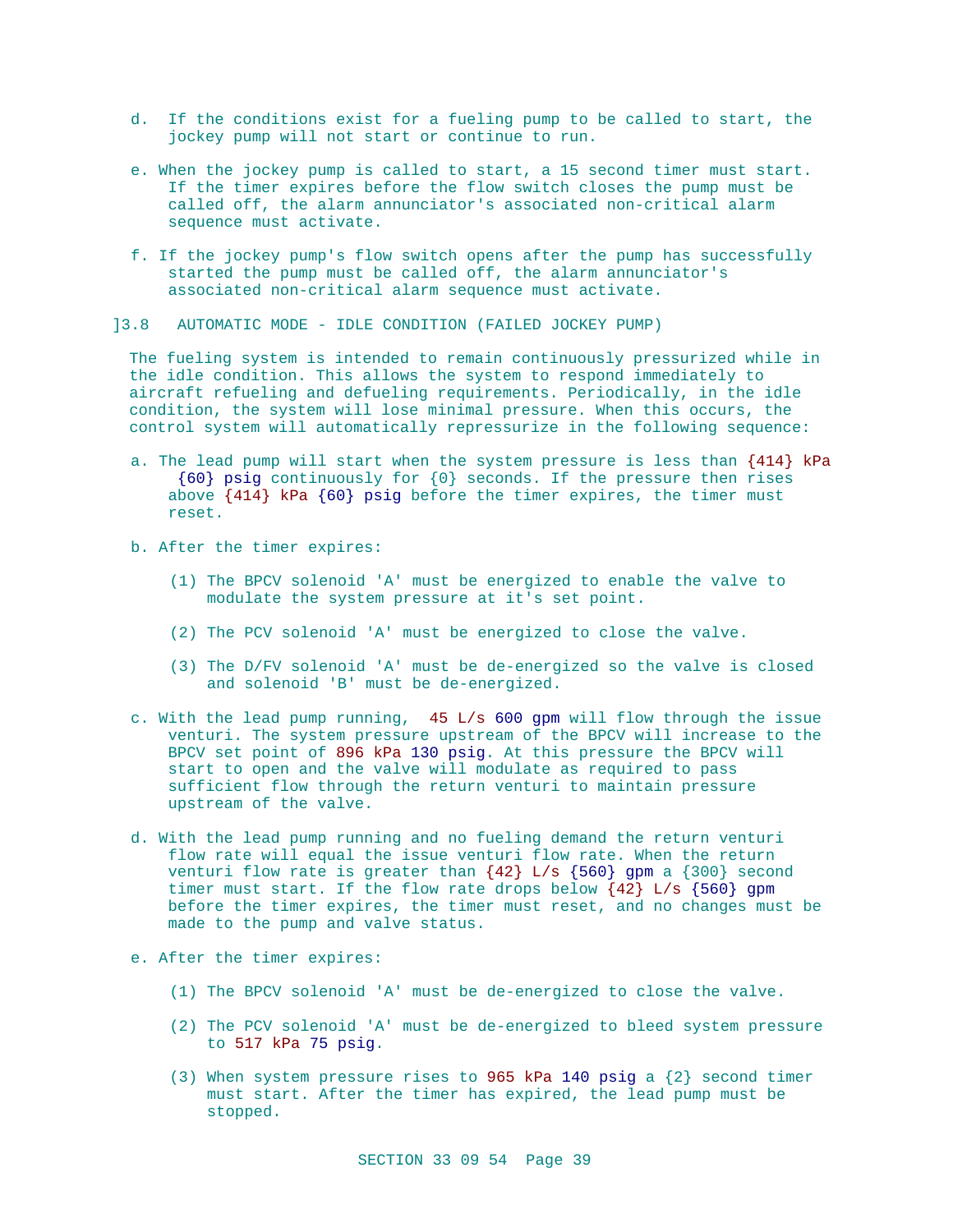- (4) The Defuel/Flush valve solenoid "A" must be energized 30 seconds after lead pump shut down to allow it to open at 552 kPa 80 psig for defuel operations.
- f. The system has now returned to a pressurized and idle condition.
- g. When a fueling pump is called to start, a 15 second timer must start. If the timer expires before the flow switch closes the pump must be called off, the alarm annunciator's associated non-critical alarm sequence must activate and the next pump in the sequence must be called to start.
- h. If a fueling pump flow switch opens after the pump has successfully started the pump must be called off, the alarm annunciator's associated non-critical alarm sequence must activate and the next pump in the sequence must be called to start.
- [3.9 AUTOMATIC MODE REFUELING CONDITION

To start an aircraft fueling operation, an operator connects fueling equipment such as a pantograph to an aircraft and to a hydrant control valve. When the operator opens the hydrant control valve by use of an hydraulic operated "Deadman", the following sequence occurs:

- a. The lead pump will start when the PIT senses a pressure less than {415} kPa  $\{60\}$  psig continuously for  $\{0\}$  seconds. If the pressure then rises above {415} kPa {60} psig before the timer expires, the timer must reset.
- b. After the timer expires:
	- (1) The BPCV solenoid 'A' must be energized to enable the valve to modulate the system pressure at it's set point.
	- (2) The PCV solenoid 'A' must be energized to close the valve.
- c. With the lead pump running, +38 L/s600 gpm will flow through the issue venturi. The system pressure upstream of the BPCV will increase to the BPCV set point of 550 kPa 80 psig. At this pressure the BPCV will start to open and the valve will modulate as required to pass sufficient flow through the return venturi to maintain pressure upstream of the valve.
- d. With lead pump running and a issue venturi flow rate greater than {35} L/s  $\{560\}$  gpm and a return venturi flow rate greater than  $\{2.5\}$  L/s {40} gpm and less than {35} L/s {560} gpm the lead pump will continue to run and the BPCV will modulate to pass flow as necessary to maintain upstream system pressure.
- e. With the lead pump running and a issue venturi flow rate greater than {35} L/s {560} gpm and a return venturi flow rate greater than {35} L/s {560} gpm a {300} second timer must start. If issue venturi flow rate falls below {35} L/s {560} gpm or the return venturi flow rate falls below {35} {560} before the timer expires, the timer must reset, and no changes must be made to the pump and valve status.
- f. After the timer expires: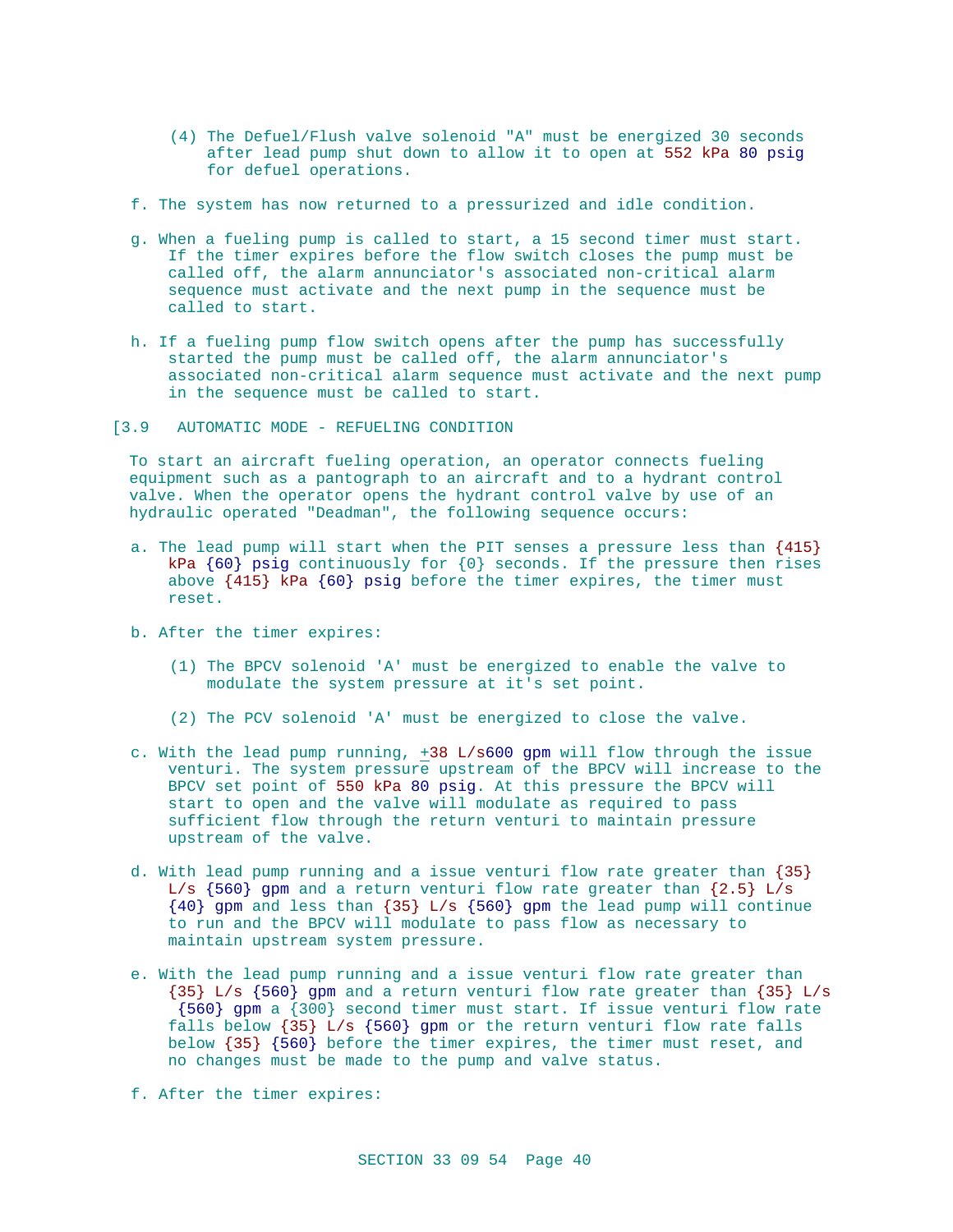- (1) The BPCV solenoid 'A' must be de-energized to close the valve.
- (2) The PCV solenoid 'A' must be de-energized to bleed system pressure to 520 kPa 75 psig.
- (3) When system pressure rises to 760 kPa 110 psig a  $\{2\}$  second timer must start. After the timer has expired, the lead pump must be stopped.
- g. With the lead pump running and a issue venturi flow rate greater than  ${35}$  L/s  ${560}$  gpm and a return venturi flow rate less than  ${2.5}$  L/s {40} gpm a {10} second timer must start. If the issue venturi flow rate falls below  $\{35\}$  L/s  $\{560\}$  gpm or the return venturi flow rate rises above  $\{2.5\}$  L/s  $\{40\}$  gpm before the timer expires, the timer must reset, and no changes must be made to the pump and valve status.
- h. After the timer expires: The second pump must start.
- i. With the lead and second pumps running and a issue venturi flow rate greater than {73} L/s {1160} gpm and a return venturi flow rate of greater than  $\{2.5\}$  L/s  $\{40\}$  gpm and less than  $\{44\}$  L/s  $\{700\}$  gpm the lead and second pumps must continue to run and the BPCV must modulate as necessary to maintain system pressure.
- j. With the lead and second pumps running and a issue venturi flow rate greater than  $\{73\}$  L/s  $\{1160\}$  gpm and a return venturi flow rate greater than  $\{44\}$  L/s  $\{700\}$  gpm a  $\{15\}$  second timer must start. If issue venturi flow rate falls below {73} L/s {1160} gpm or the return venturi flow rate falls below  $\{44\}$  L/s  $\{700\}$  gpm before the timer expires, the timer must reset and no changes must be made to the pump and valve status.
- k. After the timer expires: The second pump must be stopped.
- l. When a fueling pump is called to start, a 15 second timer must start. If the timer expires before the flow switch closes the pump must be called off, the alarm annunciator's associated non-critical alarm sequence must activate and the next pump in the sequence must be called to start.
- m. If a fueling pumps flow switch opens after the pump successfully started the pump must be called off, the alarm annunciator's associated non-critical alarm sequence must activate and the next pump in the sequence must be called to start.
- ]3.10 RE-FUELING MODE REFUELING CONDITION

## **\*\*\*\*\*\*\*\*\*\*\*\*\*\*\*\*\*\*\*\*\*\*\*\*\*\*\*\*\*\*\*\*\*\*\*\*\*\*\*\*\*\*\*\*\*\*\*\*\*\*\*\*\*\*\*\*\*\*\*\*\*\*\*\*\*\*\*\*\*\*\*\*\*\* NOTE: Applicable to Scheme A operation \*\*\*\*\*\*\*\*\*\*\*\*\*\*\*\*\*\*\*\*\*\*\*\*\*\*\*\*\*\*\*\*\*\*\*\*\*\*\*\*\*\*\*\*\*\*\*\*\*\*\*\*\*\*\*\*\*\*\*\*\*\*\*\*\*\*\*\*\*\*\*\*\*\***

To start an aircraft fueling operation, an operator connects fueling equipment such as a pantograph to an aircraft and to a hydrant control valve. The operator opens the hydrant control valve by use of an hydraulic operated "Deadman":

- a. The lead pump will start when the local Start pushbutton is pushed.
- b. The BPCV solenoid must be energized to enable the valve to modulate the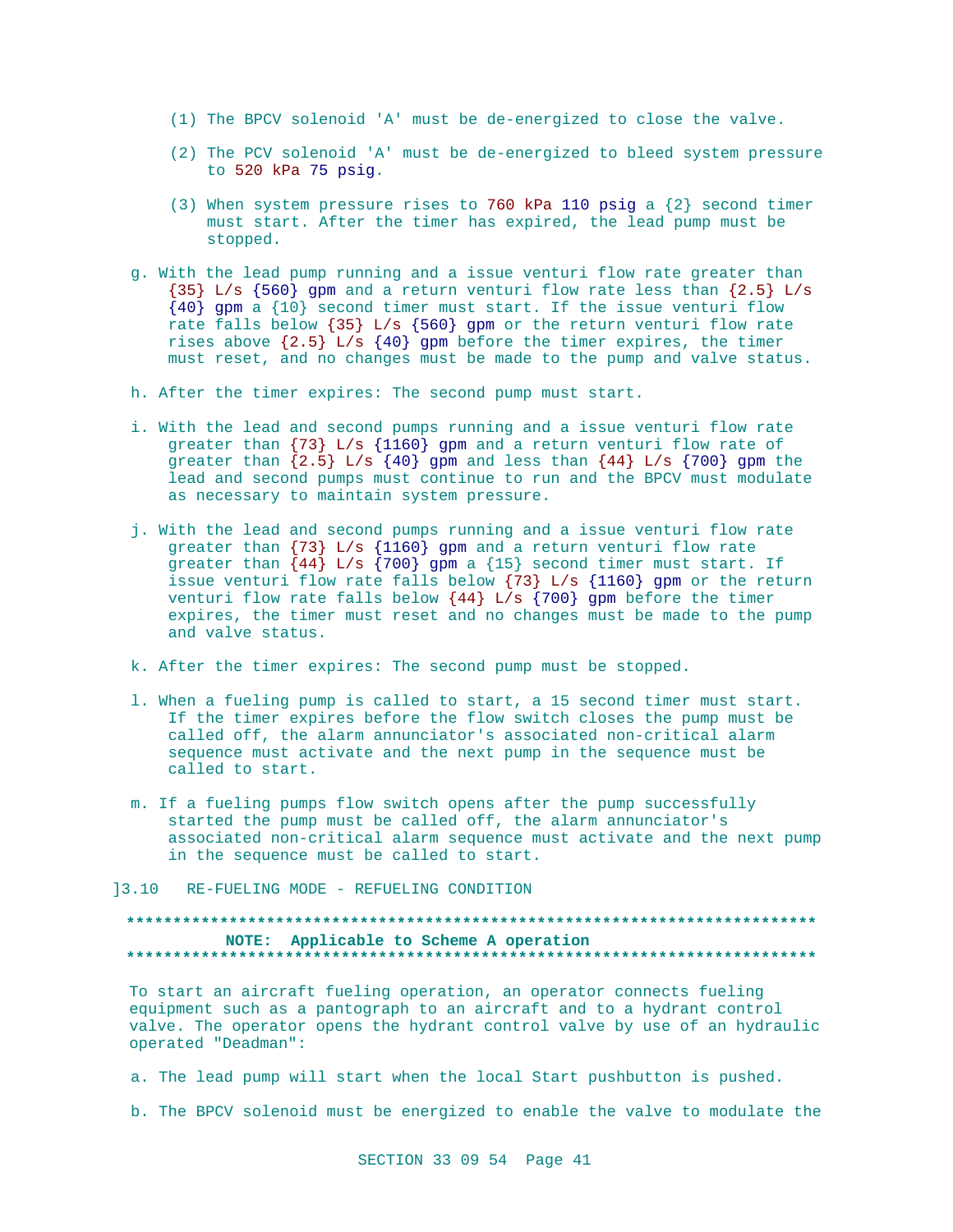system pressure at it's set point.

- c. With the lead pump running,  $+38$  L/s600 gpm will flow through the issue venturi. The system pressure upstream of the BPCV will increase to the BPCV set point of 900 kPa 130 psig. At this pressure the BPCV will start to open and the valve will modulate as required to pass sufficient flow through the return venturi to maintain pressure upstream of the valve.
- d. With lead pump running and an issue venturi flow rate greater than {35} L/s  $\{560\}$  gpm and a return venturi flow rate greater than  $\{2.5\}$  L/s {40} gpm the lead pump will continue to run and the BPCV will modulate to pass flow as necessary to maintain upstream system pressure.
- e. With the lead pump running and an issue venturi flow rate greater than  ${35}$  L/s  ${560}$  gpm and a return venturi flow rate less than  ${2.5}$  L/s  ${40}$  gpm a  ${10}$  second timer must start. If issue venturi flow rate falls below {35} L/s {560} gpm or the return venturi flow rate rises above  $\{2.5\}$  L/s  $\{40\}$  gpm before the timer expires, the timer must reset, and no changes must be made to the pump and valve status.
- f. After the timer expires: The second pump must start.
- g. With the lead pump running and an issue venturi flow rate greater than  ${73}$  L/s  ${1160}$  gpm and a return venturi flow rate greater than  ${2.5}$  $L/s$   $\{40\}$  gpm and less that  $\{44\}$   $L/s$   $\{700\}$  gpm the lead and second pumps must continue to run and the BPCV must modulate as necessary to maintain system pressure.
- h. With the lead and second pumps running and an issue venturi flow rate greater than {73} L/s {1160} gpm and a return venturi flow rate greater than  $\{44\}$  L/s  $\{700\}$  gpm a  $\{15\}$  second timer must start. If issue venturi flow rate falls below {73} L/s {1160} gpm or the return venturi flow rate falls below  $\{44\}$  L/s  $\{700\}$  gpm before the timer expires, the timer must reset and no changes must be made to the pump and valve status.
- i. After the timer expires: The second pump must be stopped.
- j. When a fueling pump is called to start, a 15 second timer must start. If the timer expires before the flow switch closes the pump must be called off, the alarm annunciator's associated non-critical alarm sequence must activate and the next pump in the sequence must be called to start.
- k. If a fueling pumps flow switch opens after the pump successfully started the pump must be called off, the alarm annunciator's associated non-critical alarm sequence must activate and the next pump in the sequence must be called to start.
- l. When a fueling operation is complete the operators will depress the Stop button and the lead pump must stop and the BPCV must be de-energized.
- m. If the operators forget to depress the stop button following completion of a fueling operation, a timer will be counting down at all times that the system is showing issue flow of greater than {35} L/s  $\{560\}$  gpm and a return flow of greater than  $\{35\}$  L/s  $\{560\}$  gpm. This timer will be 10 minutes and upon reaching 10 minutes the lead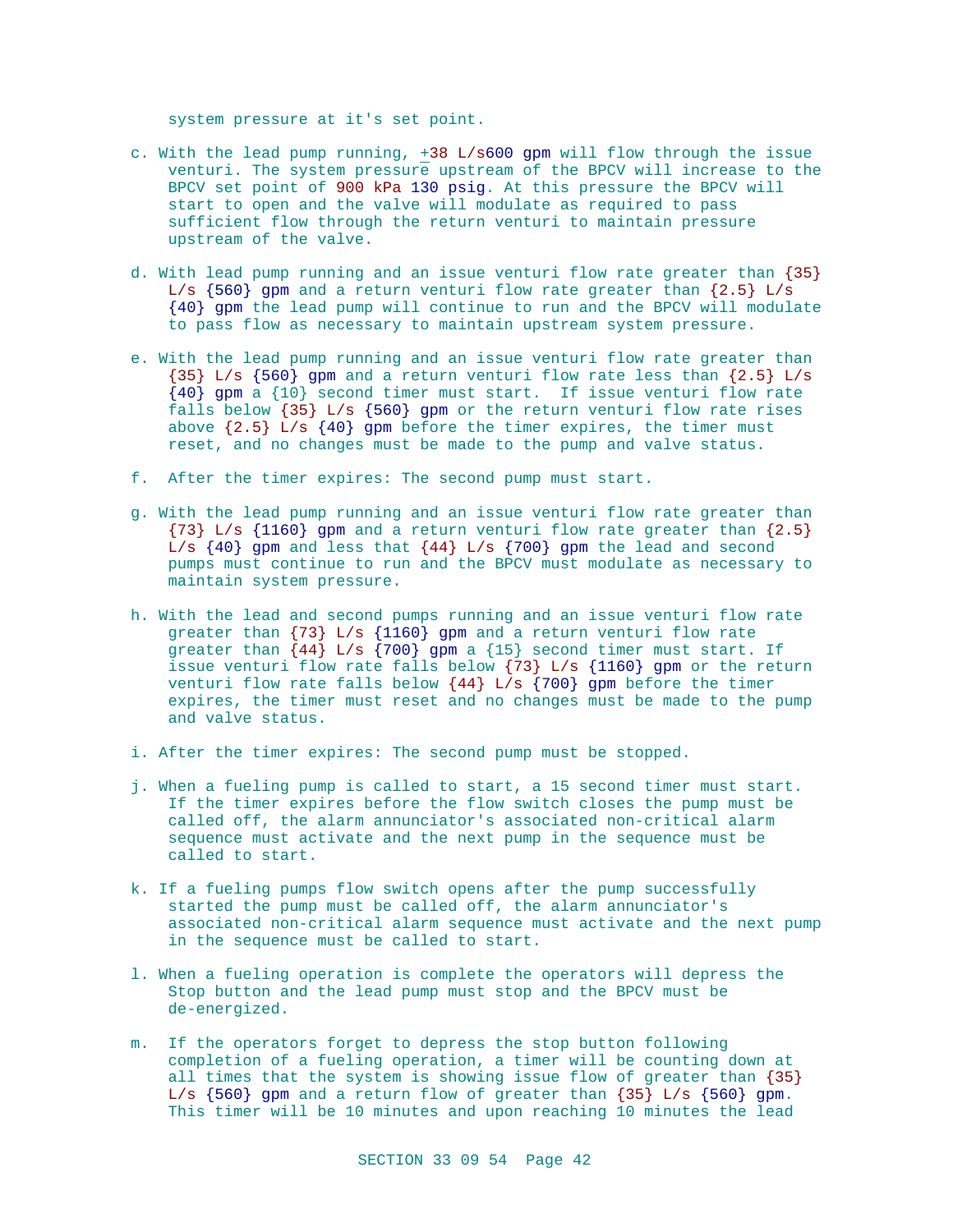pump must be shut down and the BPCV must be de-energized.

# 3.11 LOOP FLUSH MODE

This mode must be used when the system needs to be flushed of water or sediment. The operators will first place the manual valves in the desired position to select the appropriate flow path. Placing the selector switch in "loop flush" the following must occur:

- a. The BPCV solenoid must be de-energized to force it open. Both BPCV solenoids must be energized to force it open.
- b. Start the fueling pump(s) manually using the Hand-Off-Auto or Hand-Auto switch to obtain the desired flow rate. The automatic pump starts must be disabled in this mode.
- c. The PCV solenoid "A" must be energized when pump(s) are on and de-energized when the pumps are off. The PCV solenoid "B" is de-energized.
- d. When a fueling pump is started, a 15 second timer must start. If the timer expires before the flow switch closes the alarm annunciator's associated non-critical alarm sequence must activate.
- e. If a fueling pumps flow switch opens after the pump successfully started the alarm annunciator's associated non-critical alarm sequence must activate.

[3.12 PANTOGRAPH FLUSH MODE

## **\*\*\*\*\*\*\*\*\*\*\*\*\*\*\*\*\*\*\*\*\*\*\*\*\*\*\*\*\*\*\*\*\*\*\*\*\*\*\*\*\*\*\*\*\*\*\*\*\*\*\*\*\*\*\*\*\*\*\*\*\*\*\*\*\*\*\*\*\*\*\*\*\*\* NOTE: This paragraph is not required if a separate flush line is provided for the system. \*\*\*\*\*\*\*\*\*\*\*\*\*\*\*\*\*\*\*\*\*\*\*\*\*\*\*\*\*\*\*\*\*\*\*\*\*\*\*\*\*\*\*\*\*\*\*\*\*\*\*\*\*\*\*\*\*\*\*\*\*\*\*\*\*\*\*\*\*\*\*\*\*\***

This mode must be used when pantographs need to be flushed of water or sediment. The operators will first place the manual valves in the desired positions to select the appropriate flow path. Placing the selector switch in "pantograph flush" the following must occur:

- a. The BPCV solenoid must be de-energized to force it open.Both BPCV solenoids must be energized to force it open.
- b. The Flushing valve solenoid must be energized to force it closed.
- c. Start the fueling pump(s) manually using the Hand-Off-Auto or Hand-Auto switch to obtain the desired flow rate. The automatic pump starts must be disabled in this mode.
- d. The PCV solenoid "A" must be energized when pump(s) are on and de-energized when the pumps are off. The PCV solenoid "B" is de-energized.
- e. When a fueling pump is started, a 15 second timer must start. If the timer expires before the flow switch closes the alarm annunciator's associated non-critical alarm sequence must activate.
- f. If a fueling pumps flow switch opens after the pump successfully started the alarm annunciator's associated non-critical alarm sequence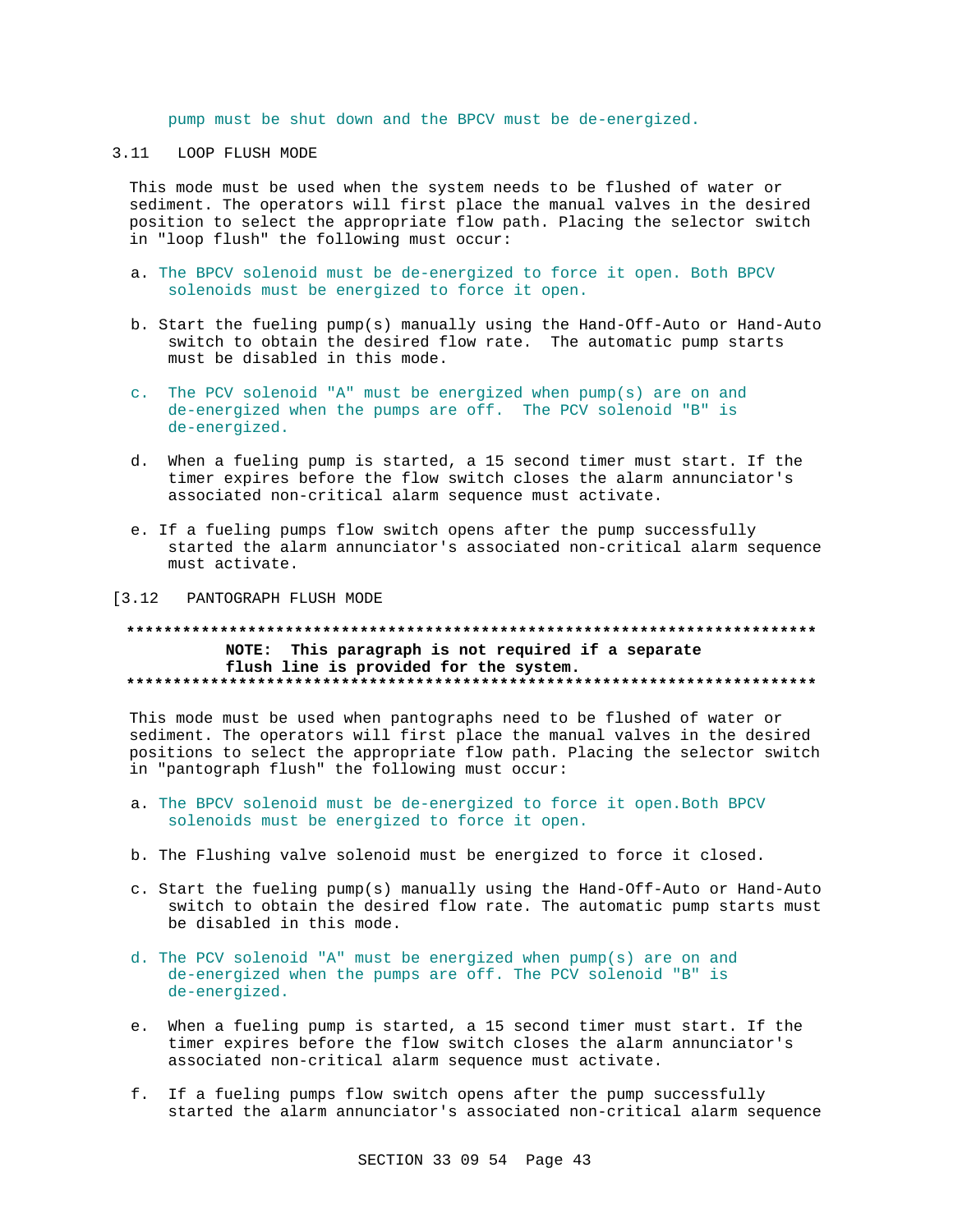must activate.

# ]3.13 TIGHTNESS TEST MODE

This mode must be used in conjunction with the Tightness Monitoring Panel provided by Section 33 52 43.11 AVIATION FUEL MECHANICAL EQUIPMENT to perform tightness tests. Placing the selector switch to "TIGHTNESS TEST" the PCP will send a signal to the Tightness Monitoring Panel telling it that it is ready to perform the tests. At this time it will also operate three MOV valves, closing I25 and I26 and opening I27. The PCP will then receive signals from the Tightness Monitoring Panel to prepare for High Pressure Test, run High Pressure Test, Prepare for Low Pressure Test, run Low Pressure Test, prepare for 2nd High Pressure Test, run 2nd High Pressure Test, and when the test is over. The following PCP actions will occur after the corresponding signal:

Prepare for High Pressure Test:

- a. The BPCV solenoid "A" must be de-energized and the BPCV solenoid "B" must be energized to enable the valve at the 1.1 MPa 160 psi value.
- b. The D/FV solenoid "A" must be de-energized and the D/FV solenoid "B" must be de-energized to force it closed.
- c. Automatically start the jockey pump to obtain pressure.
- d. The PCV solenoid "A" must be Energized and PCV solenoid "B" must be de-energized to close the valve.
- e. When the jockey pump is started, a 15 second timer must start. If the timer expires before the flow switch closes the alarm annunciator's associated non-critical alarm sequence must activate.
- f. If the jockey pump's flow switch opens after the pump successfully started the alarm annunciator's associated non-critical alarm sequence must activate.
- g. If the jockey pump fails to establish flow, automatically start the lead fueling pump to obtain pressure.
- h. When a fueling pump is started, a 15 second timer must start. If the timer expires before the flow switch closes the alarm annunciator's associated non-critical alarm sequence must activate.
- i. If a fueling pumps flow switch opens after the pump successfully started the alarm annunciator's associated non-critical alarm sequence must activate.

j.MOV I32 will be opened.

k.. The pump will continue to run until such time as the run High Pressure test signal is received. Note: the Tightness Monitoring Panel is monitoring the Loop pressure and when it is satisfied that it is high enough it will instruct the PCP to Run the High Pressure test.

Run High Pressure Test:

a. MOV I32 will be closed.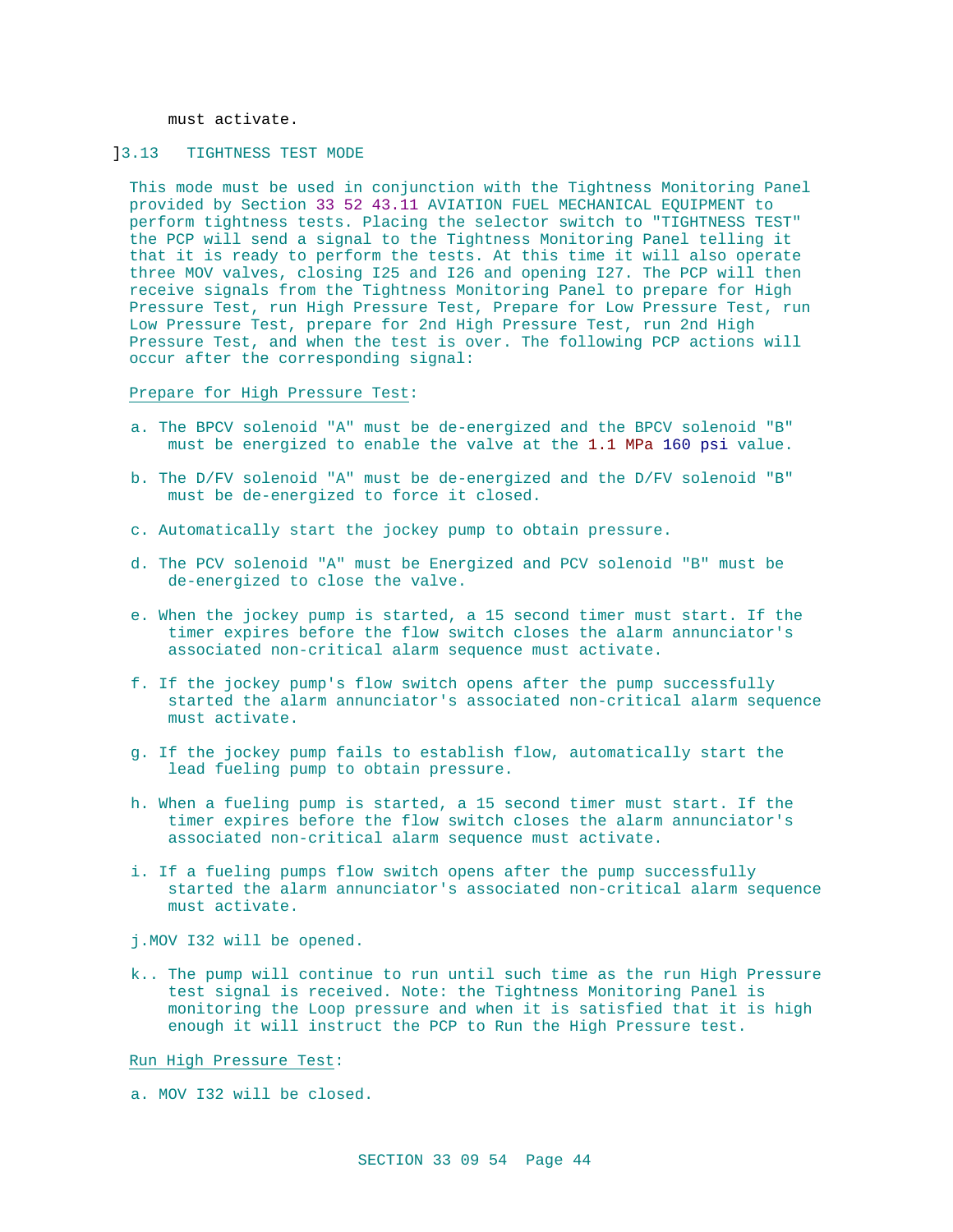- b. Jockey/Fueling pump will be shut off.
- c. The BPCV solenoid "A" must be d-energized and the BPCV solenoid "B" must be de-energized to close valve.
- d. The PCV solenoid "A" will be de-energized and the PCV solenoid "B" will be de-energized to enable the valve at the 517 kPa 75 psi value. Note: the Tightness Monitoring Panel will wait for a ten minute settling time to pass, then it will monitor the loop pressure for two minutes. Upon finishing this test it will instruct the PCP to Prepare for the Low Pressure Test.

### Prepare for Low Pressure Test:

- a. MOV I32 will be opened.
- b. The PCV solenoid "A" will be energized and the PCV solenoid "B" will be energized to enable the valve at the 345 kPa 50 psi value.
- c. The system will remain in this status until such time as the PCP receives a Run Low Pressure test signal from the Tightness Monitoring Panel. Note: The Tightness Monitoring Panel will monitor the loop pressure until it reaches the 345 kPa 50 psi value. It will then instruct the PCP to run the Low pressure test.

Run Low Pressure Test:

- a. MOV I32 will be closed.
- b. The system will remain in this status until such time as the PCP receives a Prepare for 2nd High Pressure test signal from the Tightness Monitoring Panel. Note: The Tightness Monitoring Panel will wait for a ten minute settling period to expire, then it will monitor the loop pressure for two minutes. Upon finishing this test it will instruct the PCP to prepare for 2nd High Pressure Test.

Prepare for 2nd High Pressure Test:

- a. The BPCV solenoid "A" must be de-energized and the BPCV solenoid "B" must be energized to enable the valve at the 1.1 MPa 160 psi value.
- b. The D/FV solenoid "A" must be de-energized and the D/FV solenoid "B" must be de-energized to force it closed.
- c. Automatically start the jockey pump to obtain pressure.
- d. The PCV solenoid "A" must be de-energized and PCV solenoid "B" must be de-energized to close the valve.
- e. When the jockey pump is started, a 15 second timer must start. If the timer expires before the flow switch closes the alarm annunciator's associated non-critical alarm sequence must activate.
- f. If the jockey pump's flow switch opens after the pump successfully started the alarm annunciator's associated non-critical alarm sequence must activate.
- g. If the jockey pump fails to establish flow, automatically start the lead fueling pump to obtain pressure.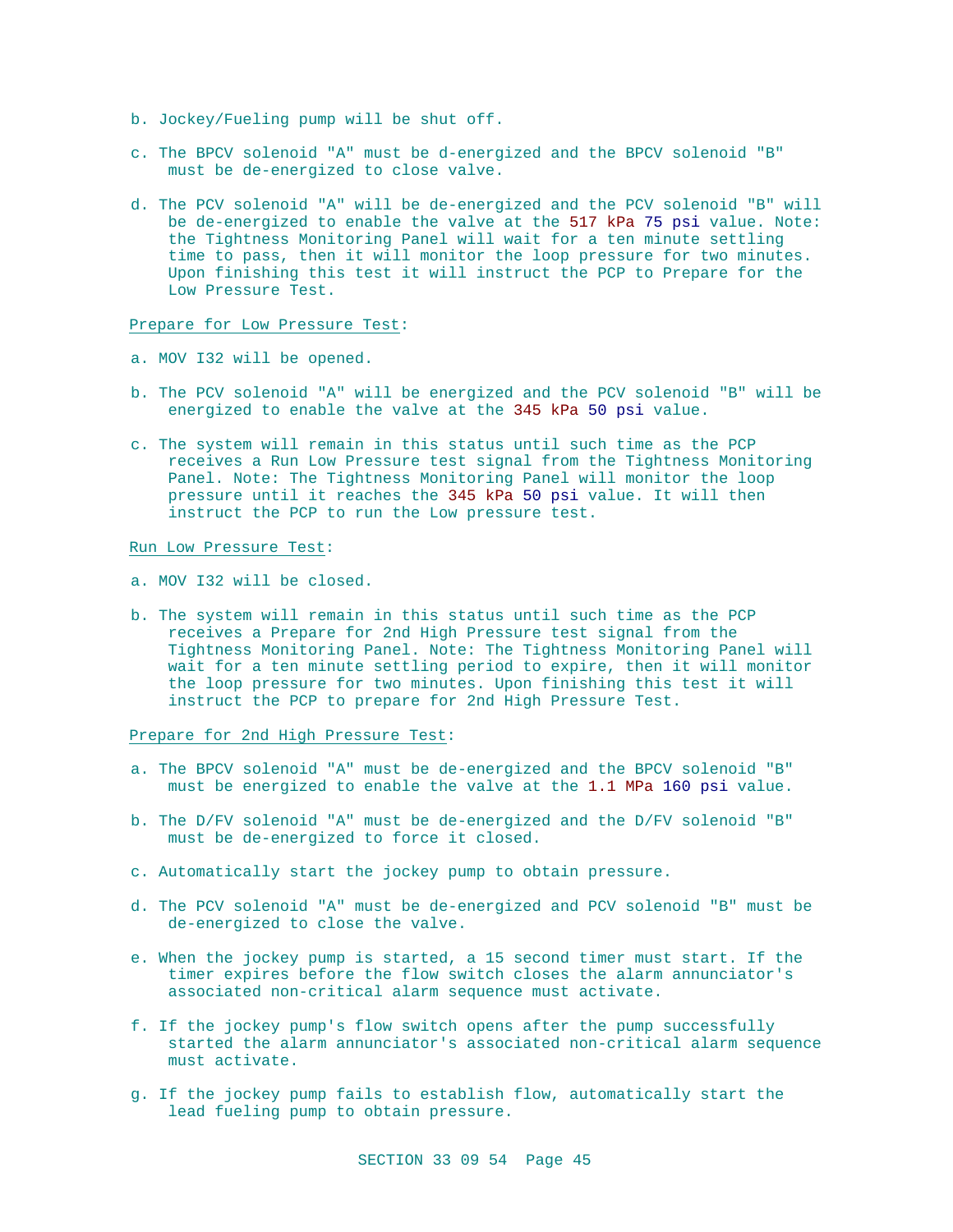- h. When a fueling pump is started, a 15 second timer must start. If the timer expires before the flow switch closes the alarm annunciator's associated non-critical alarm sequence must activate.
- i. If a fueling pumps flow switch opens after the pump successfully started the alarm annunciator's associated non-critical alarm sequence must activate.
- j. MOV I32 will be opened.
- k.pump will continue to run until such time as the run 2nd High Pressure test signal is received. Note: the Tightness Monitoring Panel is monitoring the Loop pressure and when it is satisfied that it is high enough it will instruct the PCP to Run the 2nd High Pressure test.

Run 2nd High Pressure Test:

- a. MOV I32 will be closed.
- b. Jockey/Fueling pump will be shut off.
- c. The BPCV solenoid "A" must be de-energized and the BPCV solenoid "B" must be de-energized to close valve.
- d. The PCV solenoid "A" will be de-energized and the PCV solenoid "B" will be de-energized to enable the valve at the 517 kPa 75 psi value. Note: the Tightness Monitoring Panel will wait for a ten minute settling time to pass, then it will monitor the loop pressure for two minutes. Upon finishing this test it will instruct the PCP that testing is finished.
- e. The PCP will leave the system as is until such time as the PCP selector switch is placed into a different mode.
- 3.14 OFF MODE
	- a. Automatic starting of fueling pumps must be disabled. All other functions (GDP, alarm annunciator, operator interface, control valve solenoids, etc.) must be active to allow manual control of the fueling pumps using the Hand-Off-Auto or Hand-Auto switch.
	- b. When the first pump has been started:
		- (1) The BPCV solenoid 'A' must be energized to enable the valve to modulate the system pressure at it's set point.
		- (2) The PCV solenoid 'A' must be energized to close the valve.
	- c. The second and third pumps maybe started or stopped manually as needed by the operator.
	- d. After the last pump has been stopped:
		- (1) The BPCV solenoid 'A' must be de-energized.
		- (2) The PCV solenoid 'A' must be de-energized.